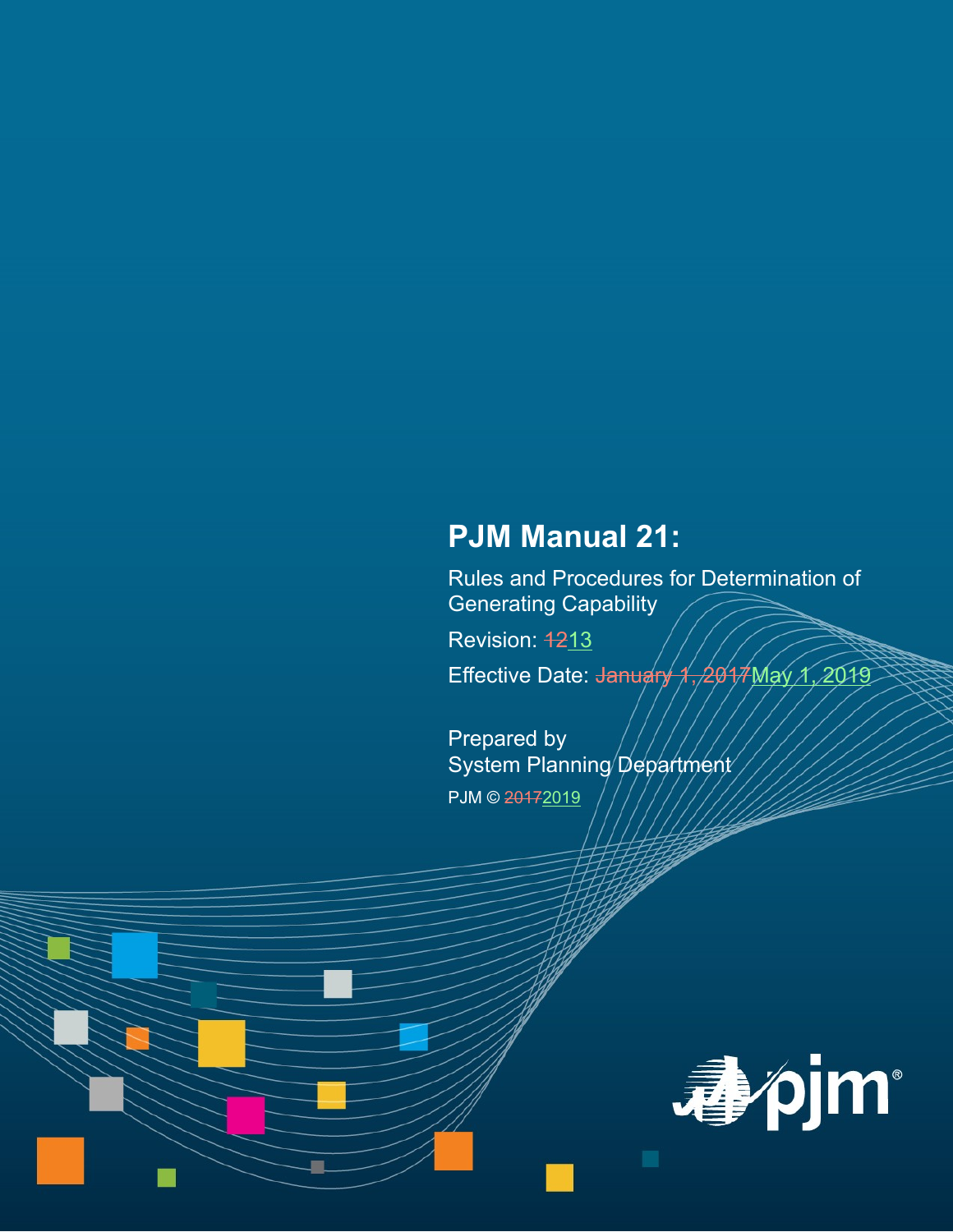

# **Table of Contents**

| 1.2.1 Determining Rated Capability (Rated ICAP, Claimed Installed Capacity,      |    |
|----------------------------------------------------------------------------------|----|
|                                                                                  |    |
|                                                                                  |    |
|                                                                                  |    |
|                                                                                  |    |
|                                                                                  |    |
|                                                                                  |    |
|                                                                                  |    |
|                                                                                  |    |
|                                                                                  |    |
| 1.4.2 CIR retention for units subject to PJM Required Simultaneous Multiple Unit |    |
|                                                                                  |    |
| 1.4.3 Simultaneous testing for Capacity Storage and Intermittent Units 25        |    |
|                                                                                  |    |
|                                                                                  |    |
|                                                                                  |    |
|                                                                                  | 26 |
|                                                                                  |    |
|                                                                                  |    |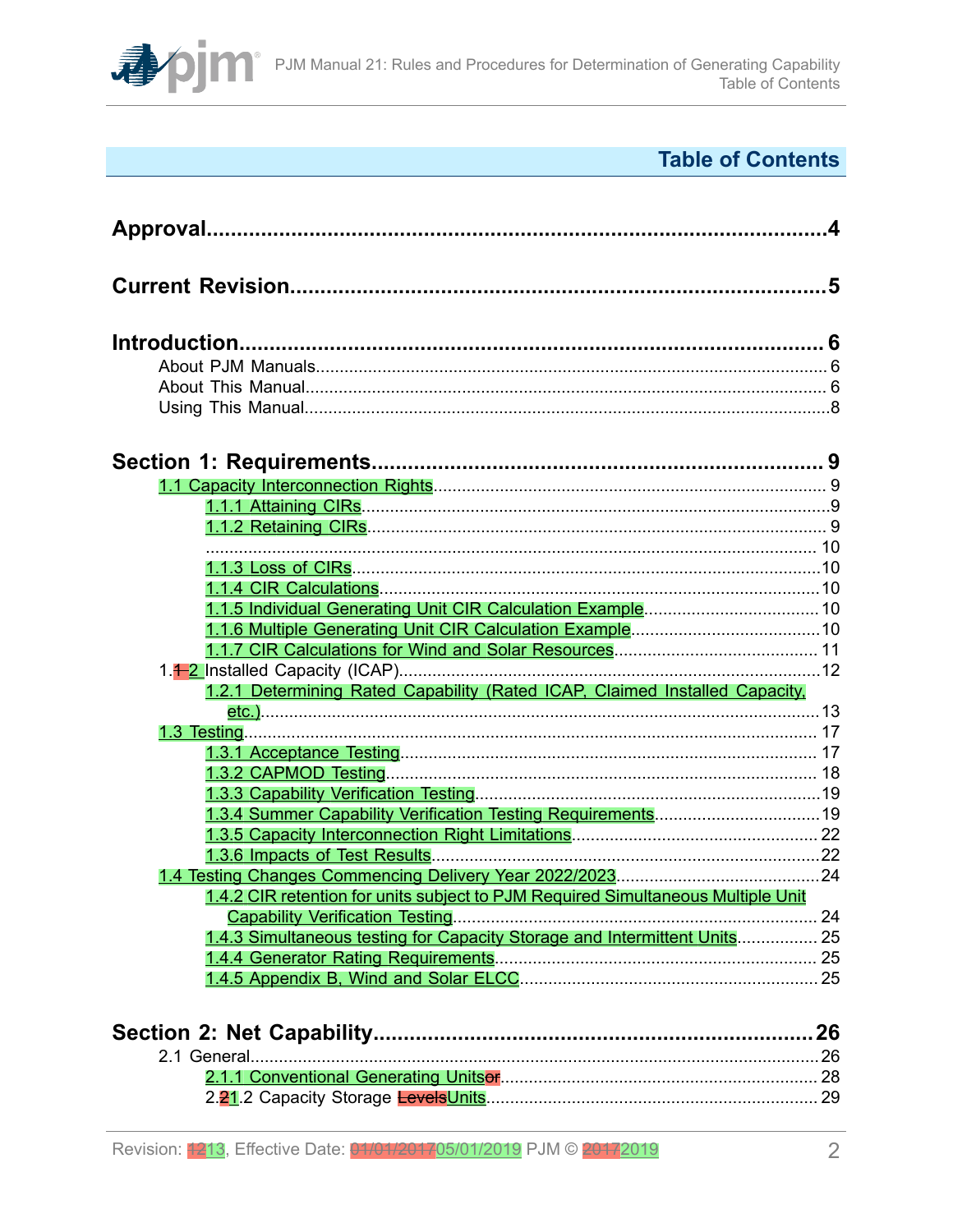

| Appendix A: Net Capability Verification Guidelines 34      |  |
|------------------------------------------------------------|--|
|                                                            |  |
| Appendix B: Calculating Capacity Values for Wind and Solar |  |
|                                                            |  |
|                                                            |  |
|                                                            |  |
|                                                            |  |
|                                                            |  |
|                                                            |  |
|                                                            |  |
|                                                            |  |
|                                                            |  |
|                                                            |  |
|                                                            |  |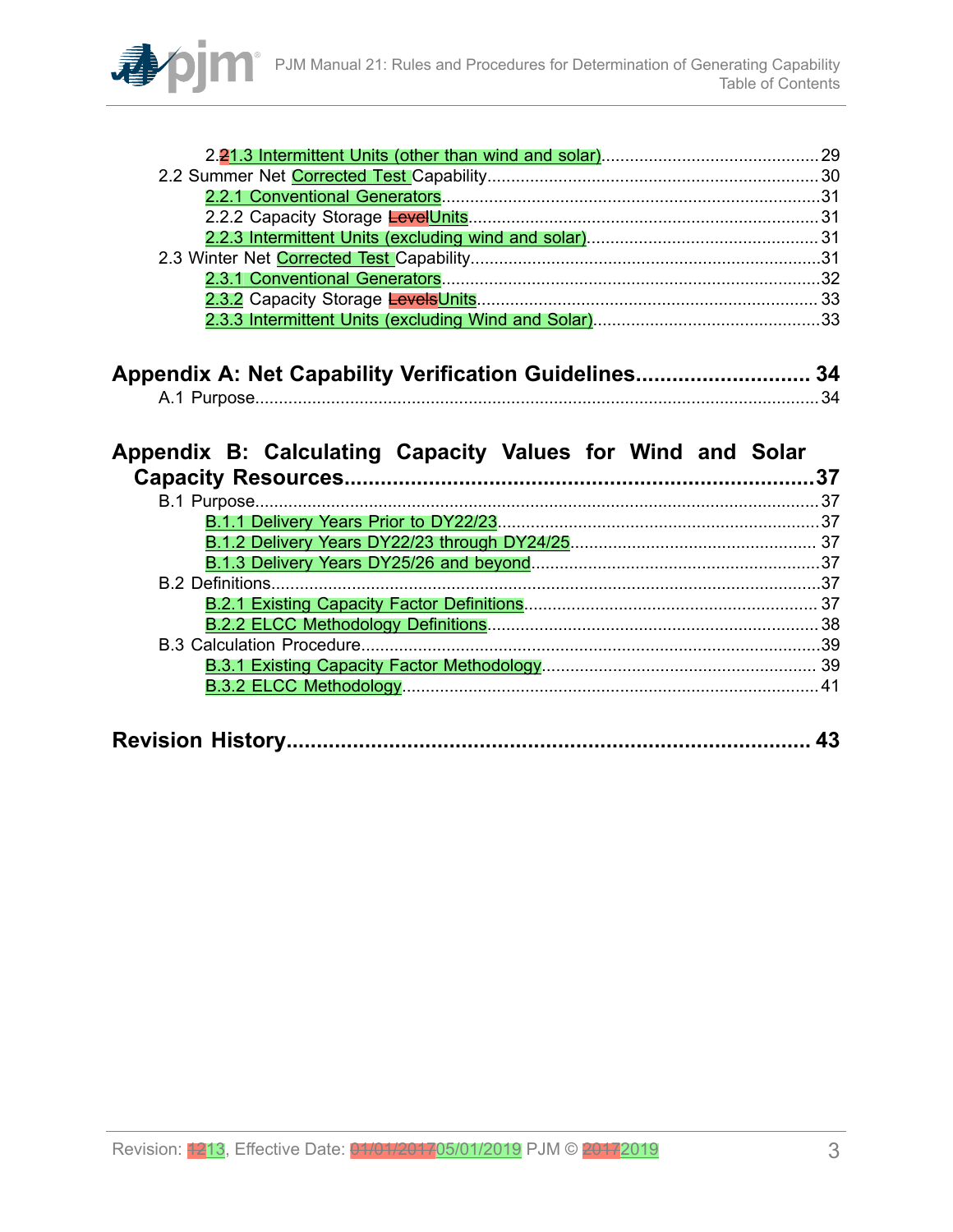

# <span id="page-3-0"></span>**Approval**

Approval Date: 12/06/201604/25/2019 Effective Date: 01/01/201705/01/2019

> Thomas Falin, Manager Resource Adequacy Planning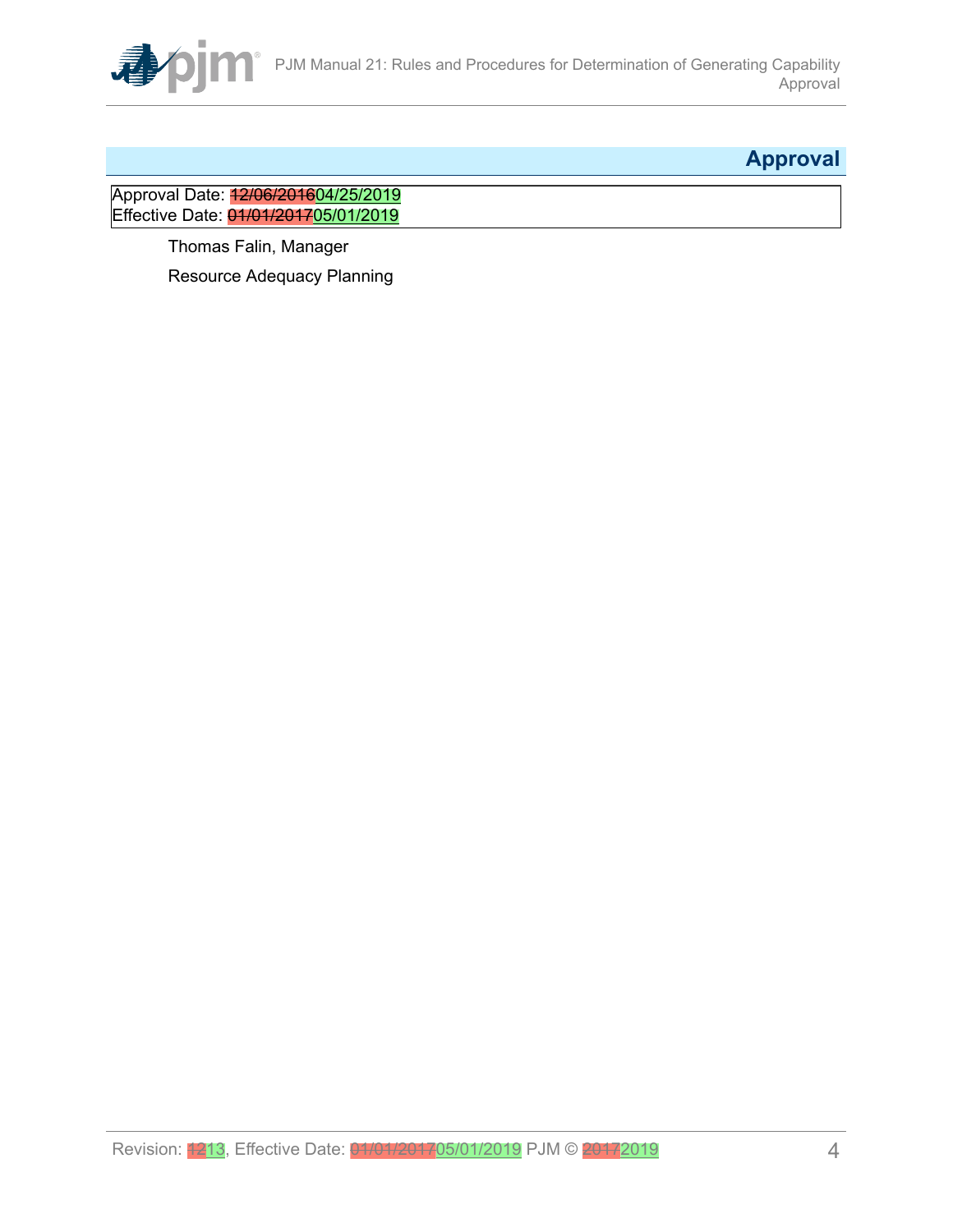

<span id="page-4-0"></span>**Current Revision**

#### **Revision 13 (XX05/XX01/20189):**

- Cover to cover periodic review
- Added a specific reference in the introduction that this manual augments the RAA Schedule 9
- Addition of Capacity Interconnection Rights and Testing section
- Required testing within defined temperature limits
- Commencing with Delivery Year 2022/2023, simultaneous testing requirements for all Manual 18 defined Capacity Storage and Intermittent Resources (excluding wind and solar)
- Commencing with Delivery Year 2022/2023, PJM required simultaneous multiple generator and full plant testing
- Appendix B, transition to use of the ELCC methodology for wind and solar units performance

Revision 12 (1/1/2017):

Cover to Cover Periodic Review

Added more detail to testing requirements, acceptance testing for newly constructed units and re-wording of Net Capability terms

Added references to capacity interconnect rights and added testing rules for non-hydro storage

Removed reference to wind and solar as intermittent units (per Manual 18) include units other an just wind and solar capacity resources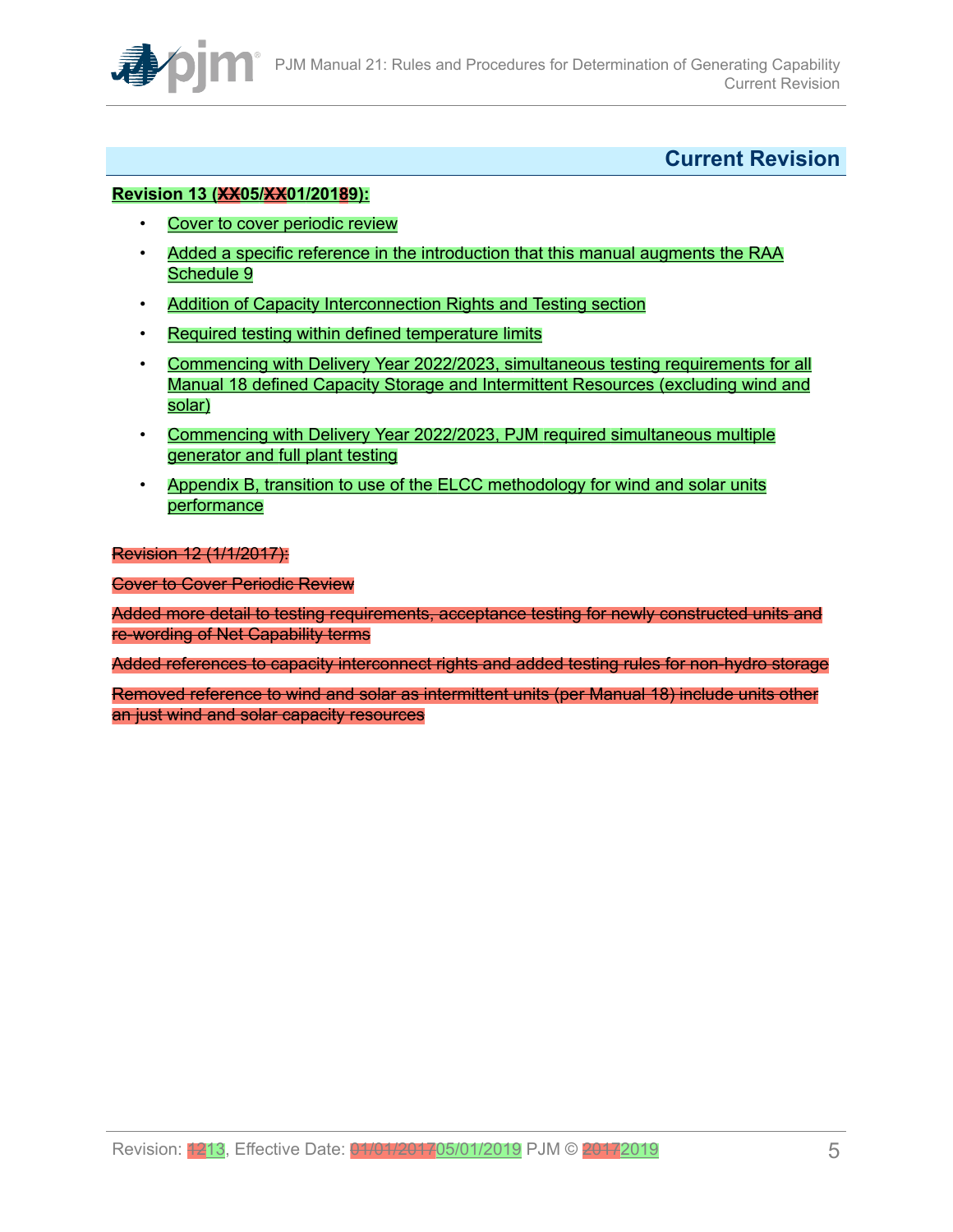

### <span id="page-5-0"></span>**Introduction**

Welcome to the **PJM Manual for Rules and Procedures for Determination of Generating Capability**. In this Introduction, you will find the following information:

- What you can expect from the PJM Manuals in general (see "About PJM Manuals").
- What you can expect from this PJM Manual (see "About This Manual").
- How to use this manual (see "Using This Manual")

# <span id="page-5-1"></span>**About PJM Manuals**

The PJM Manuals are the instructions, rules, procedures, and guidelines established by the PJM for the operation, planning, and accounting requirements of the PJM and the PJM Energy Market. The manuals are grouped under the following categories:

- **Transmission**
- PJM Energy Market
- Generation and Transmission Interconnection
- Reserve
- Accounting and Billing
- PJM Administrative Services
- **Miscellaneous**

For a complete list of all PJM manuals, go to the Library section on PJM.com.

# <span id="page-5-2"></span>**About This Manual**

### **Purpose**

The PJM Manual for *Rules and Procedures for Determination of Generating Capability* is one of a series of manuals within the Reserve group of manuals. These rules and procedures for determining the capability of generating units on the systems of PJM have been adopted to provide uniformity for planning, operating, accounting and reporting purposes, and have been designed to meet the following requirement in the coordinated operation of PJM:

• **Net Capability** of generating units installed in, scheduled for installation in or transacted into the PJM Control Area is required for planning and reporting purposes and for use in accounting for deficiencies of a Party to obligations under the Operating and Reliability Assurance Agreements of PJM.

#### The Reliability Assurance Agreement, Schedule 9.C states:

*"The rules and procedures recognize the difference in types of generating units involved as resources within the PJM Capacity Markets processes and the relative ability of units to maintain output at stated capability over a specified period of time. Factors affecting such ability include fuel availability, stream flow for hydro units, reservoir storage for hydro and pumped storage units, mechanical limitations, system operating policies."*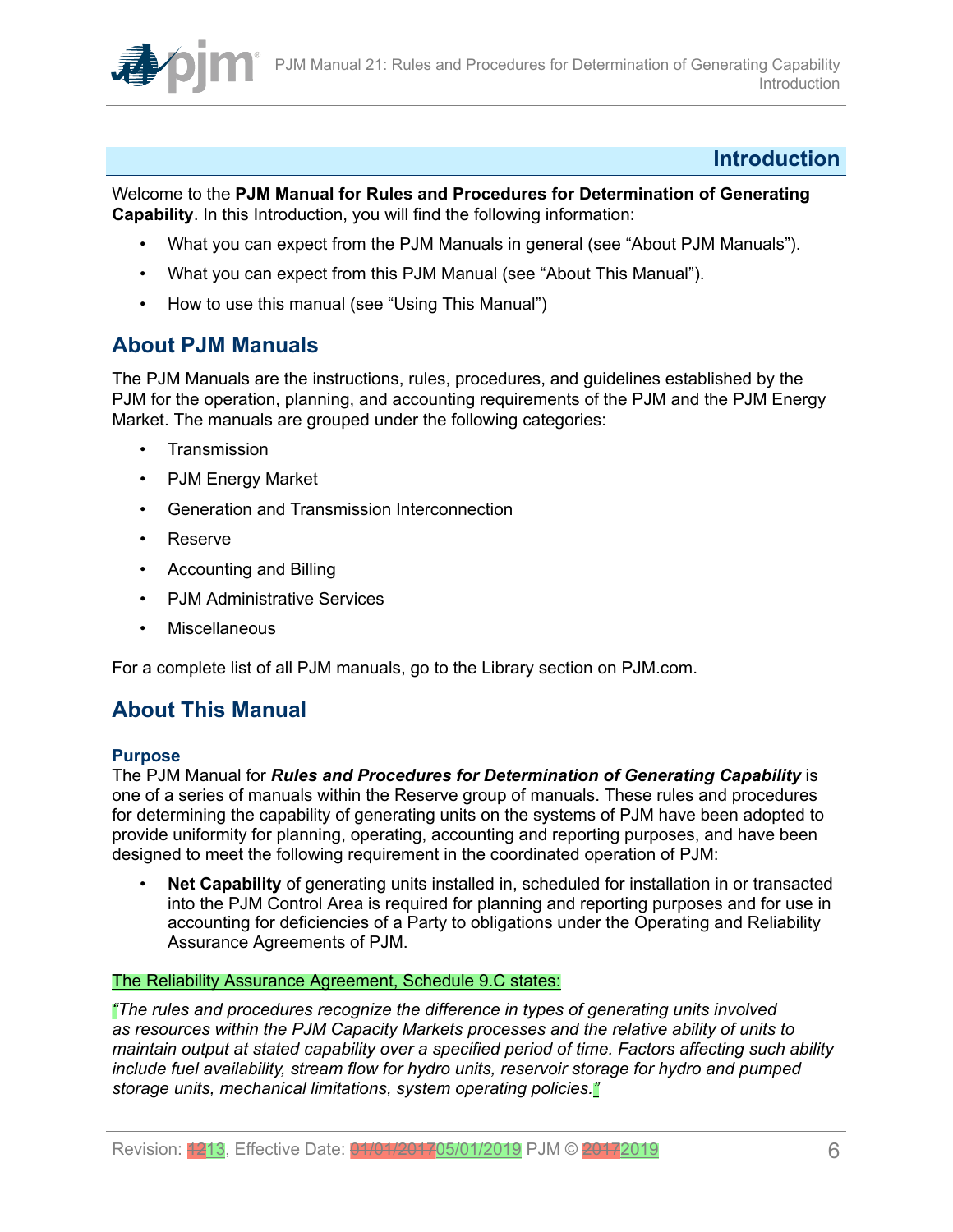

The PJM Manual for *Rules and Procedures for Determination of Generating Capability* consists of the two sections and two attachments. These are listed in the Table of Contents beginning on page 2. This manual is specifically intended to re-inforce and augment Schedule 9 of the Reliability Assurance Agreement.

#### **Intended Audience**

The intended audiences for the PJM Manual for *Rules and Procedures for Determination of Generating Capability* are:

- PJM Board of Managers The PJM Board of Managers is responsible for the administration and approval of the forecast obligation and techniques for its determination.
- PJM Markets and Reliability Committee (MRC) Members are responsible for the review and submittal of the obligations to the PJM Board of Managers.
- PJM Market Implementation Committee (MIC) Members initiate and develop proposals to advance and promote competitive wholesale electricity markets in the PJM region for consideration by the Markets and Reliability Committee.
- PJM Planning Committee Members are responsible for reviewing PJM Capacity Adequacy Planning staff recommendations on reserve requirement matters and the parameters used in their determination.
- PJM Resource Adequacy Planning Staff PJM staff are responsible for the compilation, review and processing of the acceptance and verification tests as well as the continual collection and review of generating unit event and performance records via the Generating Availability Data System (GADS).
- PJM Market Services PJM staff are responsible to assess generation resource rating test failure penalties under the RPM process.
- Parties to Other PJM Agreements The staff of these Parties are responsible for supplying load and generator data in the required format and time period to assist in the calculation and submittal of required quantities.
- Generator Availability Analyzers Industry personnel charged with reviewing and interpreting the impacts of generator unavailability on the reliability and markets of their respective systems.

#### **References**

There are several references to other documents that provide background or additional detail. The PJM Manual for *Rules and Procedures for Determination of Generating Capability* does not replace any information in these reference documents. The following documents are the primary source of specific requirements and implementation details:

- Amended and Restated Operating Agreement of PJM Interconnection, L.L.C.
- PJM Reliability Assurance Agreement
- PJM Open Access Transmission Tariff (OATT)
- PJM Manual for Pre-Scheduling Operations (M-10)
- PJM Manual for Generator Operational Requirements (M-14D)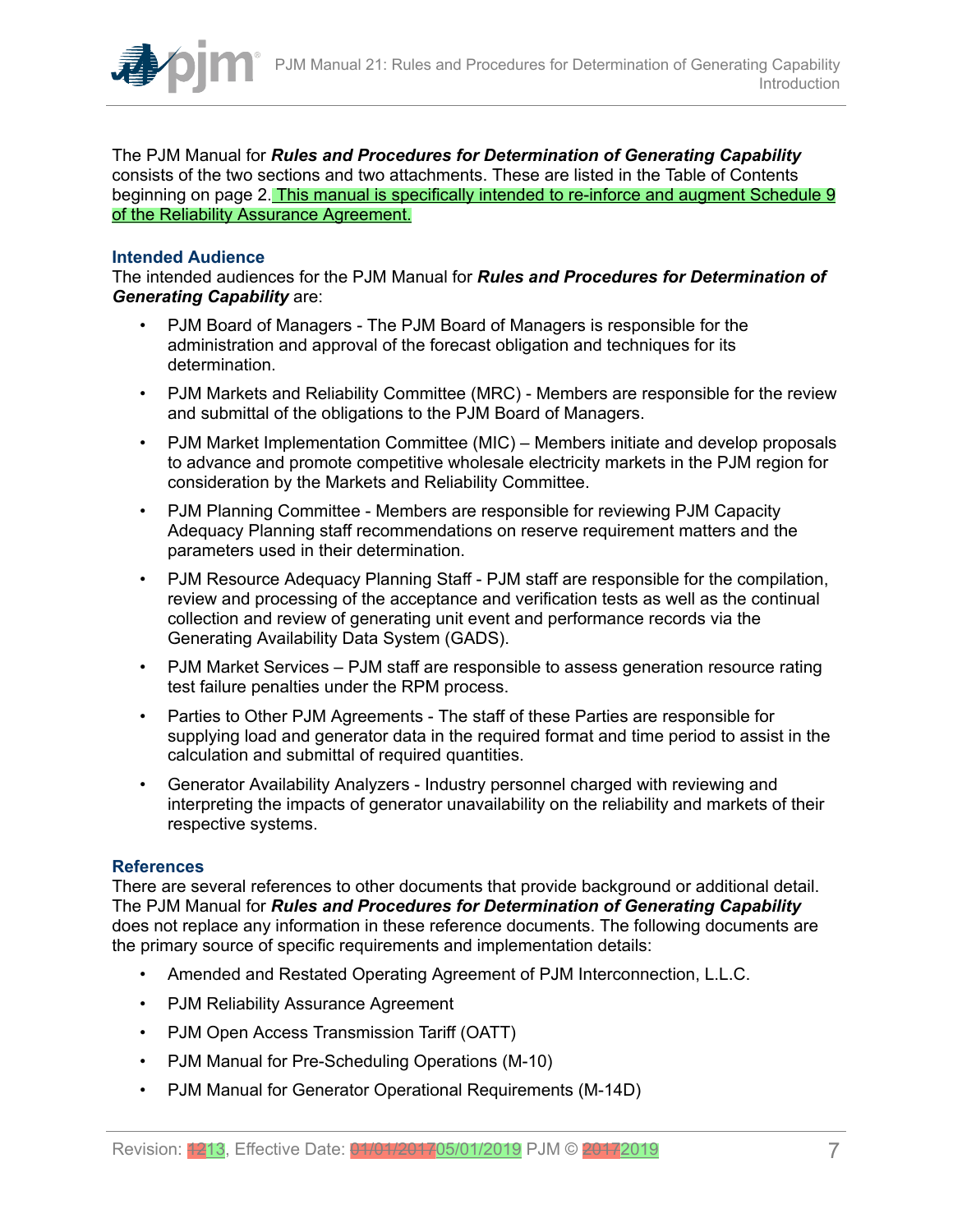

- PJM Manual for PJM Capacity Market (M-18)
- PJM Manual for Load Forecasting and Analysis (M-19)
- PJM Manual for Generator Resource Performance Indices (M-22)
- PJM Manual for Billing (M-29)
- PJM eGADS User Guide

# <span id="page-7-0"></span>**Using This Manual**

We believe that explaining concepts is just as important as presenting procedures. This philosophy is reflected in the way we organize the material in this manual. We start each section with an overview. Then we present details, procedures or references to procedures found in other PJM manuals. The following provides an orientation to the manual's structure.

### **What You Will Find in This Manual**

- A Table of Contents that lists two levels of subheadings within each of the sections.
- An approval page that lists the required approvals and a brief outline of the current revision.
- Sections containing the specific guidelines, requirements, or procedures including PJM actions and PJM Member actions.
- A section at the end detailing all previous revisions of this PJM manual.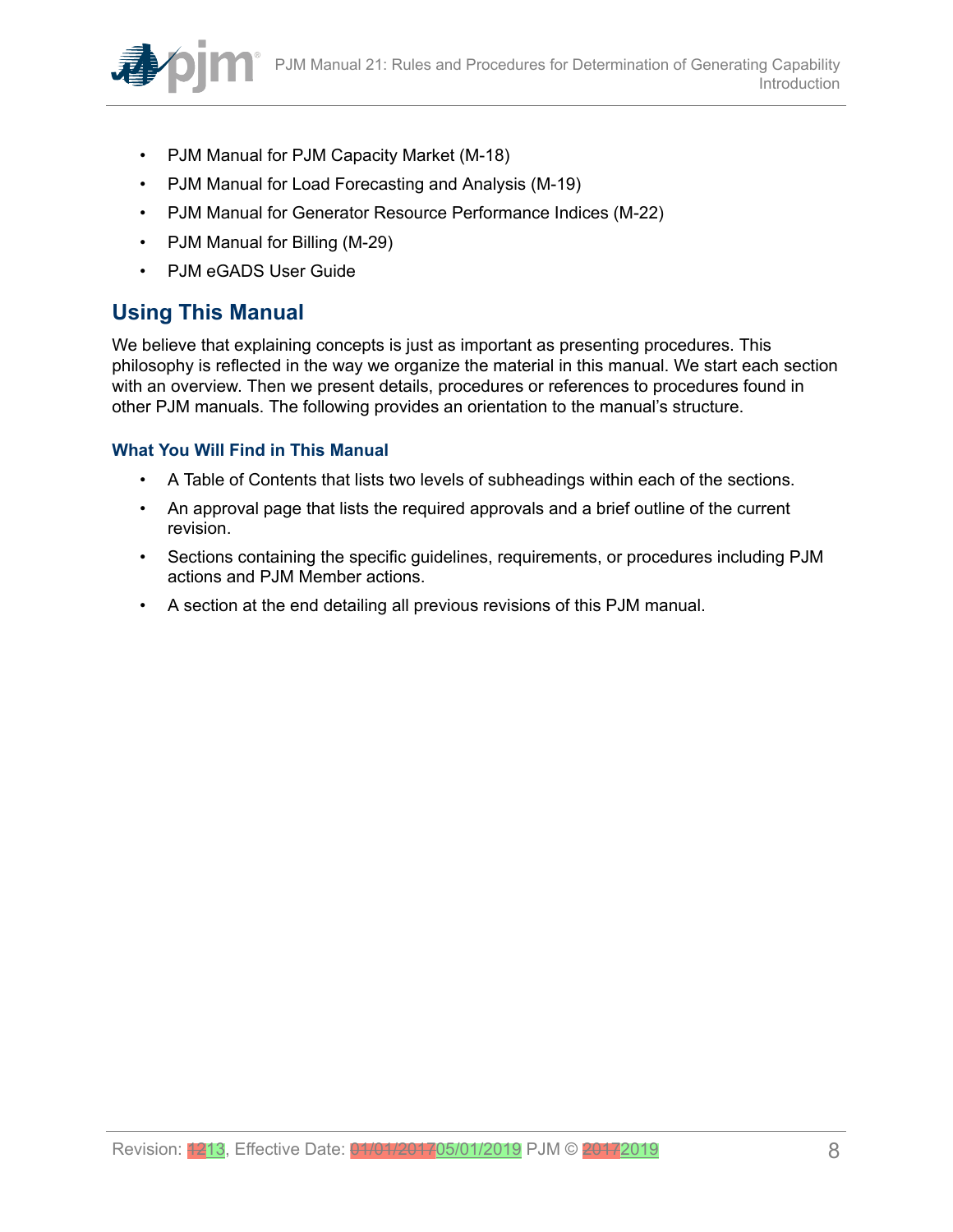

# <span id="page-8-0"></span>**Section 1: Requirements**

# <span id="page-8-1"></span>**1.1 Capacity Interconnection Rights**

Capacity Interconnection Rights (CIRs) are granted as a function of a control area integration, or the execution of an Interconnection Service Agreement (ISA) or Wholesale Market Participant Agreement (WMPA) as delineated in the specifications section of the respective ISA or WMPA after completion of all required work. Rights may also be granted on interim bases in the ISA or WMPA.

PJMs planning department determines whether the transmission and/or distribution system can receive power commensurate with the CIR level of a generating unit and whether upgrades to the system are needed in order to receive the power therein. CIRs are evaluated under summer peak conditions.

The CIR level of a generating unit is reflective of the net capability of the generating unit at the time of the expected summer peak (this does not include wind and solar units; wind and solar units CIRs are discussed in section 1.1.7 below). Net capability is discussed in section 2 of this manual and cannot be higher than the CIR level; however, it can be lower. CIRs are typically granted on an individual generating unit basis, but, in some cases, can be issued in aggregate at the Point of Interconnection (POI).

#### <span id="page-8-2"></span>**1.1.1 Attaining CIRs**

CIRs can only be attained or increased by entering the New Services Queue and executing an ISA or WMPA following the study process. These increases are expected to be for improvements to the generating units such as, but not limited to, more efficient components, improved control systems, and for capital projects that restore generating unit capability such as boiler rebuilds and turbine overhauls. If the studies identify any system upgrades are required to obtain the rights, then those upgrades must be completed before the rights are available for use by the generating unit in the market. The three year clock on the new CIR level commences at the beginning of the next summer test period after the CIRs are declared in-service, regardless if the owner exercised the rights in the market or they are interim rights. If CIRs are declared inservice during the summer test period the three year clock will have started on the declared in service date.

### <span id="page-8-3"></span>**1.1.2 Retaining CIRs**

CIRs are retained when a generating unit proves its CIR level in the PJM Summer Capability Verification Test once in any consecutive three year period. Out-of-period tests cannot be used for CIR retention calculations; out-of-period tests are described later in this document.

If CIRs are granted on an interim bases, in advance of the studied delivery year identified in the System Impact Study, the three year clock to maintain the rights commences at the beginning of the next summer test period after the CIRs are declared in-service, regardless if the owner exercised the rights in the market or they are interim rights. If CIRs are declared in-service during the summer test period the three year clock will have started on the declared in service date.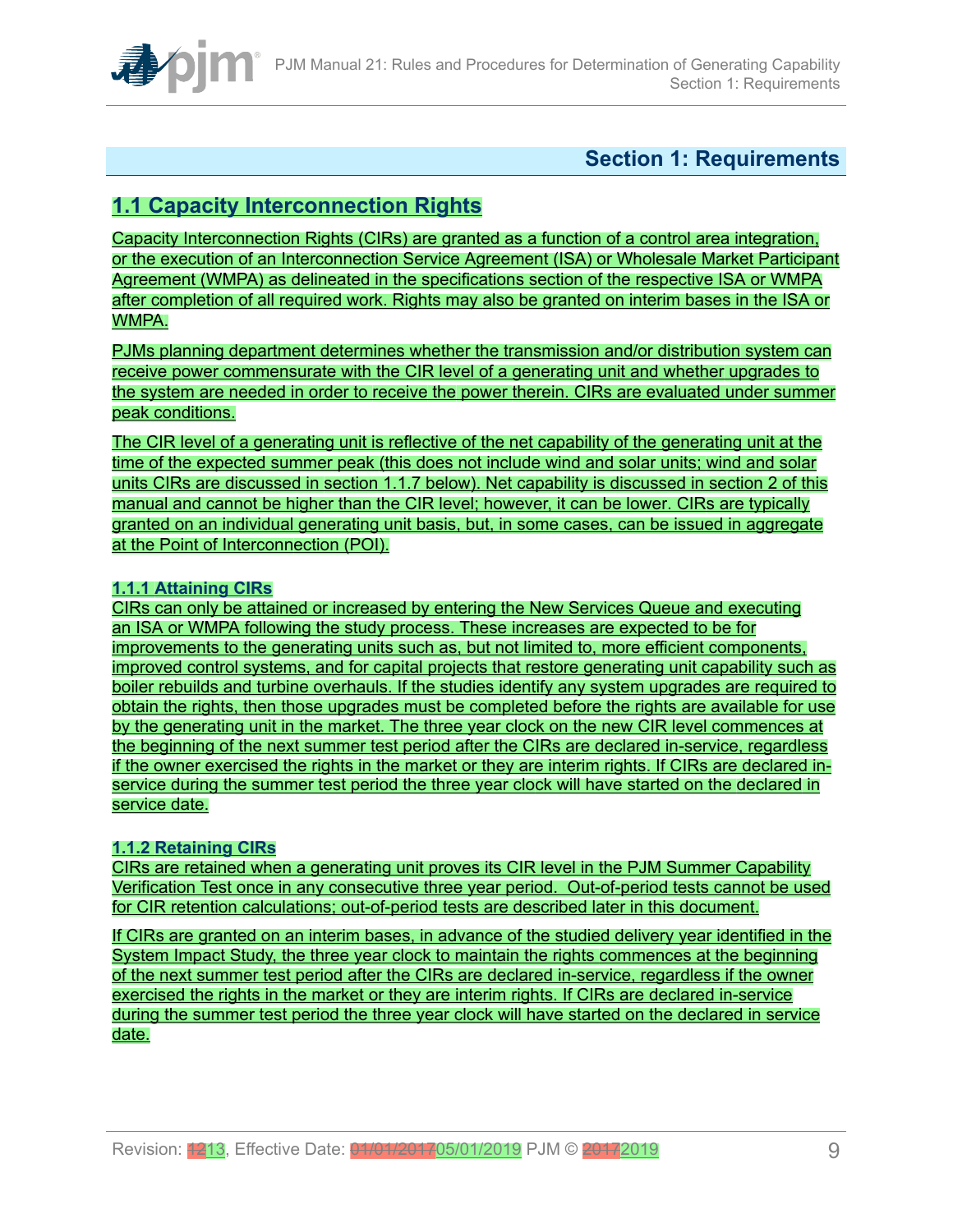

#### <span id="page-9-1"></span><span id="page-9-0"></span>**1.1.3 Loss of CIRs**

CIRs are lost when a generating unit fails to proves its CIR level in the PJM Summer Capability Verification Test once in any consecutive three year period. If CIRs are lost, the quantity lost will be the difference between the current CIR level and highest Net Corrected Test Capability proved in the most recent three consecutive years' PJM Summer Capability Verification Test.

#### <span id="page-9-2"></span>**1.1.4 CIR Calculations**

Retention or loss of CIRs is determined by PJM for each generating unit that holds CIRs by performing calculations annually, in the fourth quarter of the calendar year, after the PJM Summer Capability Verification Tests have been submitted to PJM near the end of the third quarter of the calendar year.

#### <span id="page-9-3"></span>**1.1.5 Individual Generating Unit CIR Calculation Example**

A generating unit is granted 105 MW CIRs as a result of a newly executed ISA and is declared in service on 6/1/2018. The generating unit tests to 105.2 MW, 102.5 MW and 103.5 MW in the next three consecutive years PJM Summer Capability Verification Tests. Since the generating unit met its CIR level in the first test year of the most recent three, the generating unit retains its 105 MW of CIRs until the next evaluation of CIRs occurs (in this case the next evaluation will occur in the  $4^{th}$  quarter of 2021).

Suppose in the next PJM Summer Capability Verification Test (in the fourth test summer), the unit tests to 103.0 MW. In the  $4^{\text{m}}$  quarter of 2021, the highest of the most recent three years PJM Summer Capability Verification tests is then 103.5 MW. The generating unit will then lose 1.5 MW of CIRs.

If the new CIR level is below the PJM RPM ICAP value on or after 2/1/2022, the generating unit's owner must CAPMOD the unit down to its CIR level or lower, effective 2/1/2022. This is discussed further in section 1.3.5 under the heading Capacity Interconnection Right Limitations.

#### <span id="page-9-4"></span>**1.1.6 Multiple Generating Unit CIR Calculation Example**

A Combined Cycle generating unit (2 combustion turbine generators and one steam turbine generator) is granted 750 MW CIRs as a result of a newly executed ISA and is declared in service on 6/1/2018. If the three component generators are issued unit specific CIRs (this should be delineated in the executed agreement) their evaluation will follow the rules for individual generating unit CIR evaluation. In this example, the individual units CIRs were not delineated. The combined cycle generating unit tests to 750.0 MW, 745.3 MW and 746.2 MW in the next three consecutive years PJM Summer Capability Verification Tests. Its individual components test as follows:

| <u>Unit</u> | Summer 2018 Test | Summer 2019 Test | Summer 2020 Test | Summer 2021 Test |
|-------------|------------------|------------------|------------------|------------------|
| <u>CT1</u>  | <u> 201.0</u>    | <u> 200.0</u>    | <u> 199.0</u>    | <u> 200.0</u>    |
| CT2         | <u> 199.0</u>    | <u> 199.0</u>    | <u> 199.0</u>    | <u> 201.0</u>    |
|             | <u>350.0</u>     | <u>346.3</u>     | <u>348.2</u>     | <u>349.0</u>     |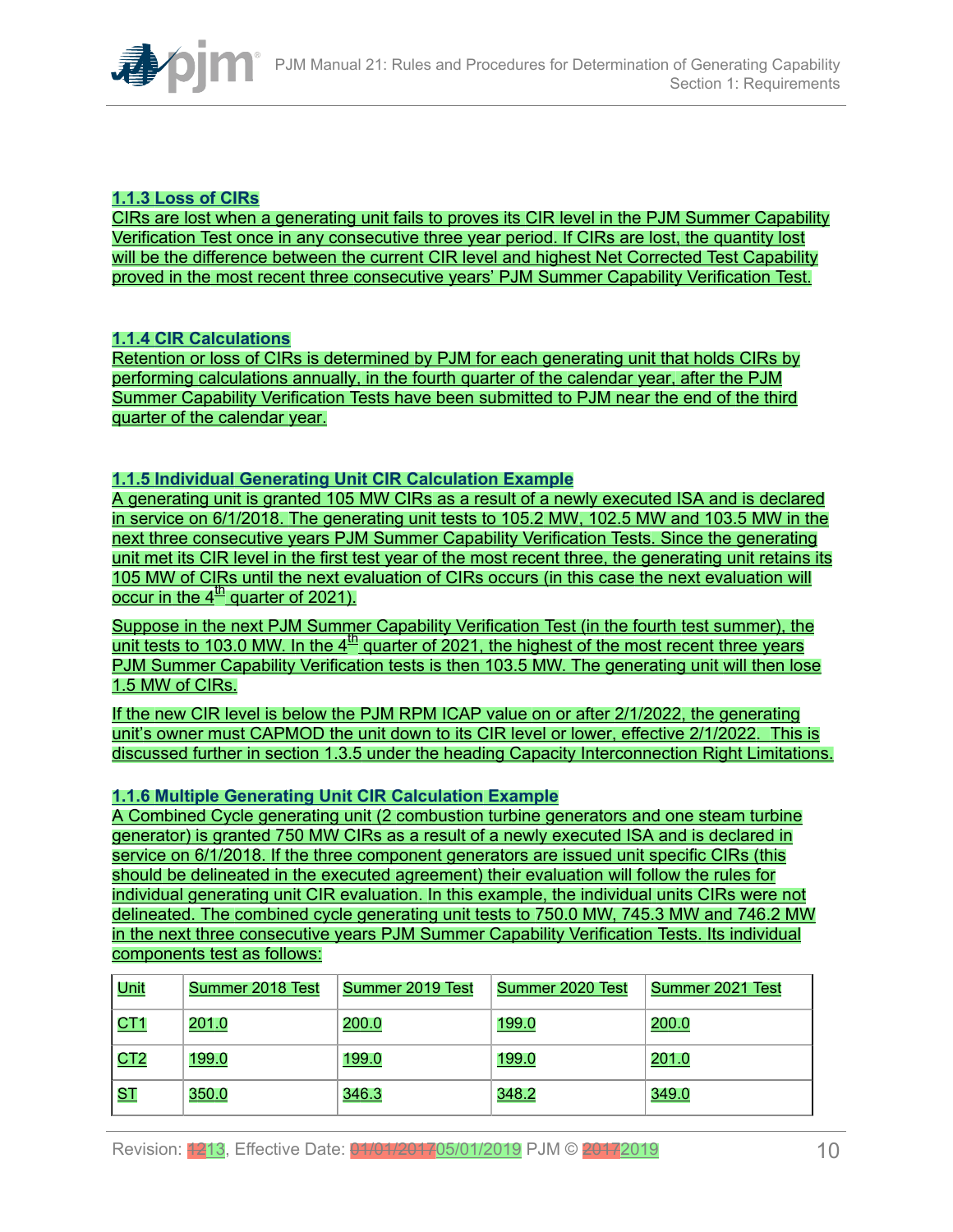

| <u>.</u> | ----<br>750 | 1746 | - 1 |
|----------|-------------|------|-----|
|          |             |      |     |

Since the generating unit met or exceeded its CIR level in the first test year of the most recent three, the generating unit retains its 750 MW of CIRs until the next evaluation of CIRs occurs (in this case the next evaluation will occur in the 4th quarter of 2021). The CIRs for each component have now been established after the third year of testing. CT1 has 201.0 MW of CIRs; CT2 has 199.0 MW of CIRs; ST1 has 350.0 MW CIRs; these CIRs in aggregate total 750.0 MW.

Suppose in the next PJM Summer Capability Verification Test (in the fourth test summer), the unit tests to 750.0 MW as shown above. In the 4th quarter of 2021, the highest of the most recent three years PJM Summer Capability Verification Tests is then determined on the individual components of the combined cycle unit rather than the combined components. The CIRs are then evaluated as follows:

The CT1 CIR level was 201.0 MW and its highest test in the most recent three years is 200.0 MW; it loses 1.0 MW of CIRs; its new CIR level is 200.0 MW

The CT2 CIR level was 199.0 MW and its highest test in the most recent three years is 201.0 MW; it loses no CIRs; it retains its existing CIRs of 199.0 MW

The ST CIR level was 350.0 MW and its highest test in the most recent three years is 349.0 MW; it loses 1.0 MW of CIRs; its new CIR level is 349.0 MW

The combined cycle in aggregate now has 748.0 MW of CIRs.

If the new CIR level is below the PJM RPM ICAP value on or after 2/1/2022, the generating unit's owner must CAPMOD the unit down to its CIR level or lower on each component, effective 2/1/2022. This is discussed further in section 1.3.5 under the heading Capacity Interconnection Right Limitations.

### <span id="page-10-0"></span>**1.1.7 CIR Calculations for Wind and Solar Resources**

- 1. CIR calculations for wind and solar resources prior to Delivery Year 2023/2024 are based on the summer peak hour capacity factor of each wind/solar resource. CIRs are retained when a wind or solar units highest summer capacity factor of the most recent thee summer periods meets or exceeds the capacity factor associated with its CIRs. If a wind or solar units highest capacity factor of the most recent three summers does not meet or exceed the capacity factor associated with its CIRs, the wind or solar unit will lose CIRs in the amount associated with the difference between the highest capacity factor of the most recent three years and the capacity factor associated with its CIRs. For example, if a wind unit with a 100 MW installed capacity is granted 18 MW of CIRs associated with a 18% capacity factor in its ISA or WMPA, and the wind unit, in its first three summers of operation, respectively, produced at capacity factors of 18%, 16% and 17%, there will be no loss of CIRs since the unit achieved its CIR level capacity factor in its first summer of operation. If, in the next summer, it only produces at a 15% capacity factor, it will then lose the difference between the 18% CIR capacity factor and the highest capacity factor of the three most recent years (17%), multiplied by the installed capacity (100 MW); hence the next year, the new CIR level will be 17 MW.
- 2. CIR calculations for wind and solar resources commencing Delivery Year 2023/2024 are based on the individual capacity resource ELCC of each wind/solar resource. CIRs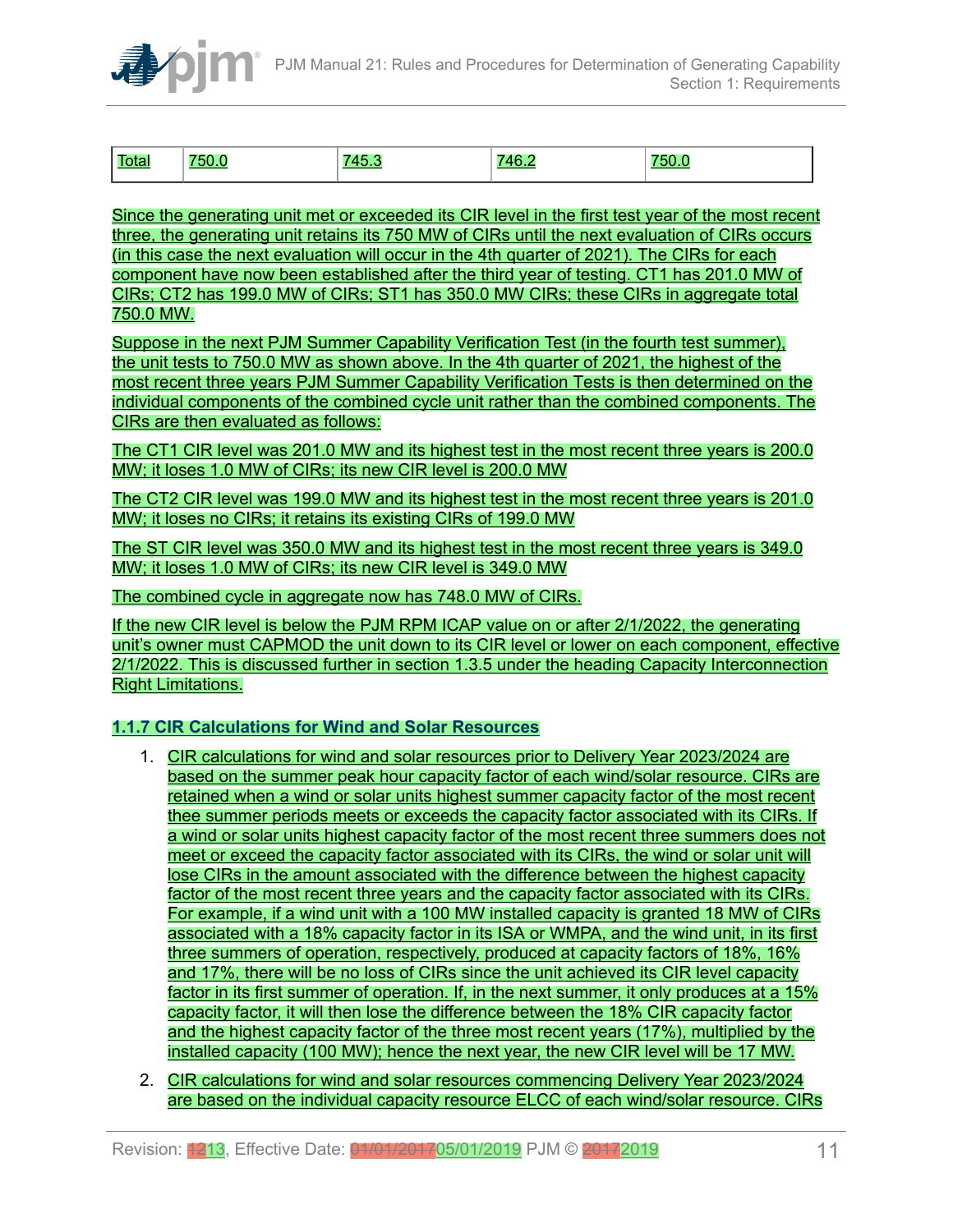

are retained when a wind or solar units highest individual capacity resource ELCC MW of the most recent thee summer periods meets or exceeds its CIRs in MW. If a wind or solar units highest individual capacity resource ELCC MW of the most recent three summers does not meet or exceed its CIRs in MW, the wind or solar unit will lose CIRs in the amount associated with the difference between the individual capacity resource ELCC MW of the most recent three years and its CIRs in MW. For example, if a wind unit with a 100 MW installed capacity is granted 18 MW of CIRs associated with a 18% ELCC in its ISA or WMPA, and the wind unit, in its first three years of operation is evaluated to have individual capacity resource ELCC of 18%, 16% and 17%, there will be no loss of CIRs since the unit achieved its CIR level in MW (18 MW) in its first year of operation. If, in the next year, it only produces at a 15% ELCC, it will then lose the difference between the 18% CIR level and the highest capacity factor of the three most recent years (17%), multiplied by the installed capacity (100 MW); hence the next year, the new CIR level will be 17 MW.

3. During the transition period from capacity factor methodology to ELCC methodology (see appendix B of this manual) CIR evaluation for wind and solar units in service during or prior to summer 2021 will be suspended starting summer 2022 and the evaluation of CIRs will once again commence after summer 2024. At this time all wind and solar resources will use the ELCC methodology.

# <span id="page-11-0"></span>**1.1 2 Installed Capacity (ICAP)**

Installed Capacity (ICAP) of a generation resource is defined as the summer net capability of a generating unit as determined in accordance with PJM manual *M-21, Rules and Procedures for Determination of Generation Capability* and within the capacity interconnection right limits of the bus to which it is connected. The ICAP for any generating unit is the sum of the summer based capacity modifications (CAPMODs) in the RPM Capacity Markets system for that date. The ICAP is equivalent to the claimed installed capacity in **PJM** eGADS and the Summer Net Capability defined in section 2.2 of this document.

ICAP is also the capability of the generating unit at the expected time of the PJM Summer Peak. This is also referred to as the "rated capability" or "rated ICAP." Rated capability or rated ICAP is determined by adjusting the generators capability for generator site conditions coincident with the dates and times of the last 15 years PJM summer peaks. *Generator site conditions coincident with the last 15 years' PJM summer peaks are also known as summer conditions.* Summer Conditions are specifically defined in section 2.2, item 2 of this manual. Generator capability corrected to summer conditions is a proxy for a generators capability at future PJM summer peaks. All generators that are affected by generator site conditions that participate in the PJM Markets must correct their generators capability to summer conditions. Some generating units may not be affected by any of the conditions below; hence, they do not have to correct their capability to those conditions. Generator site conditions include, but are not limited to, dry bulb temperature, relative humidity, wet bulb temperature, dew point temperature, barometric pressure and cooling body temperature (circulating water temperature). It is assumed that all generators have already adjusted their capability for their respective elevation. Additionally, streamflow and forebay (reservoir) elevation (head) are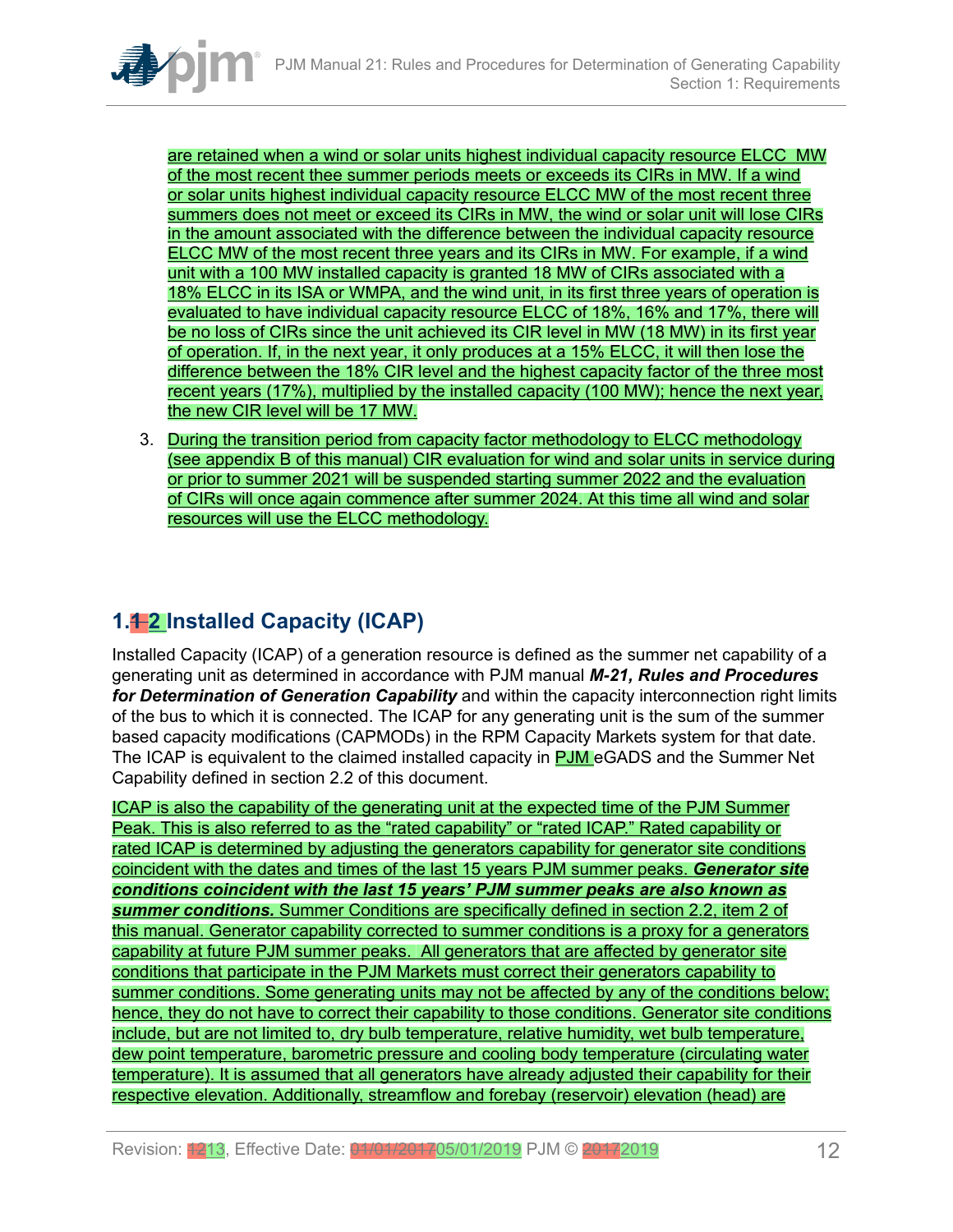

generator site conditions specific to hydroelectric units and state of charge is a generator site condition applicable to battery storage units.

Calculation of ICAP must also take into consideration station service power use and other load, such as, but not limited to, host process load (including steam, mechanical and electrical loads), scrubber load, cooling load, supplemental cooling load and any other load that supports the generating unit. These station service and auxiliary loads should be commensurate with those experienced coincident with the most recent 15 years PJM summer peaks (i.e. under summer conditions). Additionally, if other load is used only under extreme conditions, and those conditions existed during any of the most recent 15 years PJM summer peaks, that load must be accounted for in the ICAP calculation. For example, if supplemental cooling load has been used during 10 of the 15 most recent PJM summer peaks, then two thirds of that load (the average supplemental cooling load used during the 10 years) should be removed from the generators ICAP to account for the expected supplemental cooling load. Additionally, if there is common load that is split among the generators at a plant, such as, but not limited to, scrubber load, that load must also be accounted for in the determination of ICAP.

It is important to remember, if a generators rated ICAP is determined by using a particular set of generator site conditions, the summer/winter capability verification tests, CAPMOD tests and acceptance tests must be corrected for the same set of generator site conditions under summer/winter conditions. In other words, if a generator's rated ICAP is determined using only dry bulb temperature and relative humidity, then the generators summer/winter capability verification tests, CAPMOD tests and acceptance test must use only dry bulb temperature and relative humidity to correct the tests to summer/winter conditions. If it is desired that additional generator site conditions be used to correct summer/winter capability verification tests, CAPMOD tests and acceptance tests, then the rated capability (rated ICAP) must be redetermined to include those additional generator site conditions. The generator site conditions under which a generators rated ICAP is determined are known as rated conditions. Specifically, rated conditions such as, but not limited to, rated temperature, rated relative humidity and rated cooling water temperature are typically submitted with all tests. Observed conditions, those generator site conditions under which the test was performed, are also submitted with all tests.

Regarding Wind and Solar Capacity Resources, the information regarding the calculation of their capacity value can be found in Appendix B of this manual.

### <span id="page-12-0"></span>**1.2.1 Determining Rated Capability (Rated ICAP, Claimed Installed Capacity, etc.)**

- 1. Steam Units
	- a. Steam units with only once through cooling must have their ICAP determined by adjusting for cooling body (circulating water) temperature under summer conditions.
	- b. Steam units with only wet cooling towers must have their ICAP determined by adjusting for wet bulb temperature under summer conditions. Basically this is an adjustment for temperature and relative humidity; however, barometric pressure can affect the wet bulb temperature and adjustments for barometric pressure are permitted and encouraged.
	- c. Steam units with only dry cooling towers must have their ICAP determined by adjusting for dry bulb temperature under summer conditions.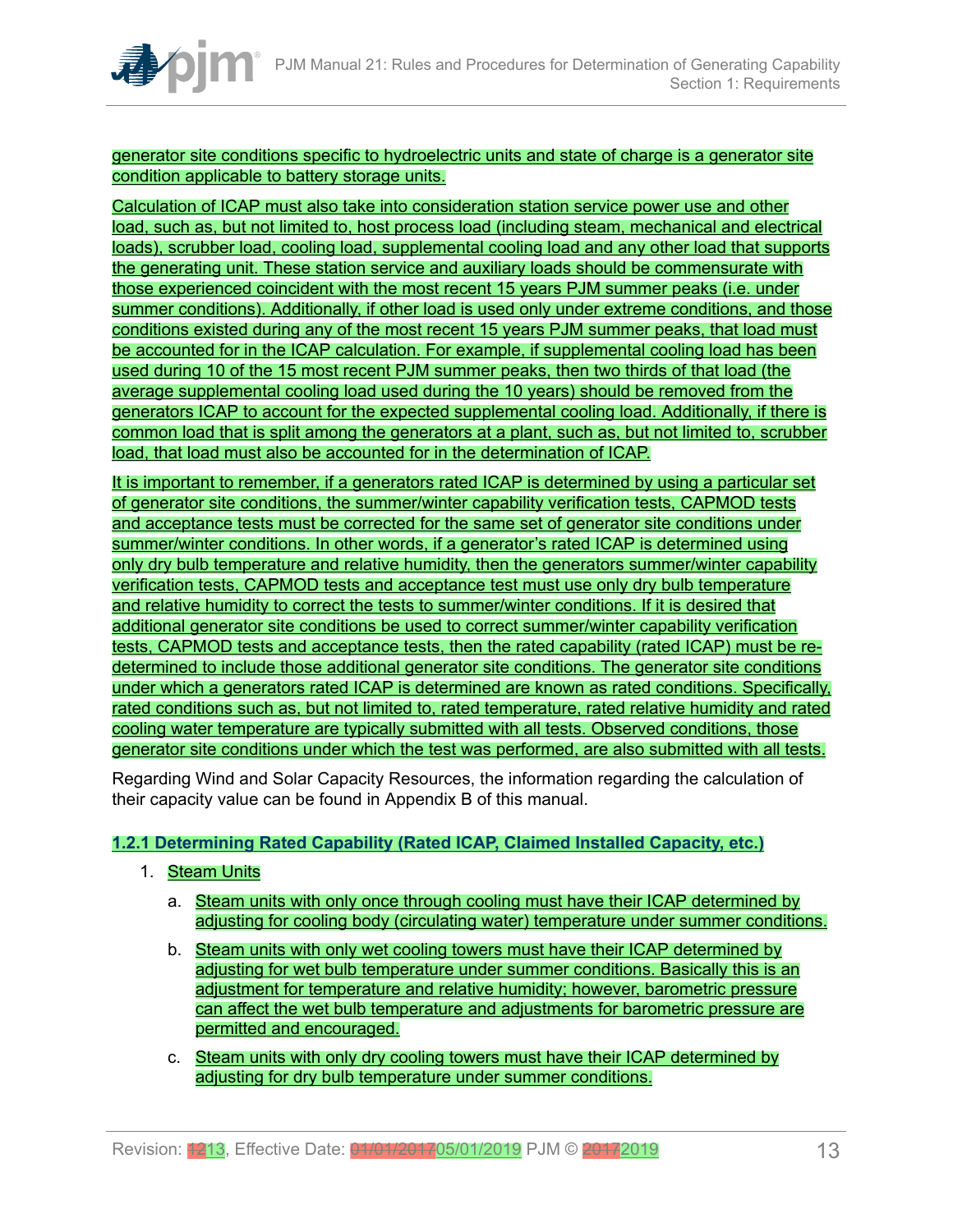

- d. Steam units with both wet and dry cooling towers must have their ICAP determined by adjusting appropriately for the generator site conditions listed in (b) and (c) above under summer conditions.
- e. Steam units with a combination of once through cooling and wet cooling towers must have their ICAP determined by adjusting appropriately for the generator site conditions in (a) and (b) above under summer conditions.
- 2. Nuclear Units
	- a. Nuclear units with only once through cooling must have their ICAP determined by adjusting for cooling body (circulating water) temperature under summer conditions.
	- b. Nuclear units with only wet cooling towers must have their ICAP determined by adjusting for wet bulb temperature under summer conditions. Basically this is an adjustment for temperature and relative humidity; however, barometric pressure can affect the wet bulb temperature and adjustments for barometric pressure are permitted and encouraged.
	- c. Nuclear units with a combination of once through cooling and wet cooling towers must have their ICAP determined by adjusting appropriately for the generator site conditions in (a) and (b) above under summer conditions.
- 3. Combustion Turbine Units
	- a. Combustion turbine units with no compressor inlet cooling or conditioning must have their ICAP determined by adjusting for dry bulb temperature under summer conditions. However, adjustments for relative humidity are permitted and encouraged.
	- b. Combustion turbine units with compressor inlet cooling or conditioning must have their ICAP determined by adjusting for wet bulb temperature under summer conditions. Basically this is an adjustment for temperature and relative humidity; however, barometric pressure can affect the wet bulb temperature and adjustments for barometric pressure are permitted and encouraged. Compressor inlet cooling or conditioning includes, but is not limited to, evaporative cooling, use of chillers, fogging or wet compression.
- 4. Combined Cycle Units
	- a. Combined cycle units with no combustion turbine compressor inlet cooling or conditioning must have their combustion turbine ICAP determined by adjusting for dry bulb temperature under summer conditions.
	- b. Combined cycle units with compressor inlet cooling or conditioning must have their combustion turbine ICAP determined by adjusting for wet bulb temperature under summer conditions. Basically this is an adjustment for temperature and relative humidity; however, barometric pressure can affect the wet bulb temperature and adjustments for barometric pressure are permitted and encouraged. Compressor inlet cooling or conditioning includes, but is not limited to, evaporative cooling, use of chillers, fogging or wet compression.
	- c. Combined cycle units with only once through cooling on the steam components must have their steam unit ICAP determined by adjusting for cooling body (circulating water) temperature under summer conditions.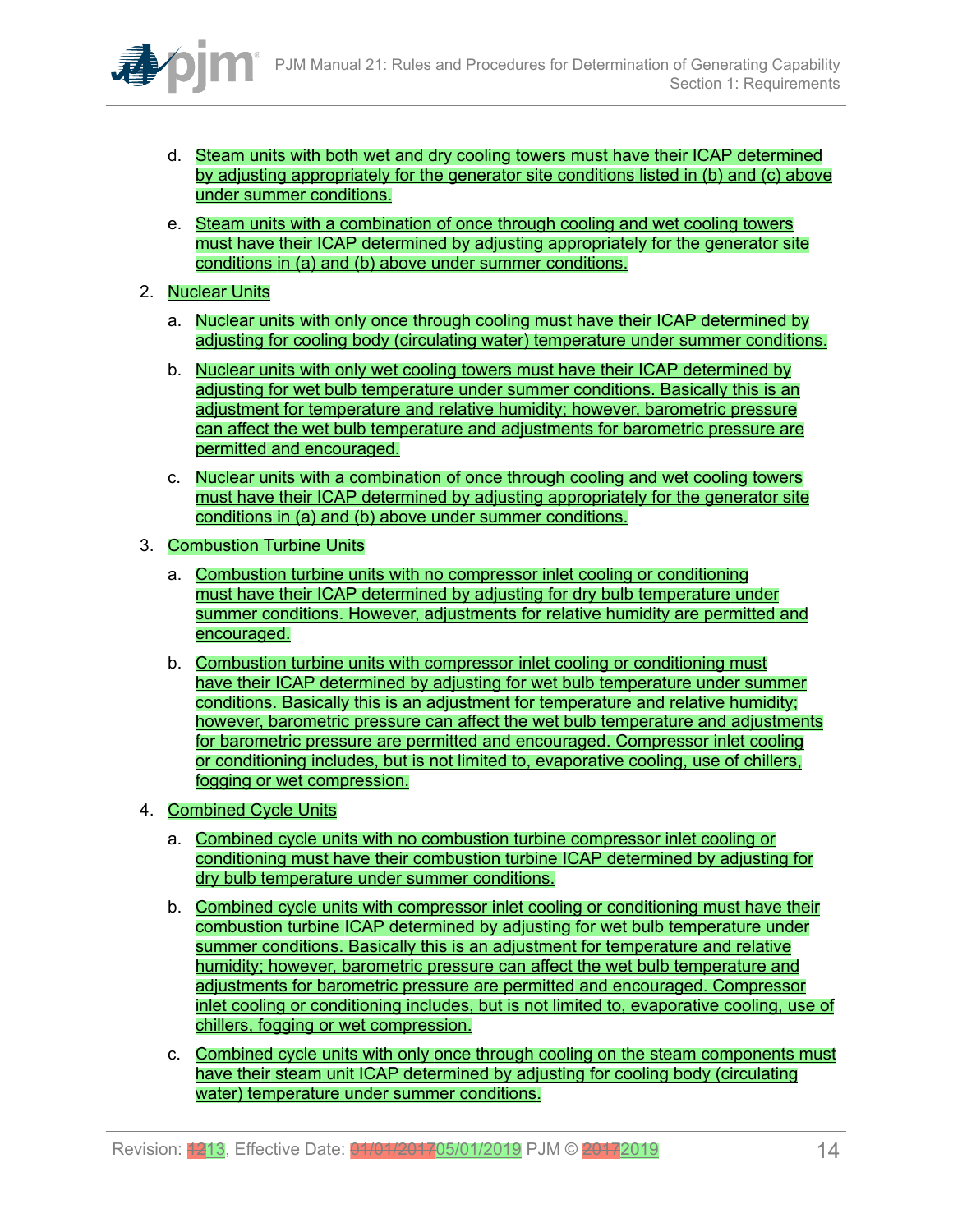

- d. Combined cycle units with only wet cooling towers on the steam components must have their steam unit ICAP determined by adjusting for wet bulb temperature under summer conditions. Basically this is an adjustment for temperature and relative humidity; however, barometric pressure can affect the wet bulb temperature and adjustments for barometric pressure are permitted and encouraged.
- e. Combined cycle units with only dry cooling towers on the steam components must have their steam unit ICAP determined by adjusting for dry bulb temperature under summer conditions.
- f. Combined cycle units with both wet and dry cooling towers on the steam components must have their steam unit ICAP determined by adjusting for the generator site conditions listed in (d) and (e) above under summer conditions.
- 5. Diesel and Reciprocating Engine Units
	- a. Diesel and reciprocating engine units do not need to have their ICAP adjusted for summer conditions since they are rarely affected sufficiently to warrant adjustments for generator site conditions.
- 6. Fuel Cell Units
	- a. Fuel cell units do not need to have their ICAP adjusted for summer conditions since they are rarely affected sufficiently to warrant adjustments for generator site conditions.
- 7. Pumped Storage Hydroelectric Units
	- a. Pumped storage hydroelectric units must have their ICAP determined by adjusting for head (reservoir level/elevation) under summer conditions.
- 8. Run of River Hydroelectric Units (with pooling/storage/dispatch capability)
	- a. Run of river hydroelectric units (with pooling/storage/dispatch capability) must have their ICAP determined by adjusting for forebay inflows and head (reservoir level/elevation) under summer conditions.
- 9. Run of River Hydroelectric Units (without pooling/storage/dispatch capability)
	- a. Run of river hydroelectric units (without pooling/storage/dispatch capability) must have their ICAP determined by adjusting for forebay inflows and head (reservoir level/elevation) under summer conditions.
- 10. Battery Storage Units
	- a. Battery storage units must have their ICAP determined by adjusting for state of charge under summer conditions. Also, all units at the plant must have their rated ICAP based on simultaneous operation.

#### Occasions Requiring Submittal of Acceptance or Verification Test

Verification tests for all PJM capacity resources (other than hydro, wind and solar) are to be submitted for both summer (June-July-August) and winter (December-January-February) test periods. Hydroelectric generators need only submit summer verification tests and hydroelectric generating units have only one test period (June-July-August) during the year. A recent summer verification test is to accompany any return of a generating unit from a "mothballed"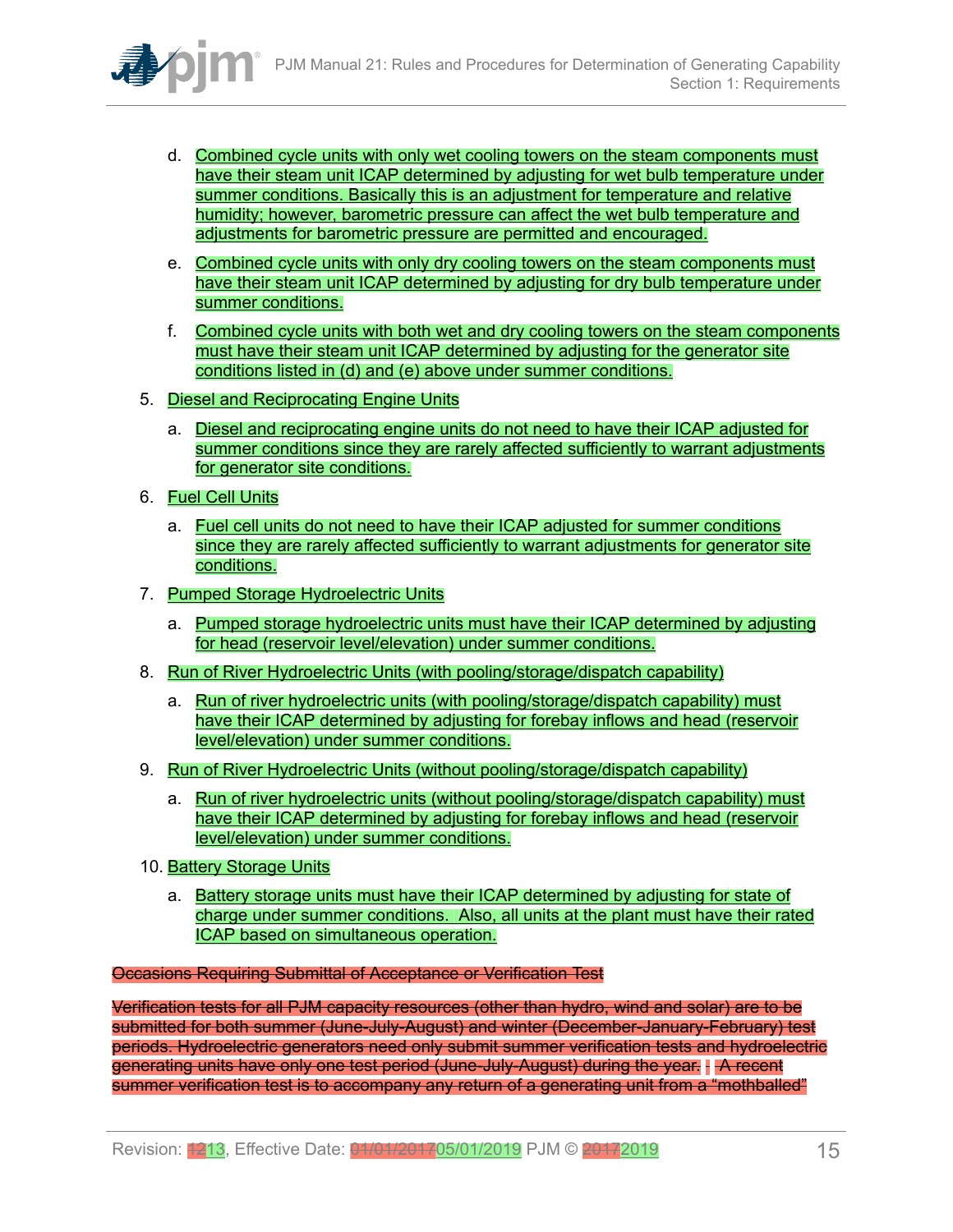state. The included test must meet or exceed the requested ICAP and the ICAP of the generating unit cannot be greater than the generating unit's capacity interconnection rights. A recent summer verification test is to accompany any existing generating unit being included in the PJM capacity markets for the first time or returning to the PJM capacity markets after an absence. The included test must meet or exceed the requested ICAP and the ICAP of the generating unit cannot be greater than the generating unit's capacity interconnection rights. Acceptance tests for newly constructed generating units must be completed prior to the new generating unit's initial CAPMOD effective date in the PJM Capacity Markets. These tests must be corrected to summer conditions (pursuant to Section 2 of this document) and must meet or exceed the newly constructed generating units ICAP. In cases where a newly constructed generating unit's participation in the PJM Capacity Markets increases by a series of CAPMODs, In all of the cases above except 5, the recent summer verification test must have been conducted within the 12 months prior to the CAPMOD effective date. In all of the cases above except 5, if a recent summer verification test is not available, then a new verification test must be performed within 30 days of the CAPMOD effective date. This test needs to be corrected for summer conditions (pursuant to section 2 of this document) and if the Corrected Net Test Capacity does not meet or exceed the ICAP, a CAPMOD in the amount of the difference must

be entered into the RPM system effective as soon as practical. Also, a derating event for the difference must be entered into the PJM eGADS system that starts and ends on the respective CAPMOD effective dates.

#### Capacity Interconnection Right Limitations

All increases in capability are subject to limitations of capacity interconnection rights (CIRs) to the bus to which the generating unit is currently or about to be connected as verified by the Interconnection Analysis department of PJM. If CIRs for the generating unit(s) were issued on a revenue meter basis, then Net Capability testing must be verified on all generating units behind that respective revenue meter, simultaneously. For the purposes of this document, a project, that is issued CIRs with multiple generating units behind a single revenue meter, will be considered a single generating unit. CIR retention is determined based on the largest Corrected Net Test Capacity of the last three years' summer verification tests. If the largest Corrected Net Test Capacity of a generating unit's summer verification test of the prior three years falls short of the existing CIR value for that generating unit, the generating unit will lose the difference in CIRs effective the next February 1. CIR retention will be analyzed based on only those summer verification tests performed within the summer test period. Results of out of period tests cannot be used in CIR retention calculations. Any increase in CIRs can only be attained by initiating an Interconnection Request and executing an ISA (or WMPA) with PJM.

Late Data Submittal Charges In accordance with Schedule 6 (Plans to Meet Capacity Obligations), Schedule 12 (Data Submittals) and Schedule 13 (Data Submission Charges) of the Reliability Assurance Agreement, a data submission charge of \$500/day can be applied to any data not submitted in accordance with published deadlines. The deadlines<sup>4</sup> for verification test result submittal are September 20 for the summer test period and March 20 for the winter test period.

Impacts of Test Results

<sup>&</sup>lt;sup>1</sup> These dates are intended to coincide with the PJM eGADS data reporting deadline for those months.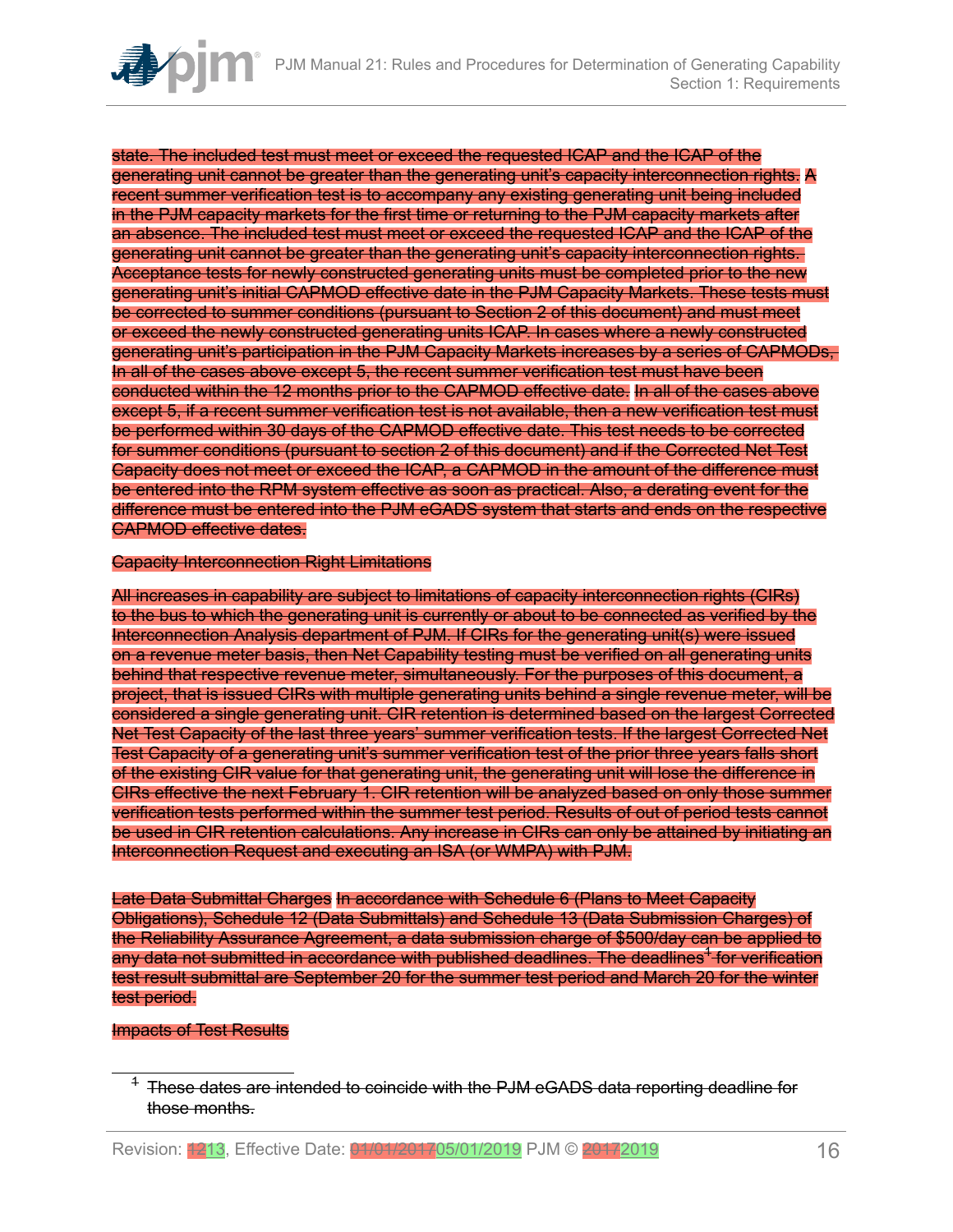

Successful Test Result –A successful test result is one in which the Corrected Net Test Capacity is equal to or greater than the claimed installed capacity (ICAP) for the applicable test period and conducted within the respective test period. Failed Test – A failed test is one in which the Corrected Net Test Capacity is less than the claimed installed capacity (ICAP) for the applicable test period. This case will result in a forced outage or derating in the amount of the difference between the claimed installed capacity (ICAP) and the Corrected Net Test Capacity being applied to the generating unit in question retroactive from the beginning of the respective test period and lasting until either a) a successful out of period test is conducted, b) a reduction in the claimed installed capacity (ICAP) of the generating unit is in effect (if and only if the capability is not to be restored, in accordance with section 2.1.12 of this document), or c) the beginning of the next test period. Examples of A notice of a Capacity Modification (CAPMOD) is received and approved for reducing the claimed installed capacity of the generating unit to the Corrected Net Test Capacity effective August 31 @ 0000 hours. A forced outage or derating as described above is entered for the generating unit starting June 1@ 0000 hours and ending August 31 @ 0000 hours (the outage or derating ends when the CAPMOD begins). The beginning of the next test period. No test outside the test period (June-July-August) or CAPMOD are received. A forced outage or derating as described above is applied to the generating unit starting June 1 @0000 hours and ending December 1 @0000 hours (December 1 begins the winter test period). An out of period test is conducted. A successful out of period test is conducted on October 15 commencing at 1700 hours and ending at 1900 hours. A forced outage or derating as described above is applied to the generating unit starting June 1 @0000 hours and ending October 15 @1900 hours. Failure to Submit Test - Failure to submit a verification test (conducted within the respective test period), unless exempted by GADS support personnel, will result in a full forced outage being applied to the generating unit in question retroactively from the beginning of the applicable test period and will remain in effect until either a successful out of period test is conducted or the next test period begins. For example, a generating unit not submitting a verification test for the summer test period will have a full forced outage applied retroactively starting June 1 @0000 hours of the year of the test period and ending December 1 @0000 hours of that same year (ending December 1, the beginning of the winter test period), unless a test is received prior to December 1. The results of this outage will be applied going forward and no retroactive adjustments to PJM Markets will be made. Also, a Generation Resource Rating Test Failure Charge, per PJM manual, M-18, PJM Capacity Market, will be assessed if a verification test shortfall is not accompanied by a derating in the eGADS system and the event was not submitted by the generating units owner or agent.

# <span id="page-16-0"></span>**1.3 Testing**

There are three types of testing required of generating units in PJM: Acceptance testing, CAPMOD testing and Capability Verification testing. Acceptance testing is required of all newly constructed generators in PJM. CAPMOD testing is required of all generators that increase their ICAP values in the PJM Capacity Markets. Capability Verification testing is required of all generators that participate in the PJM RPM Capacity Markets or have a commitment in those markets. Capability Verification testing is recommended for those generators that hold Capacity Interconnection Rights (CIRs) and do not participate in the PJM RPM Capacity Markets.

### <span id="page-16-1"></span>**1.3.1 Acceptance Testing**

1. Acceptance tests for newly constructed generating units must be completed prior to any new generating unit's CAPMOD effective date in the PJM Capacity Markets.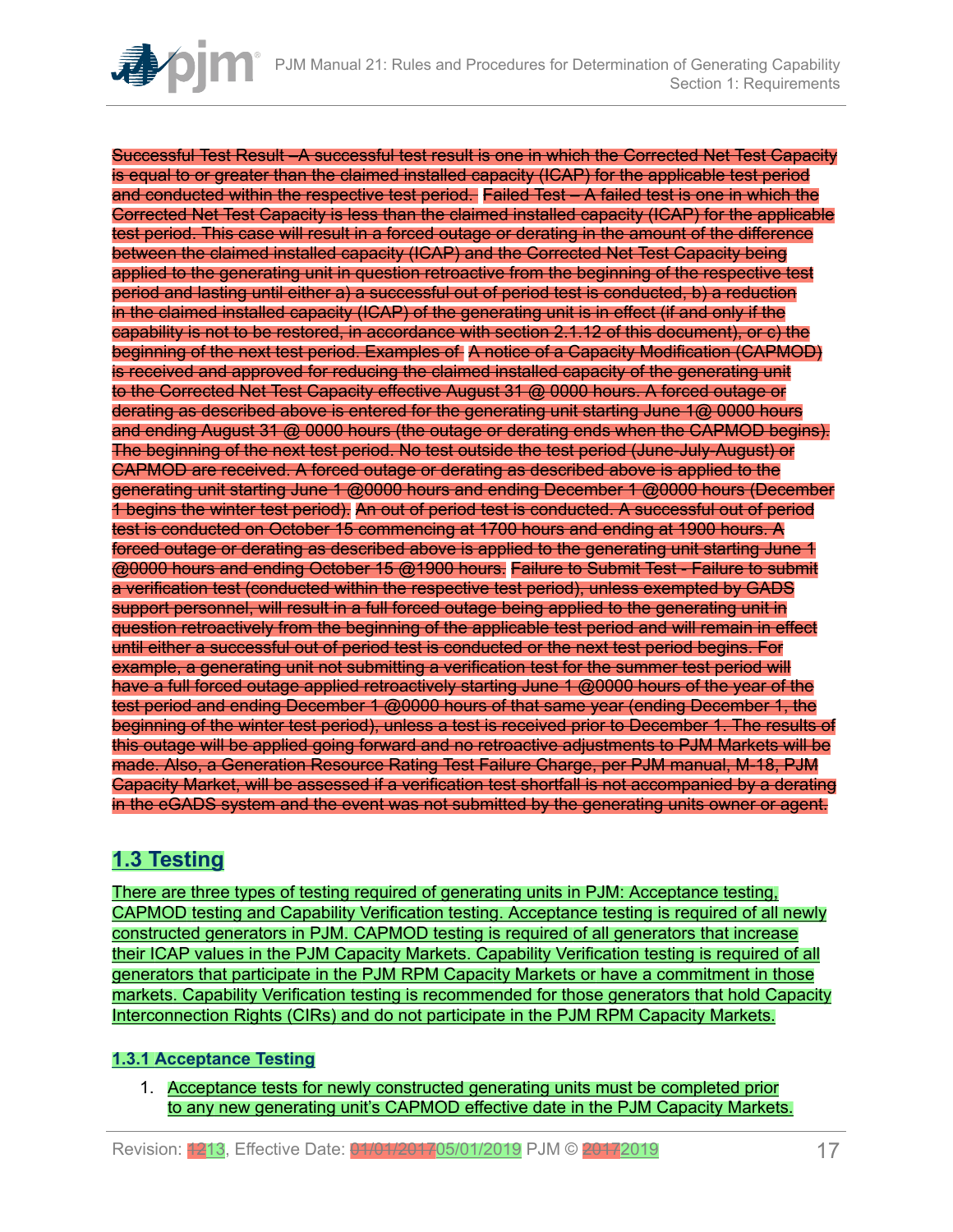

These acceptance tests can be performed simultaneously with vendor/architect/ engineering firm acceptance tests; however, the initial CAPMOD effective date must follow successful vendor/architect/engineering firm acceptance tests and successful emissions testing. In other words, the unit must have a valid emissions permit and have been released to the generator owner by the vendor/architect/engineering firm for participation in the PJM Markets. These tests must be corrected to summer conditions (pursuant to Section 2 of this document) and must meet or exceed the newly constructed generating units ICAP and this ICAP cannot exceed the CIR level delineated in the generating units ISA or WMPA.

- 2. The newly constructed generators ICAP (Rated ICAP) value must be determined in accordance with section 1.2 of this manual.
- 3. In cases when a newly constructed generating unit's participation in the PJM Capacity Markets increases by a series of CAPMODs, subsequent acceptance test(s) must be conducted prior to any subsequent CAPMOD effective date(s). Failure to meet or exceed the ICAP in any acceptance test will be remedied by entering a CAPMOD that causes the PJM RPM Markets ICAP value to be equal to or lower than the Net Corrected Test Capacity in the Acceptance test; however, the ICAP value must not exceed the CIR level delineated in the generating units ISA or WMPA.
- 4. A final acceptance test, conducted within the summer test period, will also be accepted as the Summer Capability Verification test for that year as long as it is corrected for summer conditions (pursuant to section 2 of this document) and meets the requirements of section 1.3.4 of this manual.

### <span id="page-17-0"></span>**1.3.2 CAPMOD Testing**

- 1. In cases when a generating unit's ICAP increases in the PJM Capacity Market by a CAPMOD, a CAPMOD test must be conducted within 30 days of the CAPMOD effective date. If the CAPMOD effective date is within the summer test period (June 1-August31) the summer capability verification test (pursuant to section 2 of this document) can be used in lieu of a separate CAPMOD test.
- 2. The new ICAP (the sum of the CAPMODs to date) must be determined in accordance with section 1.2 of this manual.
- 3. This excludes new generating units that have submitted acceptance tests in, or prior to, the summer test period. Units in this category must follow the acceptance test guidelines in section 1.3.1 above.
- 4. A recent Summer/Winter Capability Verification test is to accompany any CAPMOD increasing the Summer/Winter ICAP of a generating unit. This test must meet or exceed the requested ICAP and the ICAP of the generating unit cannot be greater than the generating unit's capacity interconnection rights.
- 5. A failed test that does not meet or exceed the ICAP after a CAPMOD must be remedied by a CAPMOD down for the shortfall, effective as soon as practical. Also, a derating event for the shortfall must be entered into the PJM eGADS system that starts and ends on the respective CAPMOD effective dates.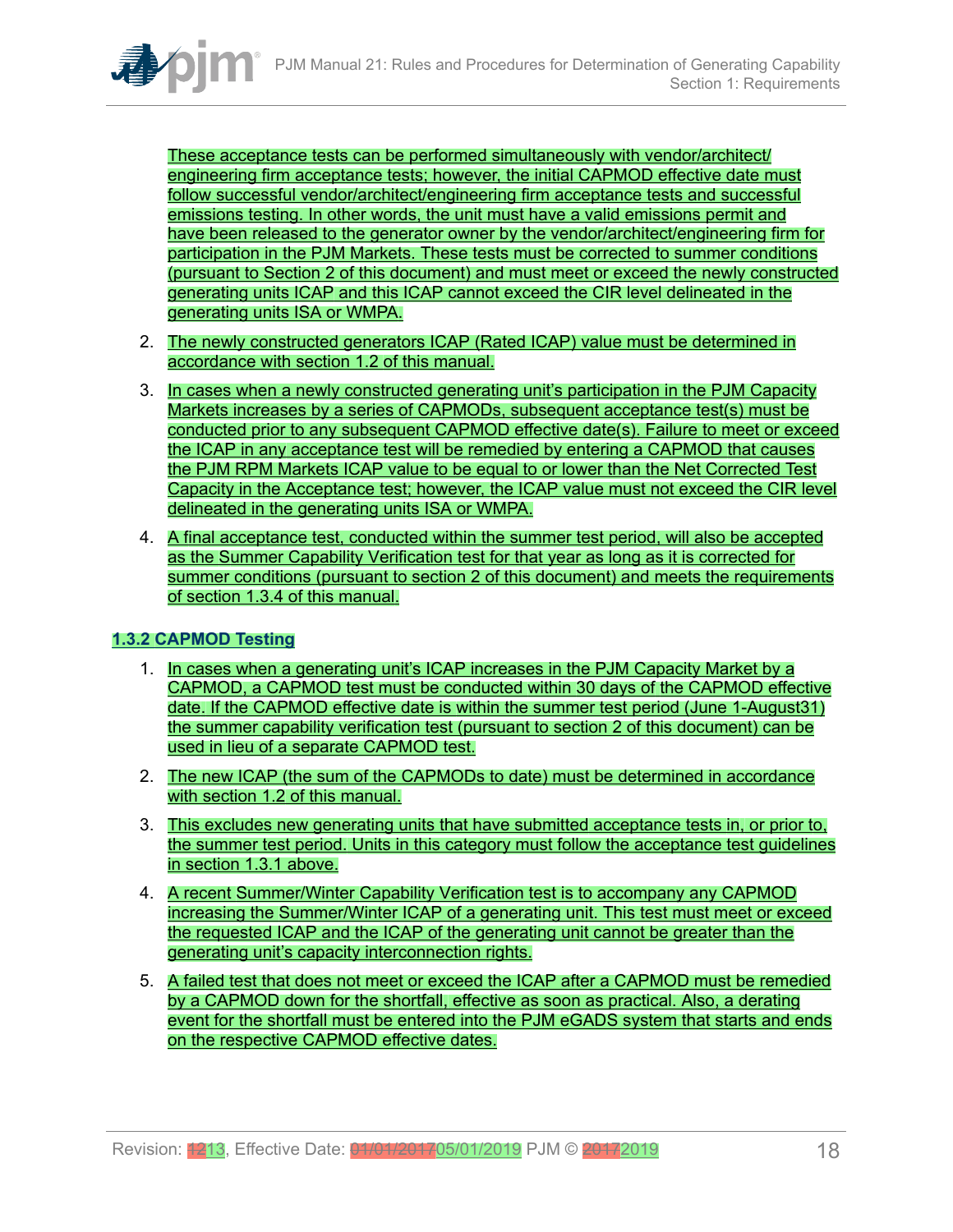

### <span id="page-18-0"></span>**1.3.3 Capability Verification Testing**

- 1. Verification tests for all PJM capacity resources (other than hydro, wind and solar) are to be submitted for both summer and winter test periods. Hydroelectric generators need only submit summer verification tests and hydroelectric generating units have only one test period, the summer test period, during the year. Wind and solar units' capability verification are discussed in Appendix B of this manual.
- 2. The summer test period starts at June 1 @0000 hours local plant time and ends at September 1 @0000 hours local plant time.
- 3. The winter test period starts at December 1 @0000 hours local plant time and ends at March 1 @0000 hours local plant time.
- 4. A recent summer verification test is to accompany any return of a generating unit from a "mothballed" state. The included test must meet or exceed the requested ICAP and the ICAP of the generating unit cannot be greater than the generating unit's capacity interconnection rights.
- 5. A recent summer verification test is to accompany any existing generating unit being included in the PJM capacity markets for the first time or returning to the PJM capacity markets after an absence. The included test must meet or exceed the requested ICAP and the ICAP of the generating unit cannot be greater than the generating unit's capacity interconnection rights.
- 6. In cases (4) and (5) above, the recent Summer Capability Verification test must have been conducted within the 12 months prior to the CAPMOD effective date.
- 7. In cases (4) and (5) above, if a recent summer verification test is not available, then a new verification test must be performed within 30 days of the CAPMOD effective date. If the CAPMOD effective date is within the summer test period (June 1-August31) the summer capability verification test (pursuant to section 2 of this document) can be used in lieu of a separate CAPMOD test. This test needs to be corrected for summer conditions (pursuant to section 2 of this document) and if the Corrected Net Test Capacity does not meet or exceed the ICAP, a CAPMOD in the amount of the difference must be entered into the RPM system effective as soon as practical. Also, a derating event for the difference must be entered into the PJM eGADS system that starts and ends on the respective CAPMOD effective dates

#### <span id="page-18-1"></span>**1.3.4 Summer Capability Verification Testing Requirements**

- 1. Steam and Nuclear Units
	- a. For units with once through cooling only, tests should be conducted when the site cooling body water temperature is within 5°F of rated cooling body water temperature. Rated cooling body water temperature is equal to the average site cooling body water temperature coincident with the last 15 years PJM summer peaks. Tests need to be corrected for performance due to the difference between observed and rated cooling body water temperatures. The correction should be delineated separately on the test form in PJM eGADS; both the cooling body observed and rated water temperatures should also be submitted.
	- b. For units with only wet cooling towers, tests should be conducted when the generator site wet bulb temperature is within 10°F of rated wet bulb temperature. Rated wet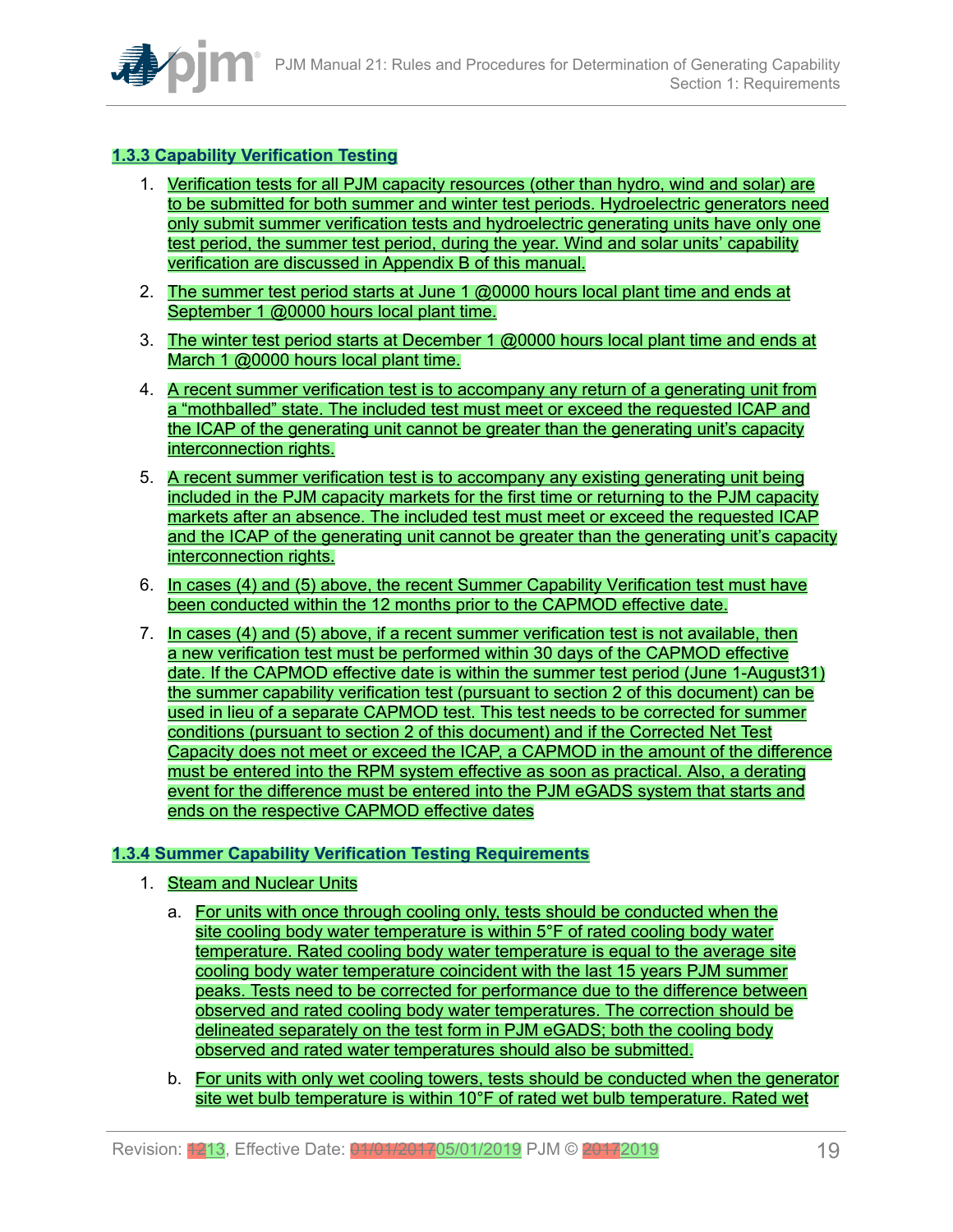

bulb temperature is equal to the average site wet bulb temperature coincident with the last 15 years PJM summer peaks. Tests need to be corrected for performance due to the difference between observed and rated wet bulb temperatures. The correction should be delineated separately on the test form in PJM eGADS; the dry bulb temperature, relative humidity and the wet bulb temperature should also be submitted for both observed and rated conditions.

- c. For units with only dry cooling, tests should be conducted when the generator site dry bulb temperature is within 20°F of rated dry bulb temperature. Rated dry bulb temperature is equal to the average site dry bulb temperature coincident with the last 15 years PJM summer peaks. Tests need to be corrected for performance due to the difference between observed and rated dry bulb temperatures. The correction should be delineated separately on the test form in PJM eGADS; the dry bulb temperature should also be submitted for both observed and rated conditions.
- d. For units with a combination of once through cooling and wet cooling towers, tests should be conducted when the generator site cooling body water is within 5°F of rated cooling body water temperature. Rated cooling body water temperature is equal to the average site cooling body water temperature coincident with the last 15 years PJM summer peaks and rated wet bulb temperature is equal to the average site wet bulb temperature coincident with the last 15 years PJM summer peaks. Tests need to be corrected for performance due to the difference between observed and rated cooling body water temperatures and observed and rated wet bulb temperatures. This correction should be delineated separately on the test form in PJM eGADS; the dry bulb temperature, relative humidity, wet bulb temperature and cooling body water temperature should also be submitted for both observed and rated conditions.
- 2. Combustion Turbine Units
	- a. For units with compressor inlet cooling (chillers, fogging, evaporative cooling, wet compression, etc.), tests should be conducted when the generator site wet bulb temperature is within 10°F of rated wet bulb temperature. Rated wet bulb temperature is equal to the average site wet bulb temperature coincident with the last 15 years PJM summer peaks. Tests need to be corrected for performance due to the difference between observed and rated wet bulb temperatures. The correction should be delineated separately on the test form in PJM eGADS; the dry bulb temperature, relative humidity and the wet bulb temperature should also be submitted for both observed and rated conditions.
	- b. For units without compressor inlet cooling, tests should be conducted when the generator site dry bulb temperature is within 20°F of rated dry bulb temperature. Rated dry bulb temperature is equal to the average site dry bulb temperature coincident with the last 15 years PJM summer peaks. Tests need to be corrected for performance due to the difference between observed and rated dry bulb temperatures. If corrections for relative humidity are desired, corrections for both can be calculated as long as rated conditions include both dry bulb temperature and relative humidity. The corrections should be delineated separately on the test form in PJM eGADS; the dry bulb temperature and relative humidity should also be submitted for both observed and rated conditions.
- 3. Combined Cycle Units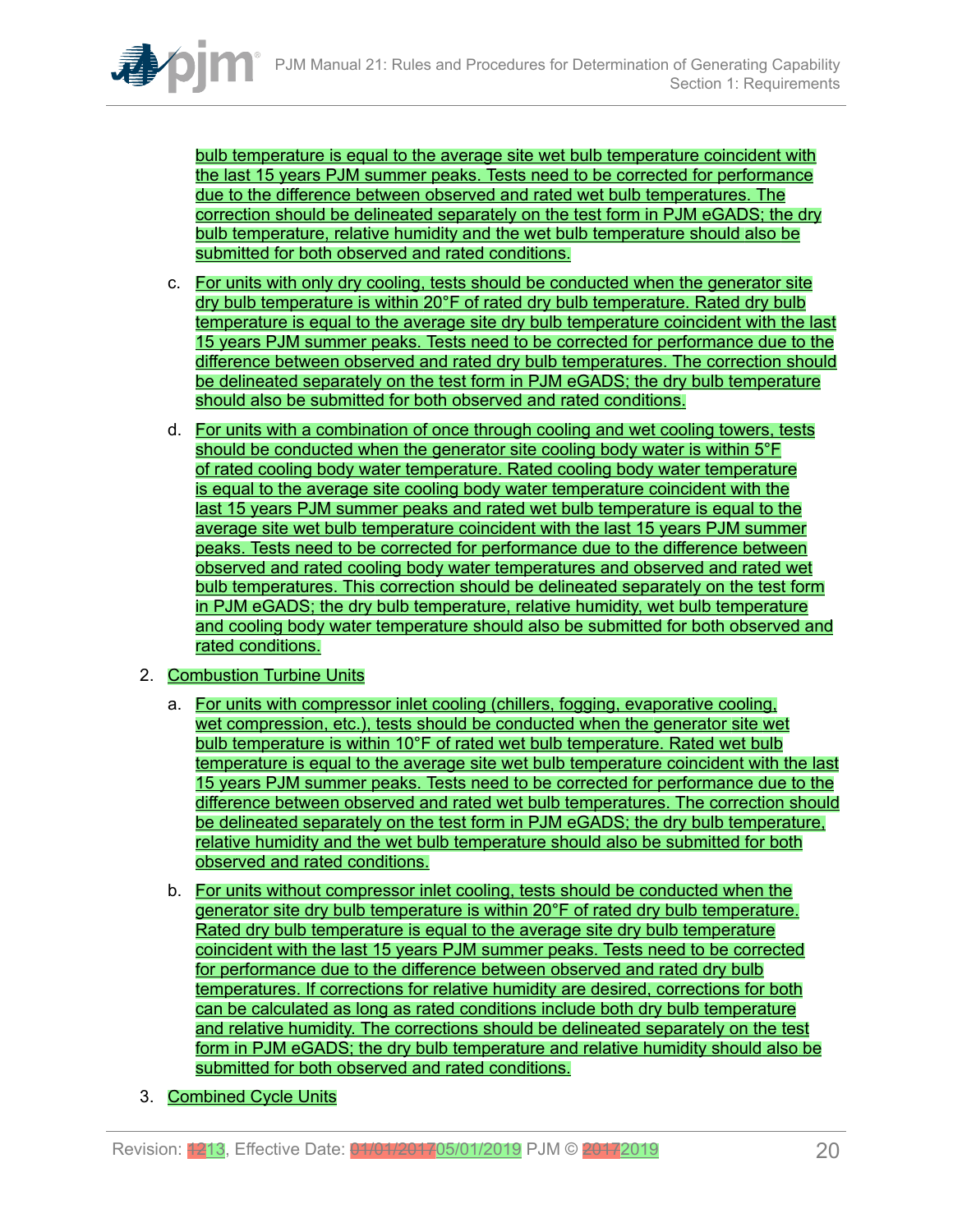

- a. For combustion turbine components with compressor inlet cooling (chillers, fogging, evaporative cooling, wet compression, etc.), tests should be conducted when the generator site wet bulb temperature is within 10°F of rated wet bulb temperature. Rated wet bulb temperature is equal to the average site wet bulb temperature coincident with the last 15 years PJM summer peaks. Tests need to be corrected for performance due to the difference between observed and rated wet bulb temperatures. The correction should be delineated separately on the test form in PJM eGADS; the dry bulb temperature, relative humidity and the wet bulb temperature should also be submitted for both observed and rated conditions.
- b. For combustion turbine components without compressor inlet cooling or conditioning, tests should be conducted when the generator site dry bulb temperature is within 20°F of rated dry bulb temperature. Rated dry bulb temperature is equal to the average site dry bulb temperature coincident with the last 15 years PJM summer peaks. Tests need to be corrected for performance due to the difference between observed and rated dry bulb temperatures. It is encouraged and permitted to also correct for relative humidity although it is not mandatory. The correction(s) should be delineated separately on the test form in PJM eGADS; the dry bulb temperature and relative humidity should also be submitted for both observed and rated conditions.
- c. For units with wet cooling towers on their steam components, tests should be conducted when the generator site wet bulb temperature is within 8°F of rated wet bulb temperature. Rated wet bulb temperature is equal to the average site wet bulb temperature coincident with the last 15 years PJM summer peaks. Tests need to be corrected for performance due to the difference between observed and rated wet bulb temperatures. The correction should be delineated separately on the test form in PJM eGADS; the dry bulb temperature, relative humidity and the wet bulb temperature should also be submitted for both observed and rated conditions.
- d. For units with dry cooling on their steam components, tests should be conducted when the generator site dry bulb temperature is within 15°F of rated dry bulb temperature. Rated dry bulb temperature is equal to the average site dry bulb temperature coincident with the last 15 years PJM summer peaks. Tests need to be corrected for performance due to the difference between observed and rated dry bulb temperatures. The correction should be delineated separately on the test form in PJM eGADS; the dry bulb temperature should also be submitted for both observed and rated conditions.
- e. In cases where multiple conditions (both dry and wet bulb conditions) must be met on combined cycle units, tests should be conducted when the generator site wet bulb temperature is within 10°F of rated wet bulb temperature.
- 4. All Units in section 1.3.4.1, 1.3.4.2 and 1.3.4.3 above
	- a. If it is impractical to test the unit types above, within the temperature and humidity limits delineated above, testing can occur without adherence to the aforementioned temperature and humidity limits as long as the testing start time is 10 am or later and the testing end time is 10 pm or earlier on any day from July  $7<sup>th</sup>$  through August 31<sup>st</sup>.
- 5. Units other than those cited in sections 1.3.4.1, 1.3.4.2 and 1.3.4.3 above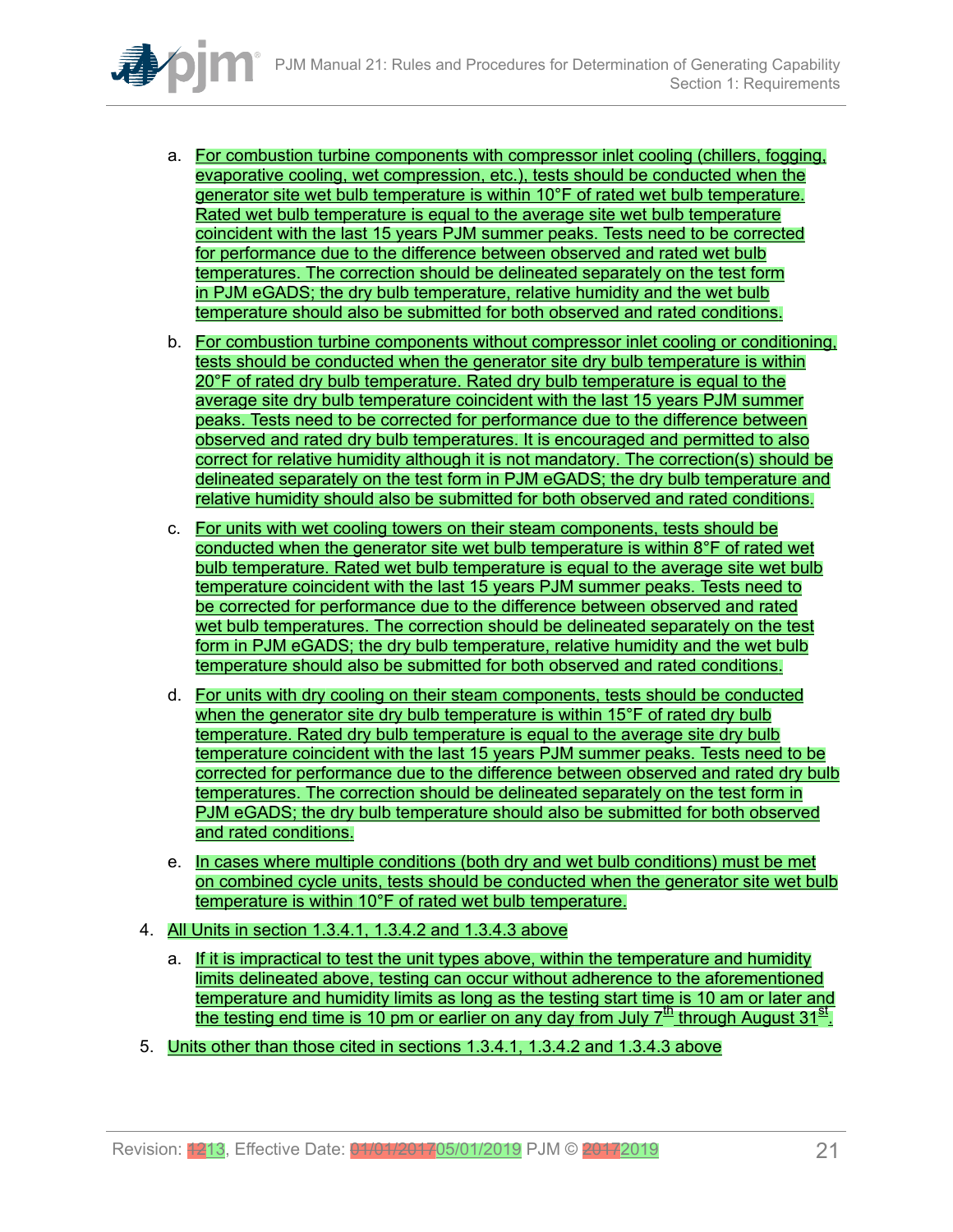

a. All units other than those cited in sections 1.3.4.1, 1.3.4.2 and 1.3.4.3 above can test in any set of hours as long as the test start time is after June 1 @0000 hours and the test end time is before September 1 @0000 hours.

### <span id="page-21-0"></span>**1.3.5 Capacity Interconnection Right Limitations**

1. All increases in capability are subject to limitations of capacity interconnection rights (CIRs) to the bus to which the generating unit is currently or about to be connected as verified by the Resource Adequacy Department of the PJM Interconnection. If CIRs for the generating unit(s) were issued on a revenue meter basis, then Net Capability testing must be verified on all generating units behind that respective revenue meter, simultaneously. For the purposes of capability testing only, a project, that is issued CIRs with multiple generating units behind a single revenue meter, will be considered a single generating unit. CIR retention is determined based on the largest Corrected Net Test Capacity of the last three years' summer verification tests. If the largest Corrected Net Test Capacity of a generating unit's summer verification test of the prior three years falls short of the existing CIR value for that generating unit, the generating unit will lose the difference in CIRs effective the next February 1. CIR retention will be analyzed based on only those summer verification tests performed within the summer test period. Results of out of period tests cannot be used in CIR retention calculations. Any increase in CIRs can only be attained by initiating an Interconnection Request and executing a new ISA or WMPA. (see section 1.1 of this document for complete details on CIRs)

#### <span id="page-21-1"></span>**1.3.6 Impacts of Test Results**

- 1. **Successful Test Result** –A successful test result is one in which the Corrected Net Test Capacity is equal to or greater than the claimed installed capacity (ICAP) for the applicable test period and conducted within the respective test period.
- 2. **Failed Test** A failed test is one in which the Corrected Net Test Capacity is less than the claimed installed capacity (ICAP) for the applicable test period. This case will result in a forced outage or derating in the amount of the difference between the claimed installed capacity (ICAP) and the Corrected Net Test Capacity being applied to the generating unit in question, retroactive from the beginning of the respective test period and lasting until either a) a successful out of period test is conducted, b) a reduction in the claimed installed capacity (ICAP) of the generating unit is in effect (if and only if the capability is not to be restored, in accordance with section 2.1, item 4 of this document), or c) the beginning of the next test period. Out of period tests cannot be performed to remedy a shortfall caused by lack of resources or environmental constraints, such as, but not limited to, streamflow, head, lack of fuel, opacity, thermal discharge limits or emissions limits. Also, a Generation Resource Rating Test Failure Charge, per PJM Manual 18, PJM Capacity Market, will be assessed if a verification test shortfall is not accompanied by a derating in the eGADS system and a derate event was not submitted by the generating units owner or agent. Examples of applying the failed test rules using the summer test period are:
	- a. **A notice of a Capacity Modification (CAPMOD) is received and approved for reducing the claimed installed capacity of the generating unit to the Corrected Net Test Capacity effective August 31 @0000 hours.** A forced outage or derating as described above is entered for the generating unit starting June 1@0000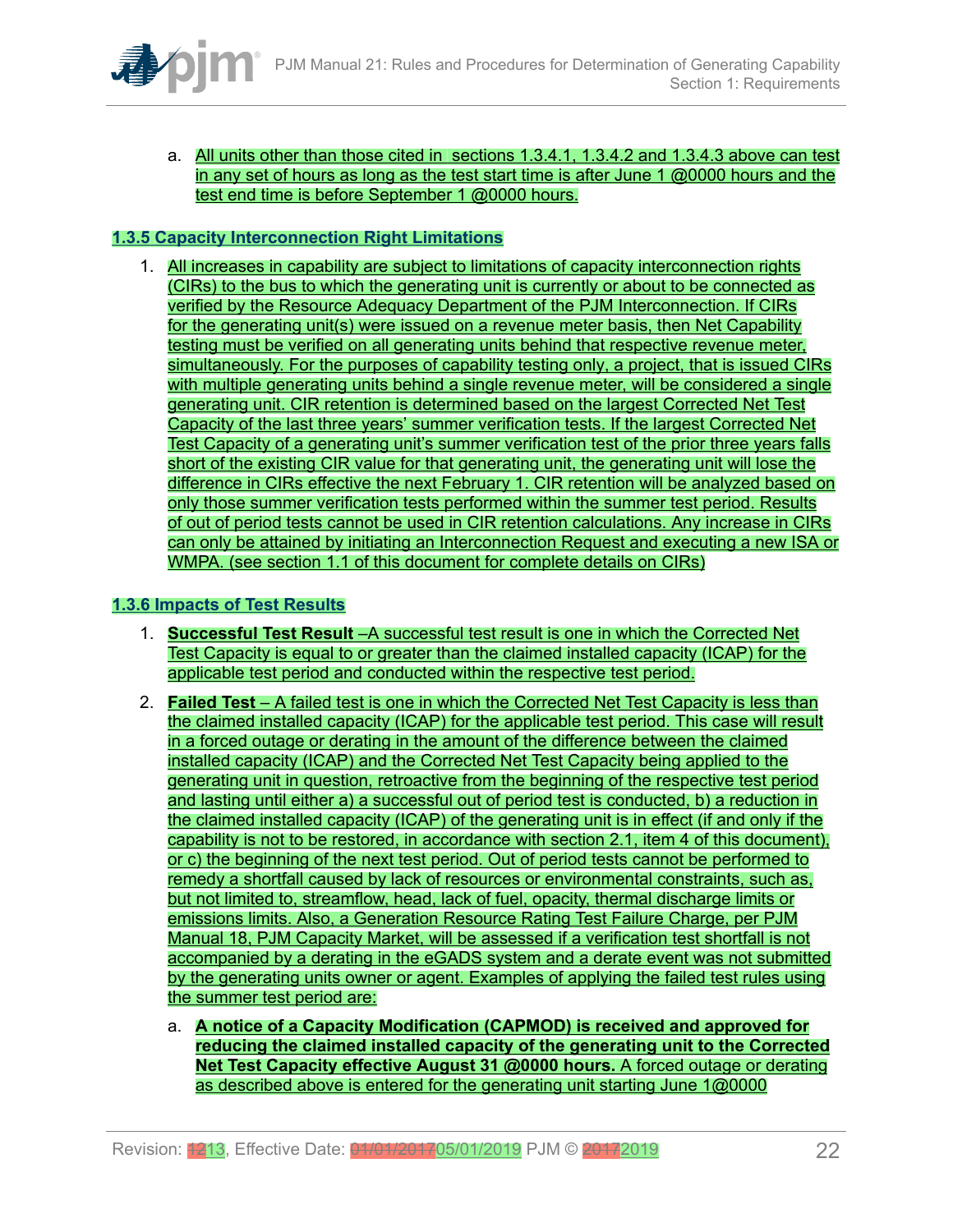hours and ending August 31 @0000 hours (the outage or derating ends when the CAPMOD begins).

- b. **The beginning of the next test period.** No test outside the test period (June-July-August) or CAPMOD are received. A forced outage or derating as described above is applied to the generating unit starting June 1 @0000 hours and ending December 1 @0000 hours (December 1 begins the winter test period).
- c. **An out of period test is conducted.** A successful out of period test is conducted on October 15 commencing at 1700 hours and ending at 1900 hours. A forced outage or derating as described above is applied to the generating unit starting June 1 @0000 hours and ending October 15 @1900 hours.
- 3. **Failure to Submit Test -** Failure to submit a verification test (conducted within the respective test period), unless exempted by GADS support personnel, will result in a full forced outage being applied to the generating unit in question retroactively from the beginning of the applicable test period and will remain in effect until either a successful out of period test is conducted or the next test period begins. For example, a generating unit not submitting a verification test for the summer test period will have a full forced outage applied retroactively starting June 1 @0000 hours of the year of the test period and ending December 1 @0000 hours of that same year (ending December 1, the beginning of the winter test period), unless a test is received prior to December 1. The results of this outage will be applied going forward and no retroactive adjustments to PJM Markets will be made. Also, a Generation Resource Rating Test Failure Charge, per PJM manual, M-18, PJM Capacity Market, will be assessed if a verification test shortfall is not accompanied by a derating in the eGADS system and the event was not submitted by the generating units owner or agent.
- 4. **Late Data Submittal Charges** In accordance with Schedule 6 (Plans to Meet Capacity Obligations), Schedule 12 (Data Submittals) and Schedule 13 (Data Submission Charges) of the Reliability Assurance Agreement, a data submission charge of \$500/ day can be applied to any data not submitted in accordance with published deadlines. The deadlines for verification test result submittal are September 20 for the summer test period and March 20 for the winter test period.
- 5. **RPM Resources that are aggregates of multiple generating units –** Typically, units that are thermally dependent (Combined Cycle and Cross Compound units) are tested simultaneously as one generating unit even though there are multiple generators associated with the unit as a whole. This allows the aggregated unit to pass the capability verification test in aggregate even though one or more individual components may not. This allows the excess of units in the aggregate to offset the deficiency of the other units in the aggregate. This is allowed so that thermally dependent units do not have to take a component derate for test failures as specified in section 1.3.7.2 of this manual. This has been specifically for units that are thermally dependent and test simultaneously. This treatment is allowed for any aggregated RPM resource that has interdependency as long as all resource components (i.e. all units at the plant) are tested simultaneously. Typically, these resource types are hydroelectric units that get their energy from a common water source (streamflow and/or head) or landfill gas generators that get their landfill gas from a common landfill gas collection system. However, once an aggregate test is performed, the units in that aggregate must continue to test in aggregate for all future capability verification tests until they disaggregate in RPM.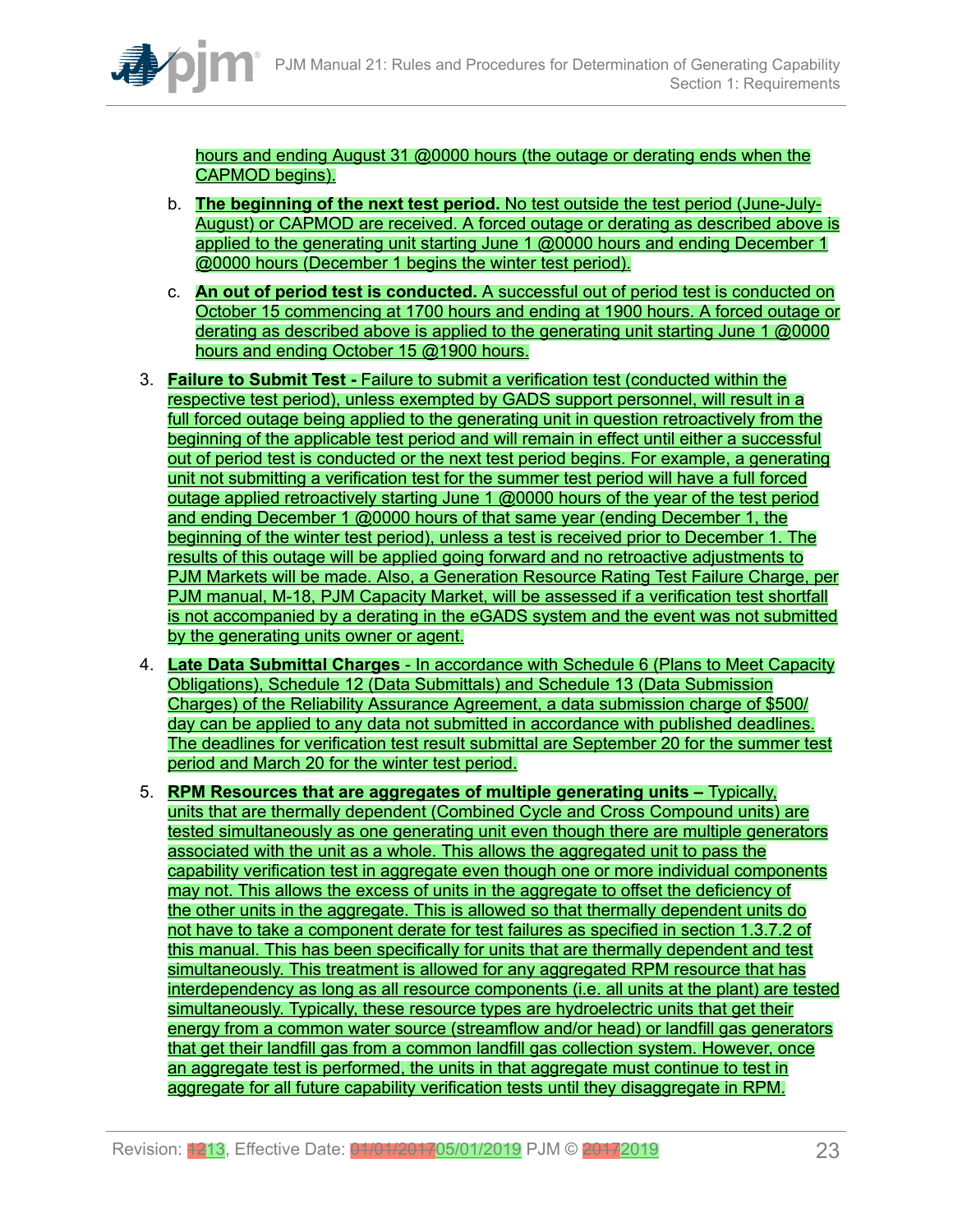

# <span id="page-23-0"></span>**1.4 Testing Changes Commencing Delivery Year 2022/2023**

The following changes in this section will become effective on June 1, 2022 and they are being delineated here as a reminder that these requirements will be in effect for any generating unit that participates in any auction for Delivery Year 2022/2023 and later.

#### **1.4.1 PJM Required Simultaneous Multiple Unit Capability Verification Testing**

- 1. PJM, at its discretion, can require multiple generating units to perform simultaneous Capability Verification tests during the Summer Test Period. This is to ensure that all shared auxiliary, common and process load is accounted for during Capability Verification tests. This also ensures proper testing for units with common cooling intakes and that share cooling water and auxiliary equipment.
- 2. PJM will limit the number of plants subject to simultaneous testing to a maximum not to exceed ten per summer test period and notify each plant owner/agent prior to the summer test period which generating units and plant(s) have been chosen for simultaneous testing. PJM will also specify a period of time in which the simultaneous tests must be performed. This period of time will be no less than a contiguous fourteen day period for each set of generating units.
- 3. Keep in mind, that CIR retention calculations for units that are subject to simultaneous multiple unit Capability Verification testing for three or more consecutive summer test periods, are based on sum of the multiple generating units Net Corrected Test Capacities (the actual corrected summer test value) and the sum of multiple generating units CIRs (see Section 1.1.2 of this manual).
- 4. Coordination between PJM Dispatch and the Generator Owner will be necessary for testing units whether they are scheduled day ahead or real time and it is important for both the Generator Owner and the PJM Dispatcher to maintain open communications. It is also incumbent upon the Generation Owner to ensure its preparation for the generator/plant testing has been executed properly. When necessary, PJM may help facilitate test coordination with other dependent resources, e.g. run of river hydro units. There may be times that testing cannot be accommodated by PJM Dispatch because of constraints or other system issues. If PJM Dispatch cannot accommodate the testing, extension of the delineated testing period in the PJM required simultaneous testing request can be granted only for those capacity verification tests specifically delineated under section 1.4.1 of Manual 21. If an extension is needed because PJM Dispatch could not accommodate simultaneous testing under Manual 21, section 1.4.1, please email gadssupport@pjm.com and request an extension of the delineated time period.

### <span id="page-23-1"></span>**1.4.2 CIR retention for units subject to PJM Required Simultaneous Multiple Unit Capability Verification Testing**

In cases where simultaneous multiple unit testing (discussed in section 1.4.1 above) was required of the same set of units for three consecutive summer test periods, CIR retention will be determined on the sum of the multiple unit Net Corrected Test Capacities and the sum of the multiple unit CIRs. CIR evaluation will then occur based on the highest test year of the three and the individual unit Net Corrected Test Capacities of that highest year will be used.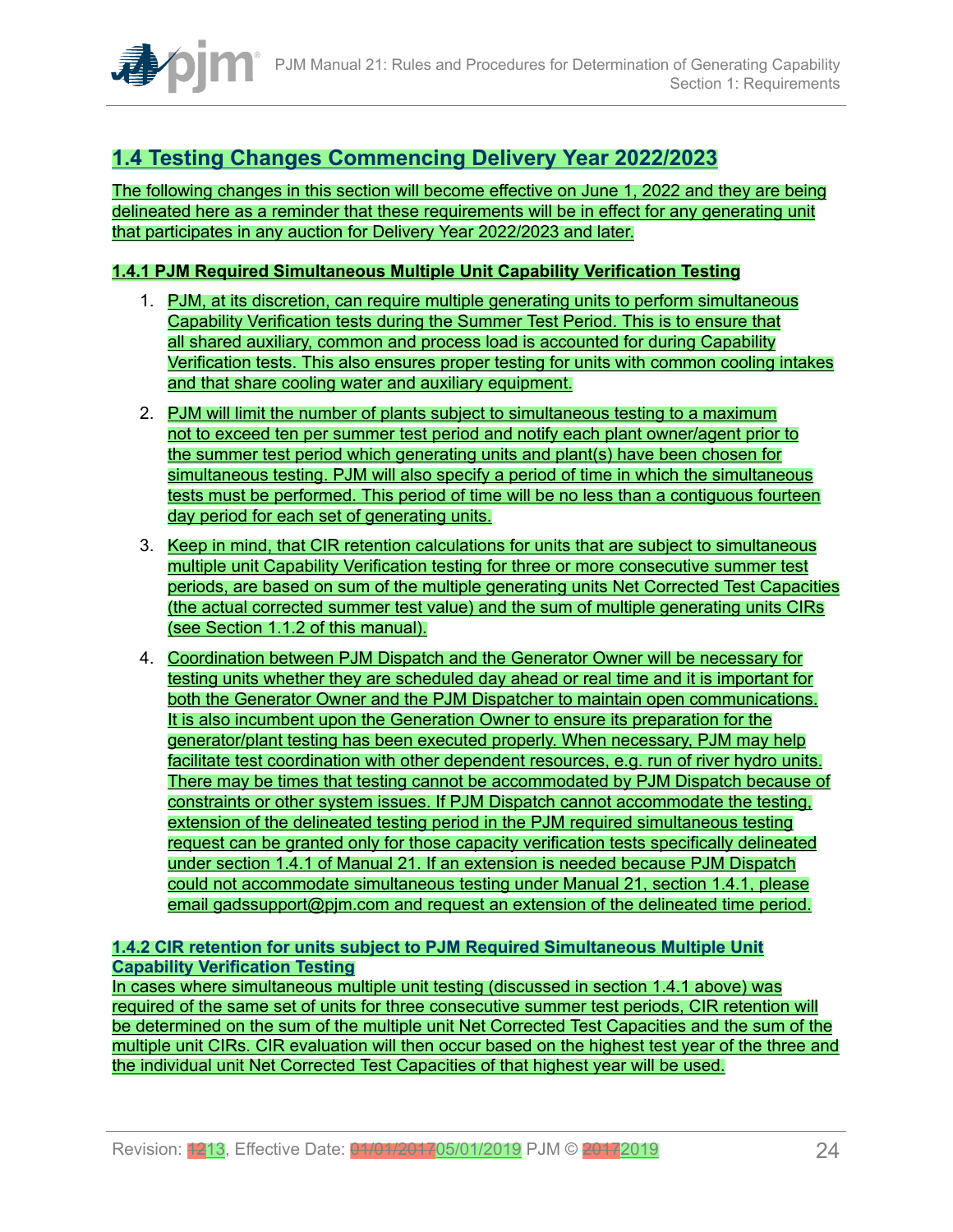

<span id="page-24-0"></span>**1.4.3 Simultaneous testing for Capacity Storage and Intermittent Units** Capacity Storage and Intermittent units, as defined in Manual 18, located at the same plant must perform their summer and winter capability verification tests simultaneously. This excludes Wind and Solar units that are subject to ELCC. There may be additional testing parameters that are collected with the summer and winter verification tests for these units types. These parameters are, but are not limited to: forebay elevation(s), discharge rate(s), tailwater elevation(s), reservoir elevation(s) and volume(s), state(s) of charge, etc..

#### <span id="page-24-1"></span>**1.4.4 Generator Rating Requirements**

Section 1.2 of this manual states that ICAP is the capability of a generating unit at the expected time of the PJM Summer Peak. It is intended that adjusting ICAP to summer conditions is a proxy for the generators ICAP during future PJM summer peaks. By definition, rating all generators at a plant based on conditions coincident with the last 15 years' PJM summer peaks, all generators should then be rated coincident with those conditions and hence, be rated for simultaneous operation. However, this is not specifically delineated in section 1.2 of this manual. Commencing Delivery Year 2022/2023 all generating units a plant must be rated for simultaneous operation. This is to account for shared auxiliary loads and any interdependence therein.

#### <span id="page-24-2"></span>**1.4.5 Appendix B, Wind and Solar ELCC**

Wind and solar units will commence using the ELCC methodology to determine their performance in Delivery Year 2022/2023. All planned wind and solar units that participate in the RPM markets commencing Delivery Year 2022/2023 or later as their first full delivery year must use the ELCC methodology exclusively. All other wind and solar units will be given a transition period to change to the ELCC methodology as described in Appendix B of this manual.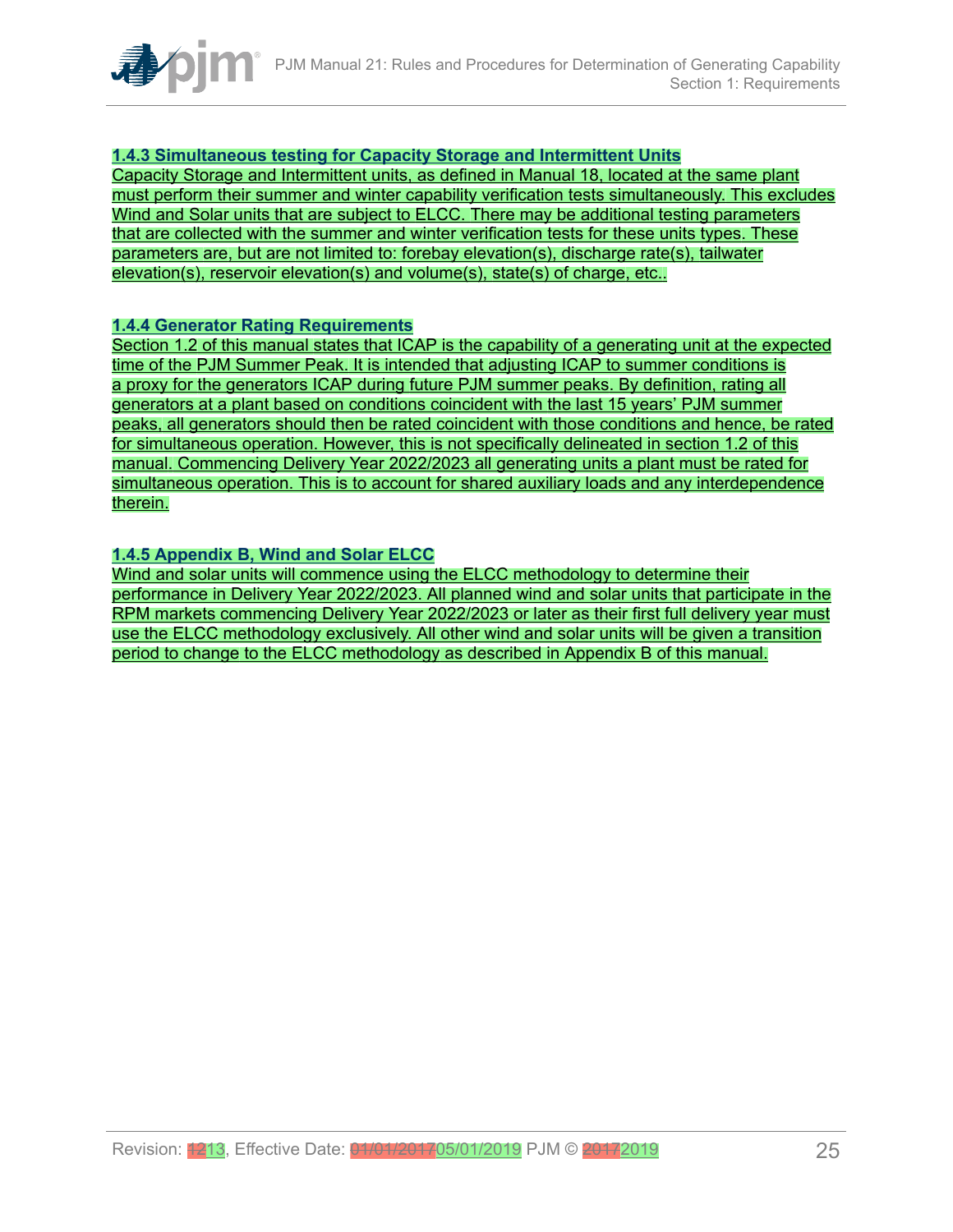

# <span id="page-25-0"></span>**Section 2: Net Capability**

# <span id="page-25-1"></span>**2.1 General**

- 1. Net Capability shall mean the number of megawatts of electric power which can be delivered by an electric generating unit without restriction by the owner under the conditions and criteria specified herein and shall be determined as the gross output of the unit less power used for unit auxiliaries and other station use required for electrical generation and any power required to serve host process load. In the case where auxiliary load, station use and/or process load is apportioned across multiple units at a plant, the apportioned auxiliary load, station use and/or process load during the test must be commensurate with the apportioned auxiliary load, station use and/or process load during summer conditions (summer conditions are delineated in section 2.2, item 2 of this document).
- 2. Without restriction means that Net Capability values so determined are available for utilization at the request of PJM for supply of operating capacity and energy before any operating procedures are placed in effect anticipatory to a voltage reduction on the PJM system except as such utilization may at times be limited in duration by water or fuel availability. If the Net Capability, at times, is limited by water or fuel availability, the Net Capability should be based on the expected streamflow or expected fuel availability at the time of the summer PJM peak.

The determination of the Net Capability of a combined-cycle unit will depend on the structure of the complete unit and its components. The steam turbine and combustion turbines shall adhere to the existing guidelines set forth in this reporting manual. In the case of thermally dependent components, the determination of the Net Capability shall require the operation of both combustion turbine and steam components simultaneously. The output of the components can be netted to determine the combined-cycle unit net capability. The determination of the Net Capability of a steam unit shall recognize the use of any procedures for increasing unit output such as turbine over-pressure, boiler overrating, cycle modification or any others which are normally utilized in operation. The determination of Net Capability for a combustion turbine unit shall be consistent with the owner's policy with respect to maximum outputs. The determination of Net Capability for a hydro (with storage and/or pooling capability) or pumped storage unit shall recognize the head available giving proper consideration to operating restrictions and the reservoir storage program during a normal cycle at the expected time of the PJM peak. The determination of Net Capability for a storage (non-hydro) unit shall recognize the MWH energy available, giving proper consideration to other market activities for which the storage (nonhydro) unit may be committed during the expected time of the PJM peak. The determination of Net Capability for a hydro unit (without storage and pooling capability) shall be based on the expected head and streamflow at the expected time of the PJM peak. The determination of the Net Capability of a nuclear unit shall recognize its nuclear fuel management program and any restrictions (except as noted in 15 below) imposed by regulatory authority. The Net Capability of a planned steam or combined-cycle unit shall be based on the manufacturer's guarantee or estimate of performance. The Net Capability of a planned combustion turbine or combined-cycle unit shall give recognition to the elevation of the unit location, the type of fuel available for use, and the owner's policy with respect to the maximum output. The Net Capability of a planned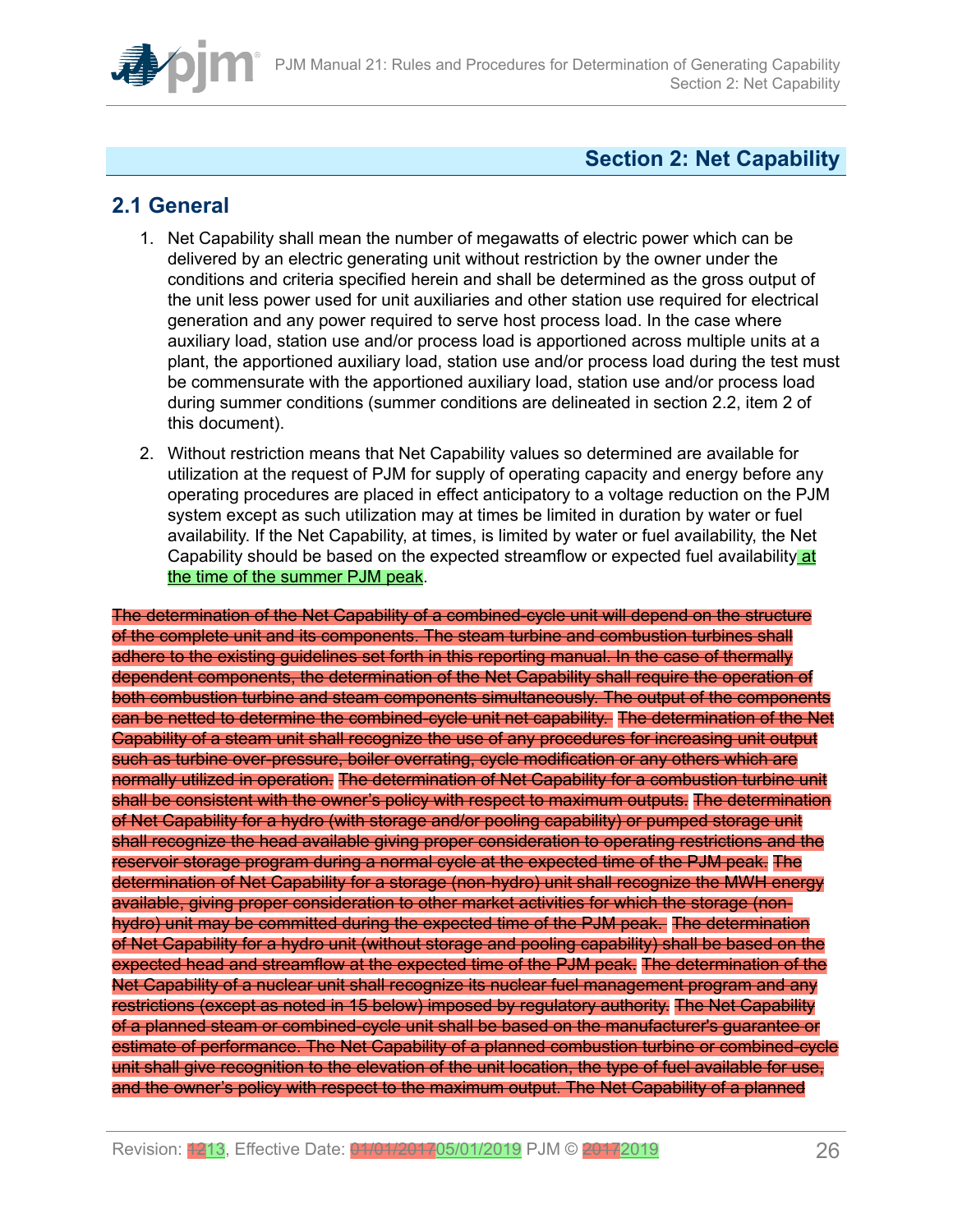

hydro unit shall be based on the expected head and/or streamflow in accordance with items 6 or 8 above. The Net Capability of a planned storage (non-hydro) unit shall be based on the MWH energy available, given proper consideration to other market activities in which the unit may be participating at the expected time of the PJM peak.

- 1. After a unit is in operation, its Net Capability shall be based on current operating performance or test results. Specifically, once a generator has historical operating data, it is expected that the data be used to render more appropriate rated ICAP values by updating them no less than once every five years (refer to section 2.2, item 2 of this manual). It is preferred that the rated ICAP values be updated more often, when changes to rated ICAP are realized. Both Summer and Winter Net Capability values shall be confirmed annually. If adequate data is available from normal operation to confirm Net Capability during the summer or winter test period, no test is required to be performed, as long as actual operating data from the respective test period is used. Units for which the foregoing data is not available shall be tested to confirm Summer and Winter Net Capability. Winter Net Capability Tests may utilize the latest Summer Net Capability test data corrected for winter conditions. When a known change occurs in the Net Capability of a unit, or is indicated by operating data or test results, it shall become effective as soon as possible except as noted in items  $12-4$  and  $157$  below.
- 2. The Net Capability of a unit shall not be reduced to reflect unplanned deratings or temporary capacity restrictions provided it is the intention of the owner to restore the reduced capability. The time of this restoration may depend on availability of parts and scheduling of an outage required for repairs. If the owner does not intend to restore the reduced capability by the end of the next Delivery Year, a reduced Net Capability value (CAPMOD down) may become effective at the request of the owner. The owner shall the make the required changes via the Capacity Modifications (CAPMOD) process of the PJM Capacity Market.
- 3. All or any part of a unit's capability that can be sustained for a number of hours of continuous operation commensurate with PJM load requirements, specified as 10 hours, shall be considered as unlimited energy capability. All or any part of a unit's capability shall be considered as limited energy capability only for those periods in which it does not meet the foregoing criteria for sustained operationAll or any part of a unit's capability that cannot be sustained for a number of hours of continuous operation commensurate with PJM load requirements, specified as 10 hours, shall be considered as limited energy capability. Such limited energy capability will be used to meet the energy requirements of PJM and depending on the extent to which it meets these requirements such capability may be reduced as provided in Schedule 9 of the Reliability Assurance Agreement (RAA).
- 4. Each generation owner shall be responsible for the determination and reporting of Summer and Winter Net Capability. The first notification is through completion of Attachment N of the Open Access Transmission Tariff (Form of Feasibility Study Agreement) and sending this application to the Interconnection Analysis Department of PJM. The second notification, if approval is received, is via the CAPMOD procedures of the PJM Capacity Market. The Resource Adequacy Planning Department of the PJM RTO shall be responsible for the establishment of test procedures required to confirm such values including any amount which could be treated as limited energy capability.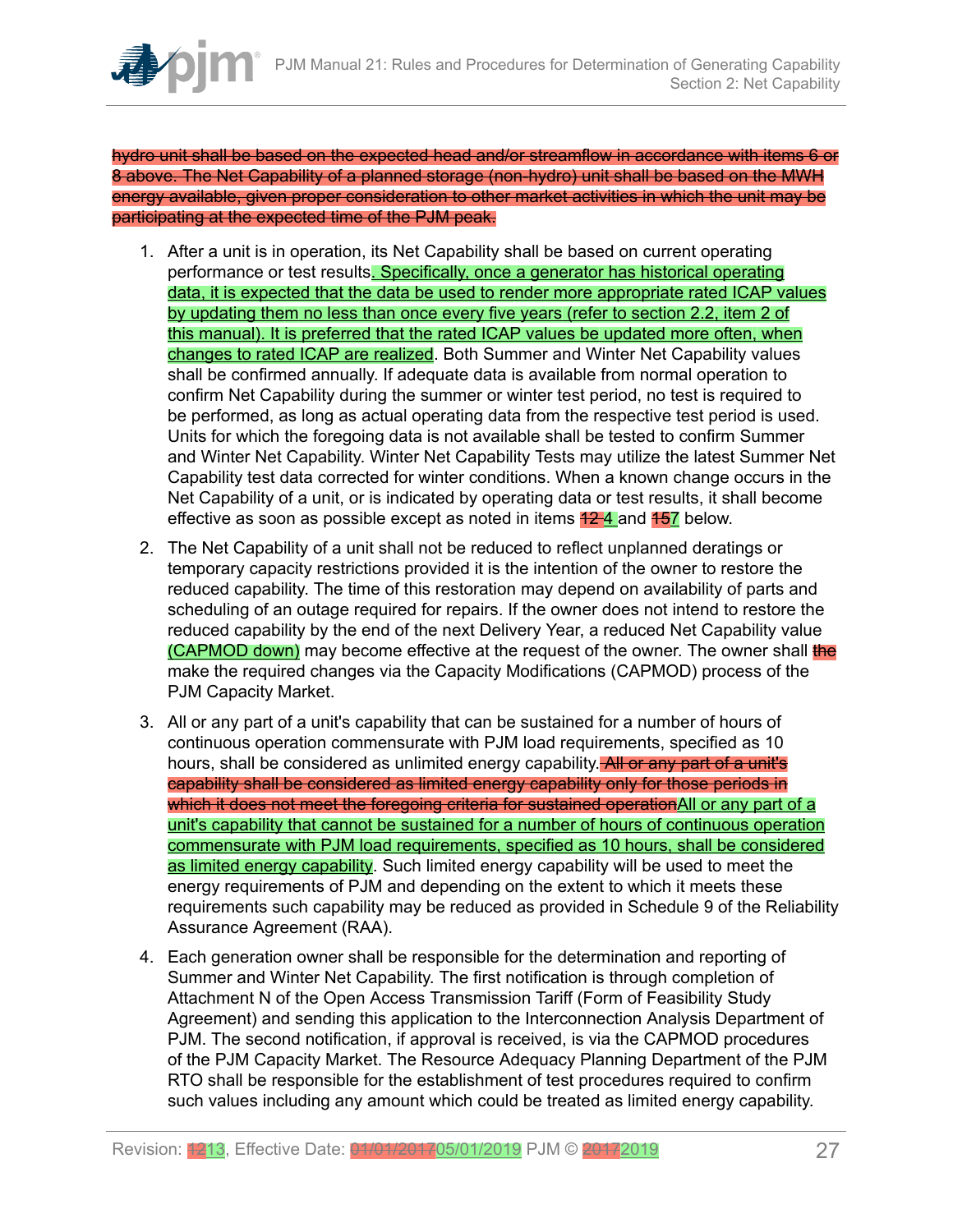

5. The Net Capability reported for a generating unit shall in no case exceed an amount determined by the owner in accordance with items 1, 2 and  $\frac{14}{14}$  5 above but for PJM accounting purposes may initially be less than that amount. The extent of any such reduction in reported capability may be determined by the company in such manner as will permit the most effective use of its own resources.

#### <span id="page-27-0"></span>**2.1.1 Conventional Generating Unitsor**

- 1. Adjustments for generator site conditions (delineated in section 1.2 of this manual) under summer and winter conditions must be used to determine generator Net Capability (rated ICAP).
- 2. The determination of the Net Capability (rated ICAP) of a combined-cycle unit will depend on the structure of the complete unit and its components. The steam turbine and combustion turbines shall adhere to the existing guidelines set forth in this reporting manual. In the case of thermally dependent components, the determination of the Net Capability shall require the operation of both combustion turbine and steam components simultaneously. The output of the components can be netted to determine the combinedcycle unit net capability.
- 3. The determination of the Net Capability (rated ICAP) of a steam unit shall recognize the use of any procedures for increasing unit output such as turbine over-pressure, boiler overrating, cycle modification or any others which are normally utilized in operation. If these procedures are used for determining Net Capability (Rated ICAP), then they should also be used for their respective Summer/Winter Capability Verification tests.
- 4. The determination of the Net Capability (rated ICAP) of a nuclear unit shall recognize its nuclear fuel management program and any restrictions (except as noted in section 2.1, item 4 above) imposed by regulatory authority.
- 5. The determination of Net Capability (rated ICAP) for a combustion turbine unit shall be consistent with the owner's policy with respect to maximum outputs.
- 6. The determination of Net Capability (rated ICAP) for a reciprocating engine unit or fuel cell unit shall be consistent with the owner's policy with respect to maximum outputs and on the type(s) of fuel used.
- 7. The Net Capability (rated ICAP) of a planned steam or combined-cycle unit shall be based on the manufacturer's guarantee or estimate of performance corrected for the expected site conditions coincident with the last 15 years PJM summer peaks (i.e. under summer conditions pursuant to section 1.2 of this manual).
- 8. The Net Capability (rated ICAP) of a planned combustion turbine or combined-cycle unit shall give recognition to the elevation of the unit location, the type of fuel available for use, and the owner's policy with respect to the maximum output and the expected site conditions coincident with the last 15 years PJM summer peaks (i.e. under summer conditions pursuant to section 1.2 of this manual).
- 9. The Net Capability (rated ICAP) of a planned reciprocating engine unit or fuel cell unit shall be consistent with the owner's policy with respect to maximum outputs and on the type(s) of fuel used.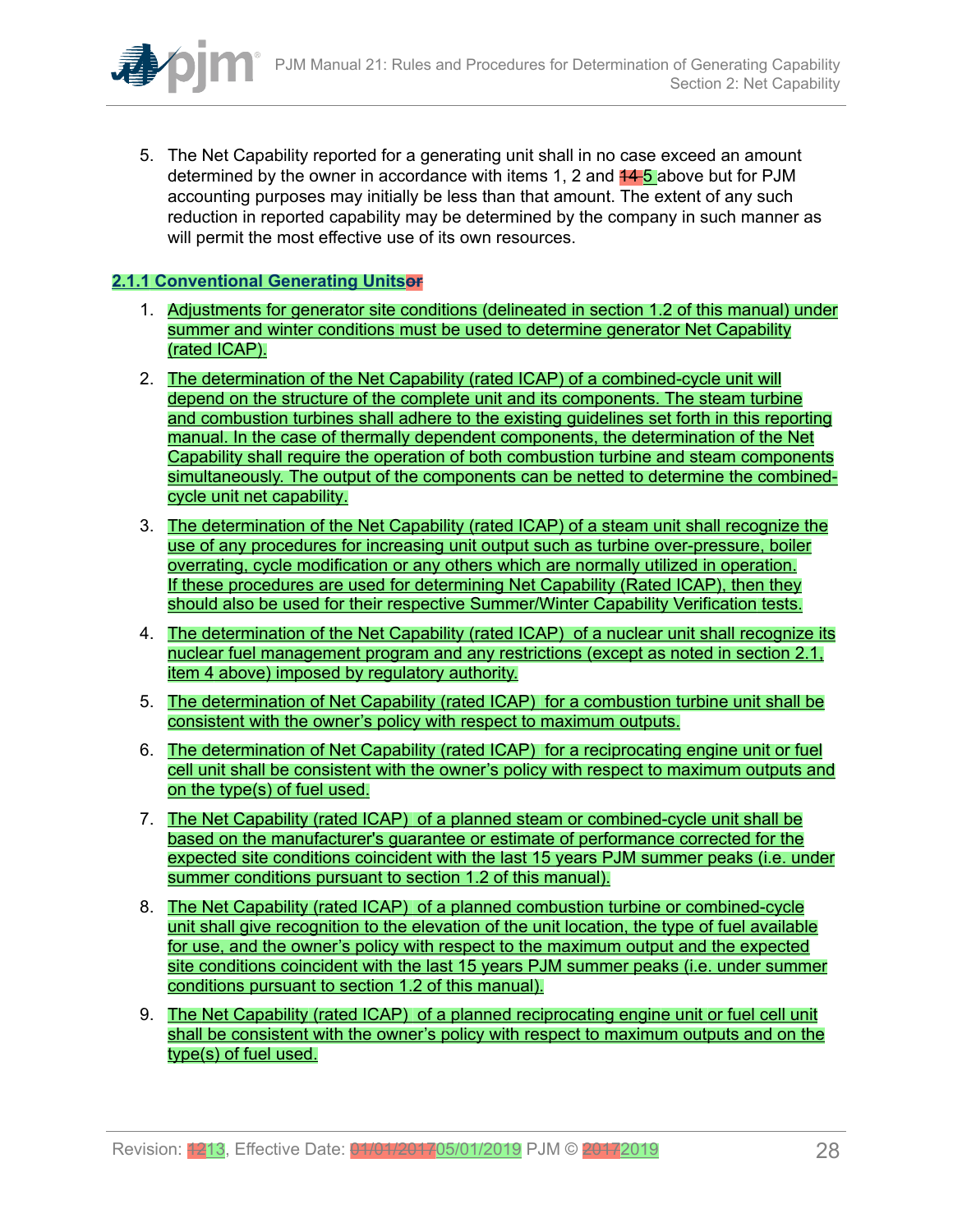

### <span id="page-28-0"></span>**2.21.2 Capacity Storage LevelsUnits**

- 1. The determination of Net Capability (rated ICAP) for a hydro (with storage and/or pooling capability) or pumped storage unit shall recognize the head available giving proper consideration to operating restrictions and the reservoir storage program during a normal cycle at the expected time of the PJM peak under summer conditions.
- 2. The determination of Net Capability (rated ICAP) for a storage (non-hydro) unit shall recognize the MWH energy available, giving proper consideration to other market activities for which the storage (non-hydro) unit may be committed during the expected time of the PJM peak. All units at the respective plant must be rated for simultaneous operation under the expected site conditions coincident with the last 15 years PJM summer peaks (i.e. under summer conditions pursuant to section 1.2 of this manual).
- 3. The Net Capability (rated ICAP) of a planned hydro (with storage and/or pooling capability) or pumped storage unit shall be based on the expected head and/or streamflow in accordance with item 1 above. All units at the respective plant must be rated for simultaneous operation under the expected site conditions coincident with the last 15 years PJM summer peaks (i.e. under summer conditions pursuant to section 1.2 of this manual).
- 4. The Net Capability (rated ICAP) of a planned storage (non-hydro) unit shall be based on the MWH energy available, given proper consideration to other market activities in which the unit may be participating at the expected time of the PJM peak under summer conditions. All units at the respective plant must be rated for simultaneous operation under the expected site conditions coincident with the last 15 years PJM summer peaks (i.e. under summer conditions pursuant to section 1.2 of this manual).

### <span id="page-28-1"></span>**2.21.3 Intermittent Units (other than wind and solar)**

- 1. The determination of Net Capability (rated ICAP) for a hydro unit (without storage and pooling capability) shall be based on the expected head and streamflow at the expected time of the PJM peak under summer conditions.
- 2. The Net Capability rated ICAP) of a generating unit consuming landfill gas shall be based on the availability of landfill gas at the expected time of the PJM peak under summer conditions.
- 3. The Net Capability (rated ICAP) of a planned hydro unit (without storage and pooling capability) shall be based on the expected head and streamflow at the expected time of the PJM peak under summer conditions. All units at the respective plant must be rated simultaneously for the expected site conditions coincident with the last 15 years PJM summer peaks (i.e. under summer conditions pursuant to section 1.2 of this manual).
- 4. The Net Capability (rated ICAP) of a planned generating unit consuming landfill gas shall be based on the availability of landfill gas at the expected time of the PJM peak under summer conditions. All units at the respective plant must be rated for simultaneous operation under the expected site conditions coincident with the last 15 years PJM summer peaks (i.e. under summer conditions pursuant to section 1.2 of this manual).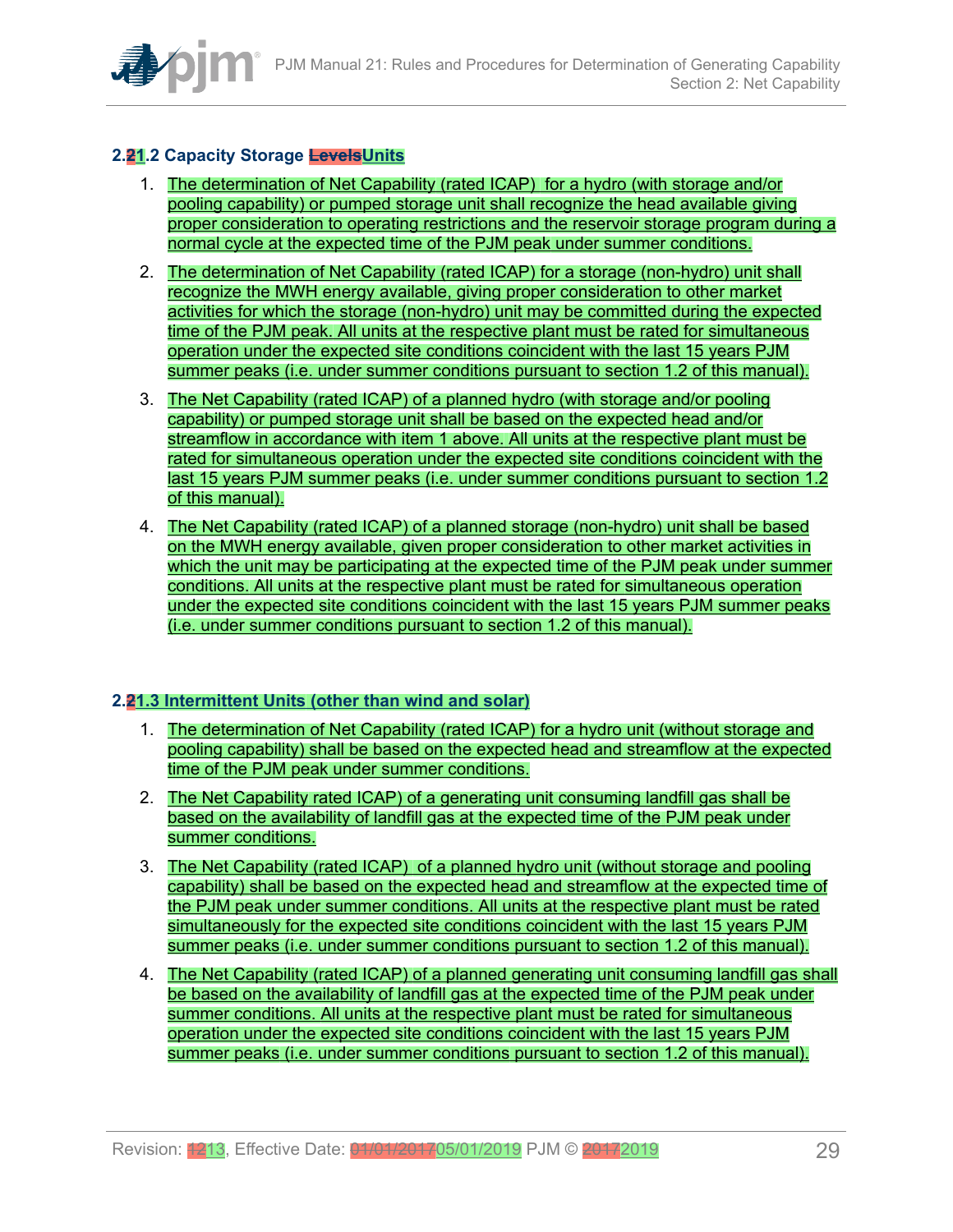

# <span id="page-29-0"></span>**2.2 Summer Net Corrected Test Capability**

- 1. The Summer Net Corrected Teat Capability of each generating unit shall be based on the actual generator site conditions observed at the time of the summer test.summer conditions and on the power factor level normally expected for that generating unit at the time of the annual summer PJM peaks.
- 2. Summer conditions shall reflect the 50% probability of occurrence (approximated by the mean) of **ambient** generator site conditions coincident with the dates and times at the time of the last 15 years' summer PJM peaks. Site conditions shall be based on plant records or local weather bureau records coincident with the dates and times of the last 15 years' summer PJM peaks, updated no less than every five years. When local weather records are not available, the values shall be estimated from the best data available. Generator site conditions include, but are not limited to, dry bulb temperature, relative humidity, wet bulb temperature, dew point temperature, cooling body (circulating water) water temperature and barometric pressure. If tests are corrected using any of the above parameters observed during the test, rated site conditions must also include those same parameters. In other words, if only wet bulb temperature and barometric pressure are used to render a correction, the rated ICAP must be determined using only wet bulb temperature and barometric pressure coincident with the dates and times of the last 15 years PJM summer peaks. These conditions under which rated ICAP is determined are known as rated conditions.
- 3. The Summer Net Corrected Test Capability is the Summer Net Test Capability plus the correction (if any) for observed generator site conditions (those conditions present at the generator site at the time of the test).determination of the Summer Net Capability of fossil and nuclear steam units shall be based on, where applicable, the expected condenser intake water temperature under summer conditions, the expected temperature of once-through or open cooling systems under summer conditions as well as the performance of cooling towers under summer conditions.

The determination of the Summer Net Capability of combustion turbine units shall be based on, where applicable, the ambient air temperature and humidity under summer conditions. The determination of the Summer Net Capability of hydro (with storage and/or pooling capability) and pumped storage units shall be based on operational data or test results taken once each PJM delivery year during the summer test period under summer conditions. The determination of the Summer Net Capability of storage (non-hydro) units shall be based on the expected inventory of energy given other market activities for which the storage (non-hydro) unit may be committed under summer conditions. The determination of the Summer Net Capability of hydro units (without storage and/or pooling capability) shall be based on operational data or test results taken once each PJM delivery year during the summer test period. The Summer Net Capability shall be based on the expected head and streamflow under summer conditions. The determination of Summer Net Capability of combined-cycle units shall be based on, where applicable, the expected intake water temperature of once-through or open cooling systems under summer conditions and/or the performance of cooling towers and combustion turbines under summer conditions.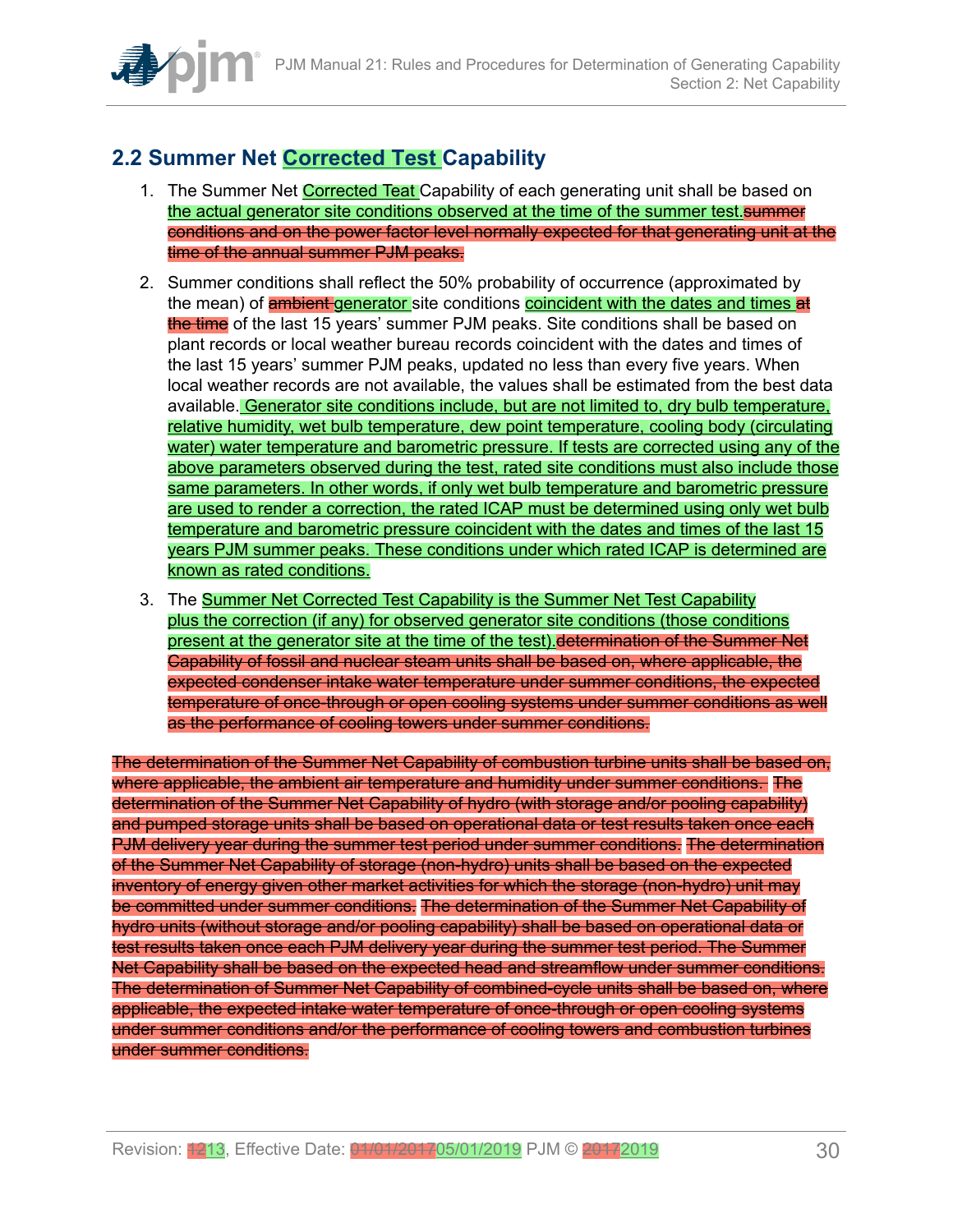

#### <span id="page-30-0"></span>**2.2.1 Conventional Generators**

- 1. The determination of the Summer Net CapabilityNet Corrected Test Capability of fossil and nuclear steam units shall be based on, where applicable, the expected actual observed condenser intake water temperature under summer conditions, the expected actual observed temperature of once-through and/or open cooling systems under summer conditions as well as the actual observed performance of cooling towers under summer conditions.during the summer test
- 2. The determination of the Summer Net Corrected Test Capability of combustion turbine units shall be based on, where applicable, actual observed generator site conditions during the summer test.
- 3. The determination of Summer Net Corrected Test Capability of combined-cycle units shall be based on, where applicable, the actual observed intake water temperature of once-through or open cooling systems and/or the actual observed performance of cooling towers and combustion turbines during the summer test.
- 4. The determination of the Summer Net Corrected Test Capability of reciprocating engine units or fuel cell units shall be based on operational data or test results taken once each PJM delivery year during the summer test.

#### <span id="page-30-1"></span>**2.2.2 Capacity Storage LevelUnits**

- 1. The determination of the Summer Net Corrected Test Capability of hydro (with storage and/or pooling capability) and pumped storage units shall be based on operational data or test results taken once each PJM delivery year during the summer test. The Summer Net Corrected Test Capability shall be based on the actual head and/or streamflow during the summer test.
- 2. The determination of the Summer Net Corrected Test Capability of storage (non-hydro) units shall be based on the actual inventory of energy given other market activities for which the storage (non-hydro) unit may be committed and the actual state of charge during the summer test.

#### <span id="page-30-2"></span>**2.2.3 Intermittent Units (excluding wind and solar)**

- 1. The determination of the Summer Net Corrected Test Capability of hydro units (without storage and/or pooling capability) shall be based on operational data or test results taken once each PJM delivery year during the summer test. The Summer Net Corrected Test Capability shall be based on the actual head and/or streamflow during the summer test.
- 2. The determination of the Summer Net Corrected Test Capability of units consuming landfill gas shall be based on operational data or test results taken once during the summer test. The Summer Net Corrected Test Capability shall be based on the actual landfill gas production during the summer test. If the generating unit is a combustion turbine it shall also be based on, where applicable, actual generator site conditions during the summer test.

## <span id="page-30-3"></span>**2.3 Winter Net Corrected Test Capability**

1. The Winter Net Corrected Test Capability of each generating unit shall be based on the actual generator site conditions observed at the time of the winter test. winter conditions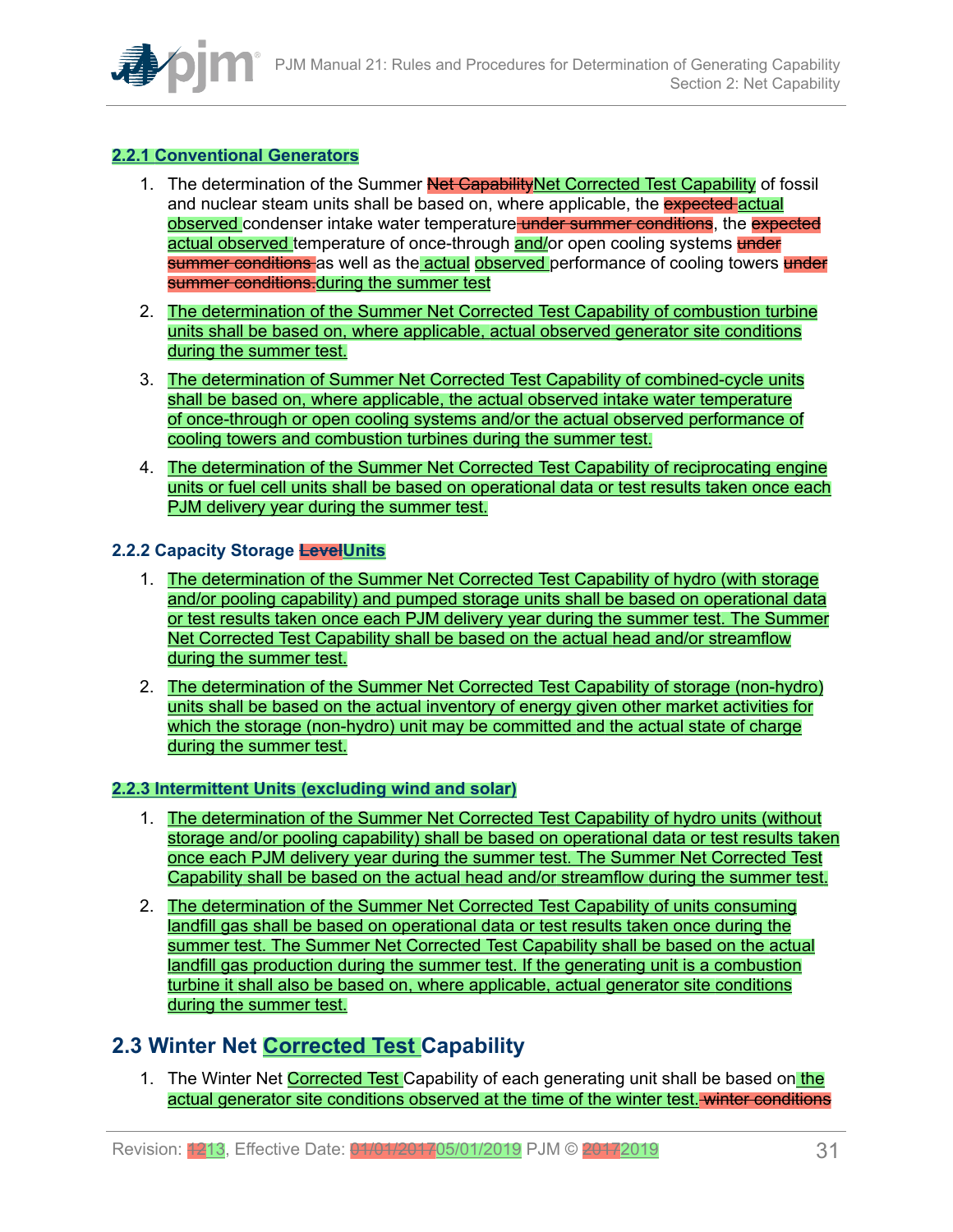and on the power factor level normally expected for that generating unit at the time of the annual winter PJM peaks. The winter rating shall be equal to or greater than the summer rating unless documentation is supplied to support the exception.

- 2. Winter conditions shall reflect the 50% probability of occurrence (approximated by the mean) of **generator ambient** site conditions at the time of the last fifteen years' winter PJM peaks. Site conditions shall be based on plant records or local weather bureau records coincident with the dates and times of the last fifteen years' winter PJM peaks, updated no less than every 5 years. When local weather records are not available, the values shall be estimated from the best data available. Generator site conditions include, but are not limited to, dry bulb temperature, relative humidity, wet bulb temperature, dew point temperature, cooling body (circulating water) water temperature and barometric pressure. If tests are corrected using any of the above parameters observed during the test, rated site conditions must also include those same parameters. In other words, if wet bulb temperature and barometric pressure are used to render a correction, the rated conditions must also be based on wet bulb temperature and barometric pressure coincident with the last 15 years PJM winter peaks.
- 3. The Winter Net Corrected Test Capability is the Winter Net Test Capability plus the correction (if any) for observed generator site conditions (those conditions present at the generator site at the time of the test).
- 4. Winter capability verification tests can be satisfied by correcting the most recent summer capability verification tests to winter conditions.

The determination of Winter Net Capability of fossil and nuclear steam units shall be based on, where applicable, the condenser intake water temperature under winter conditions, the temperature of once-through or open cooling systems under winter conditions as well as the performance of cooling towers under winter conditions. The determination of Winter Net Capability of combustion turbine units shall be based on, where applicable, the ambient air temperature and humidity under winter conditions. The determination of the Winter Net Capability shall be waived for all hydro and pumped storage units. The determination of the Winter Net Capability of storage (non-hydro) units shall be based on the expected inventory of energy given other market activities for which the storage (non-hydro) unit may be committed under winter conditions. The determination of Winter Net Capability of combined-cycle units shall be based on, where applicable, the expected intake water temperature of once-through or open cooling systems under winter conditions and/or the performance of cooling towers and combustion turbines under winter conditions.

### <span id="page-31-0"></span>**2.3.1 Conventional Generators**

- 1. The determination of the Winter Net Corrected test Capability of fossil and nuclear steam units shall be based on, where applicable, the actual observed condenser intake water temperature during the winter test, the actual observed temperature of once-through or open cooling systems during the winter test as well as the actual observed performance of cooling towers during the winter test.
- 2. The determination of the Winter Net Corrected Test Capability of combustion turbine units shall be based on, where applicable, the actual observed generator site conditions during the winter test.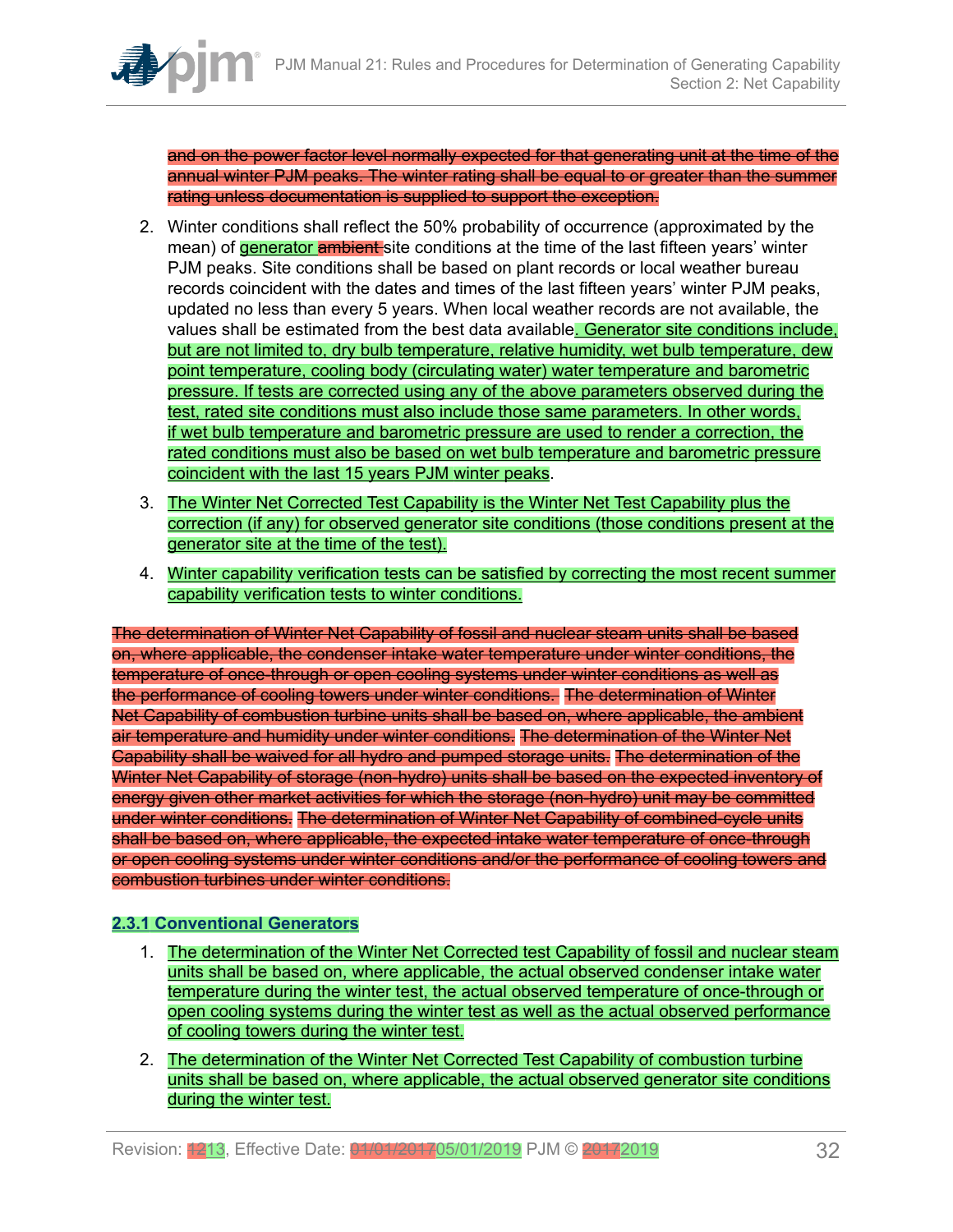

4. The determination of the Winter Net Corrected Test Capability for reciprocating engine units or fuel cell units shall be based on operational data or test results taken once each PJM delivery year during the winter test.

### <span id="page-32-0"></span>**2.3.2 Capacity Storage LevelsUnits**

- 1. The determination of the Winter Net Corrected Test Capability shall be waived for hydroelectric (with storage and/or pooling capability) and pumped storage units.
- 2. The determination of the Winter Net Corrected Test Capability of storage (non-hydro) units shall be based on the actual inventory of energy given other market activities for which the storage (non-hydro) unit may be committed and the actual state of charge during the winter test.

### <span id="page-32-1"></span>**2.3.3 Intermittent Units (excluding Wind and Solar)**

- 1. The determination of the Winter Net Corrected Test Capability shall be waived for hydroelectric (without storage and/or pooling capability) units.
- 2. The determination of the Winter Net Corrected Test Capability of units consuming landfill gas shall be based on operational data or test results taken once during the winter test. The Winter Net Corrected Test Capability shall be based on the actual landfill gas production during the winter test. If the generating unit is a combustion turbine it shall also be based on, where applicable, the actual observed generator site conditions during the winter test.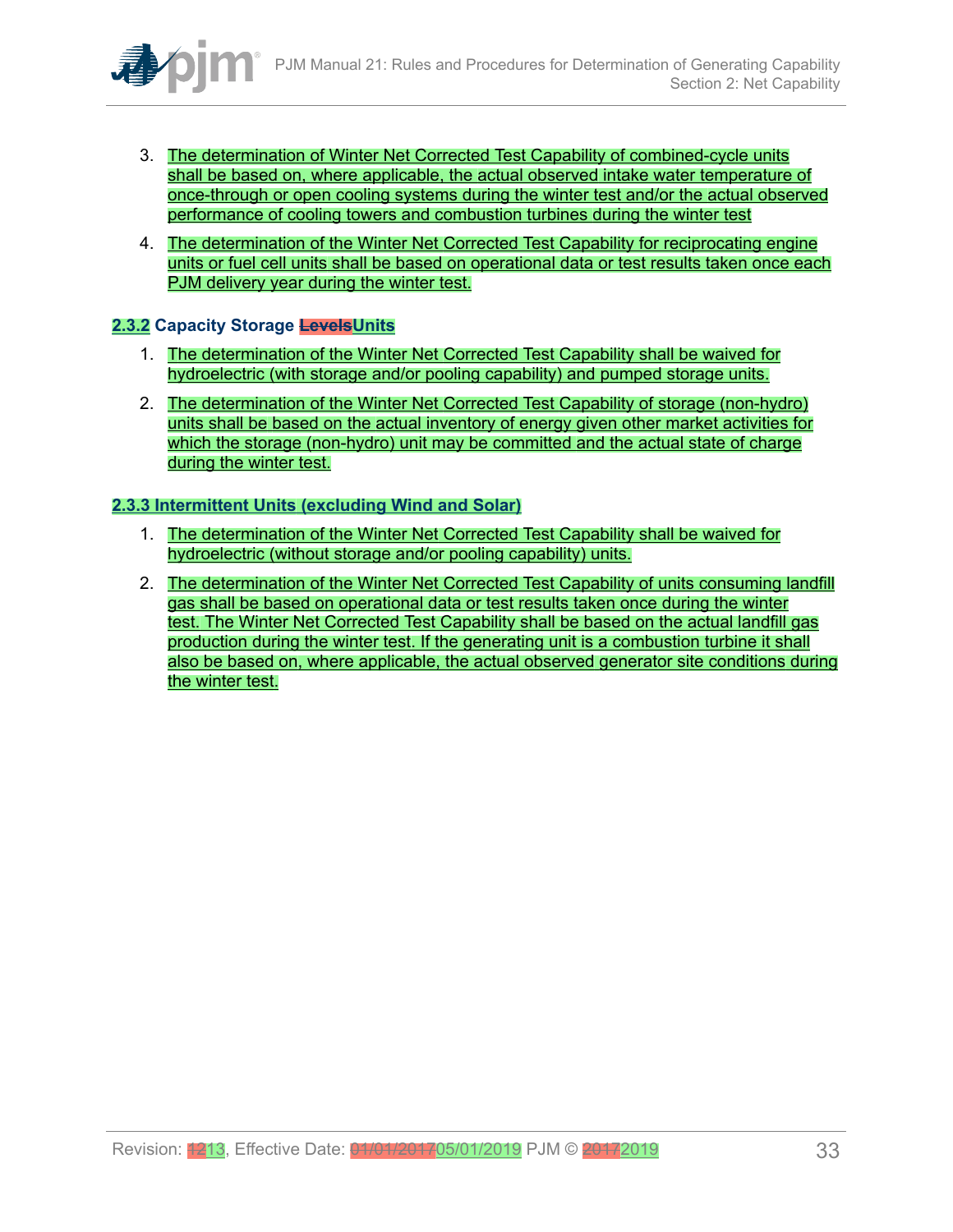

# <span id="page-33-0"></span>**Appendix A: Net Capability Verification Guidelines**

# <span id="page-33-1"></span>**A.1 Purpose**

These guidelines are to supplement the requirements set forth in the PJM manual, *M-21, Rules and Procedures for Determination of Generating Capability* by setting forth requirements for Net Capability verification, reporting and review of results to ensure uniform and consistent compliance.

- 1. Philosophy of Net Capability Verification
	- a. Responsibility
		- i Generation owners are responsible to comply with these requirements at their own expense.
		- ii Test data are to be submitted to the Resource Adequacy Planning department (RAP) of PJM via the eGADS system. This requirement applies to both discrete tests and to tests that use actual operating data.
	- b. Exceptions and Deviations.
		- i Exceptions to and deviations from these Net Capability verification guidelines shall be by RAP approval. These exceptions shall be requested in writing by the generating entity prior to the end of the respective test period for known occurrences such as, but not limited to, environmental restrictions and fuel limitations.
- 2. Net Capability Verification
	- a. Net Capability verification is to demonstrate the Net Capability of each unit(s) and for CIR retention. If that Net Capability was not demonstrated during the test period, a reduction or derating in eGADS shall be enacted to account for the deficiency. CIR retention is determined based on the largest Corrected Net Test Capacity of the prior three years' summer verification tests conducted during the summer test period. If the Corrected Net Test Capacity in any of the three prior years meets or exceeds the CIR level, CIRs are retained. Results of out of period tests cannot be used in CIR retention calculations. See section 1.1 of this manual for complete CIR details.
	- b. Both Summer and Winter Net Capability shall be confirmed annually during the respective test periods:
		- i The summer test period shall be the first day of June through the last day of August.
		- ii The winter test period shall be the first day of December through the last day of February. Alternatively, data used to satisfy the Summer Capability Verification Net Capability test may be used to satisfy the winter Capability Verification test requirements after adjustment to the appropriate winter conditions.
	- c. If adequate data is available from normal operation to confirm Net Capability values and to satisfy the reporting requirements during the respective test period, data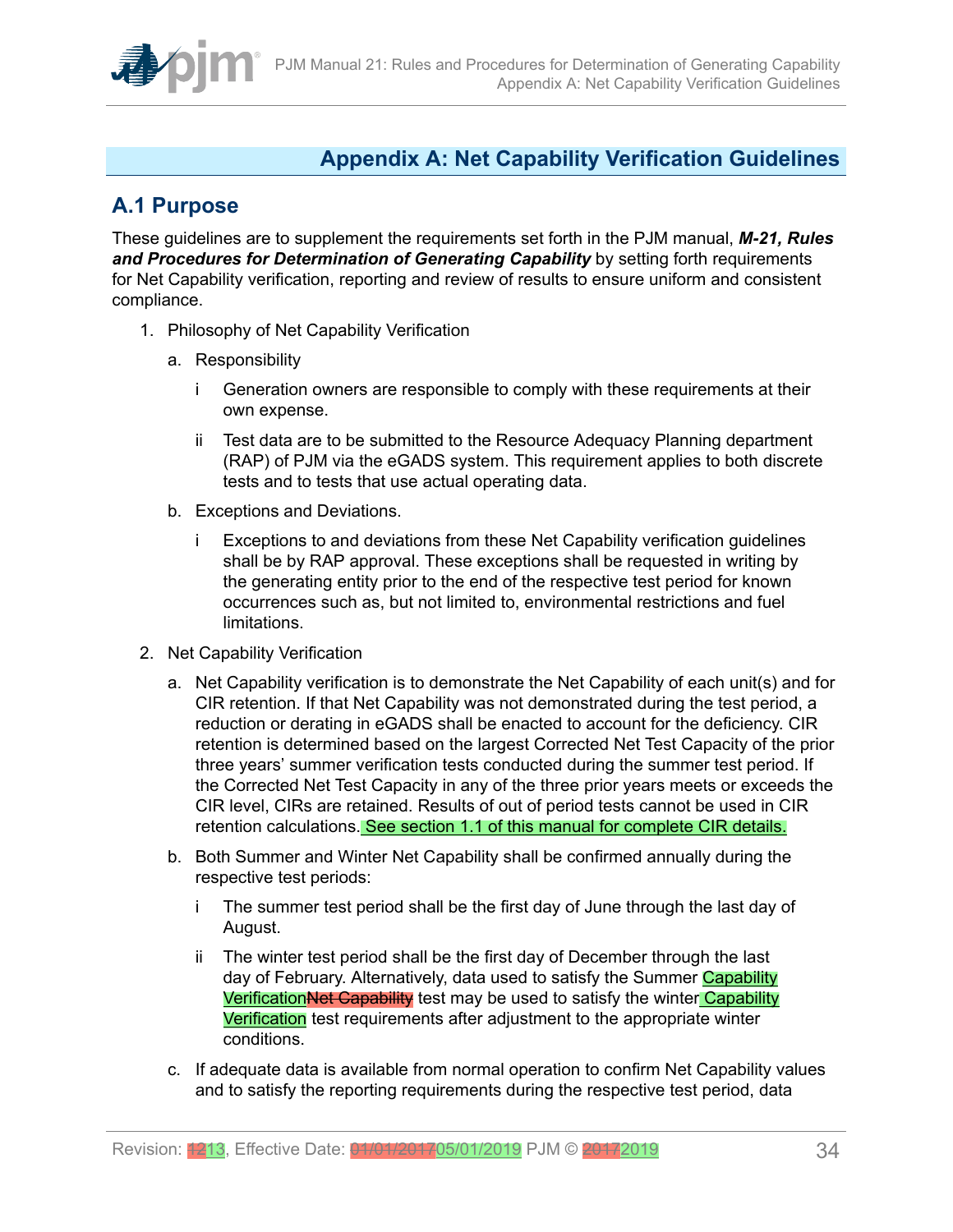from normal operation can be used for that period's capability verification test. Units for which the foregoing data is not available shall be required to specifically test to confirm Summer and Winter Net Capability values. A test shall include any unit brought on-line or a unit that is on-line and its mode of operation altered for the specific purpose of capability verification. All **capability** verification tests, including those based on actual operating data, shall be corrected for the respective summer or winter conditions. Cooling water and ambient conditions typically do not affect the performance of hydroelectric, pumped storage, non-hydro storage, fuel cell and diesel (including other reciprocating engine type) units; hence these types of units are exempt from the aforementioned correction criteria. However, if streamflow or fuel availability is affected, appropriate corrections for summer and/or winter conditions must be applied. The updated peaks, called the PJM Peak Hour History, are published by the Resource Adequacy Planning department after each respective test period and are posted on this PJM webpage: [http://www.pjm.com/planning/](http://www.pjm.com/planning/resource-adequacy-planning/resource-reports-info.aspx) [resource-adequacy-planning/resource-reports-info.aspx](http://www.pjm.com/planning/resource-adequacy-planning/resource-reports-info.aspx)

- d. The duration of acceptance, CAPMOD and capability verification tests shall be two (2) contiguous hours for nuclear, fossil steam and combined-cycle units. The duration of acceptance, CAPMOD and capability verification tests shall be, one (1) contiguous hour for hydro, pumped storage, non-hydro storage, simple cycle combustion turbine, fuel cell, and diesel (including other reciprocating engine type) units. If actual operating data is used for any acceptance. CAPMOD or capability verification test, the data must be contiguous for the aforementioned unit types and durations.
- e. If a unit does not meet its stated Summer or Winter Net Capability (rated ICAP) due to a temporary condition that existed prior to the conduct of the test, the deficiency shall be covered by an appropriate reduction (outage or derating) from the date of the problem. If a capability deficiency is uncovered during this verification, a reduction (outage or derating) covering the deficiency shall be entered into the PJM eGADS system retroactive from June 1 or December 1 for summer and winter test periods, respectively.
- f. Net Capability verification is required outside of the test period when a reduction (outage or derating) in eGADS occurred prior to or during the test period which prevented demonstration of maximum Net Capability. The Net Capability shall be demonstrated by either actual operating data or by performing a test outside of the respective test period. Any unit may **correct** remedy a test shortfall using an out of period test provided that a) the original test was not caused by a lack of fuel availability or other restriction(s) agreed upon in the generating unit's operating licenses or agreements, or b) the original test was not caused by lack of head, streamflow or other restriction(s) agreed upon in the generating unit's operating licenses or agreements.
	- i If an out of period test is to be conducted for the summer test period, the out of period test must be conducted between September 1 @0000 hours and December 1 @0000 hours. Likewise, if actual operating data is used in lieu of a formal test, the actual operating data used in the test must be within the aforementioned dates.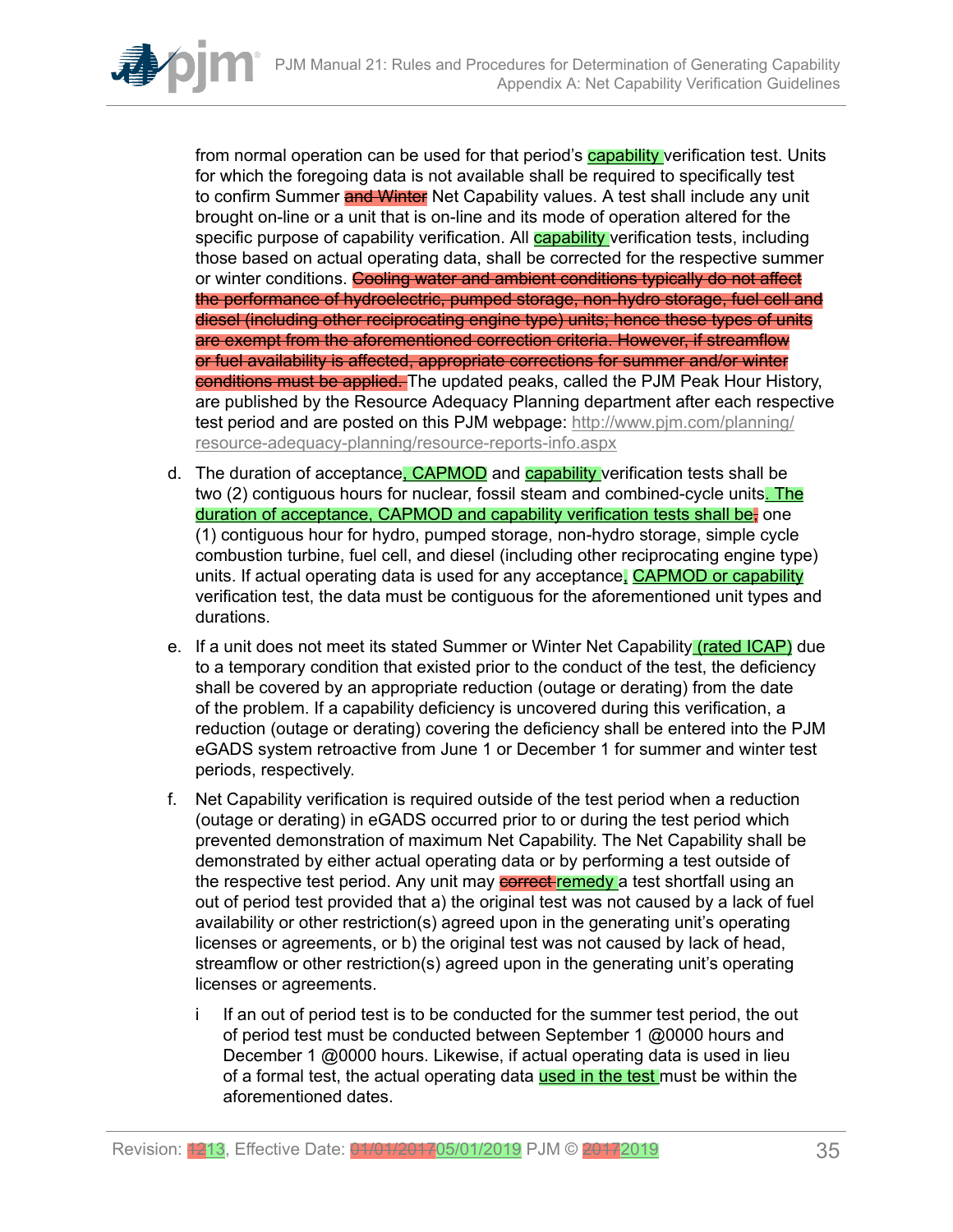

- ii If an out of period test is to be conducted for the winter test period, the out of period test must be conducted between March 1 @0000 hours and June 1 @ 0000 hours. Likewise, if actual operating data is used in lieu of a formal test, the actual operating data used in the test must be within the aforementioned dates.
- g. Net Capability of multiple generating units that are connected behind a single revenue meter and have CIRs issued based on that single revenue meter, must be determined by the simultaneous testing of all generating units behind a single revenue meter for the aforementioned durations.
- 3. Reporting
	- a. Reporting is accomplished through the PJM eGADS reporting system as described in Appendix B: PJM Net Capability Verification Test User of the PJM *eGADS User Guide. The eGADS User Guide can be found at this link: [http://www.pjm.com/-/](http://www.pjm.com/-/media/etools/egads/egads-user-guide.ashx?la=en) [media/etools/egads/egads-user-guide.ashx?la=en](http://www.pjm.com/-/media/etools/egads/egads-user-guide.ashx?la=en)*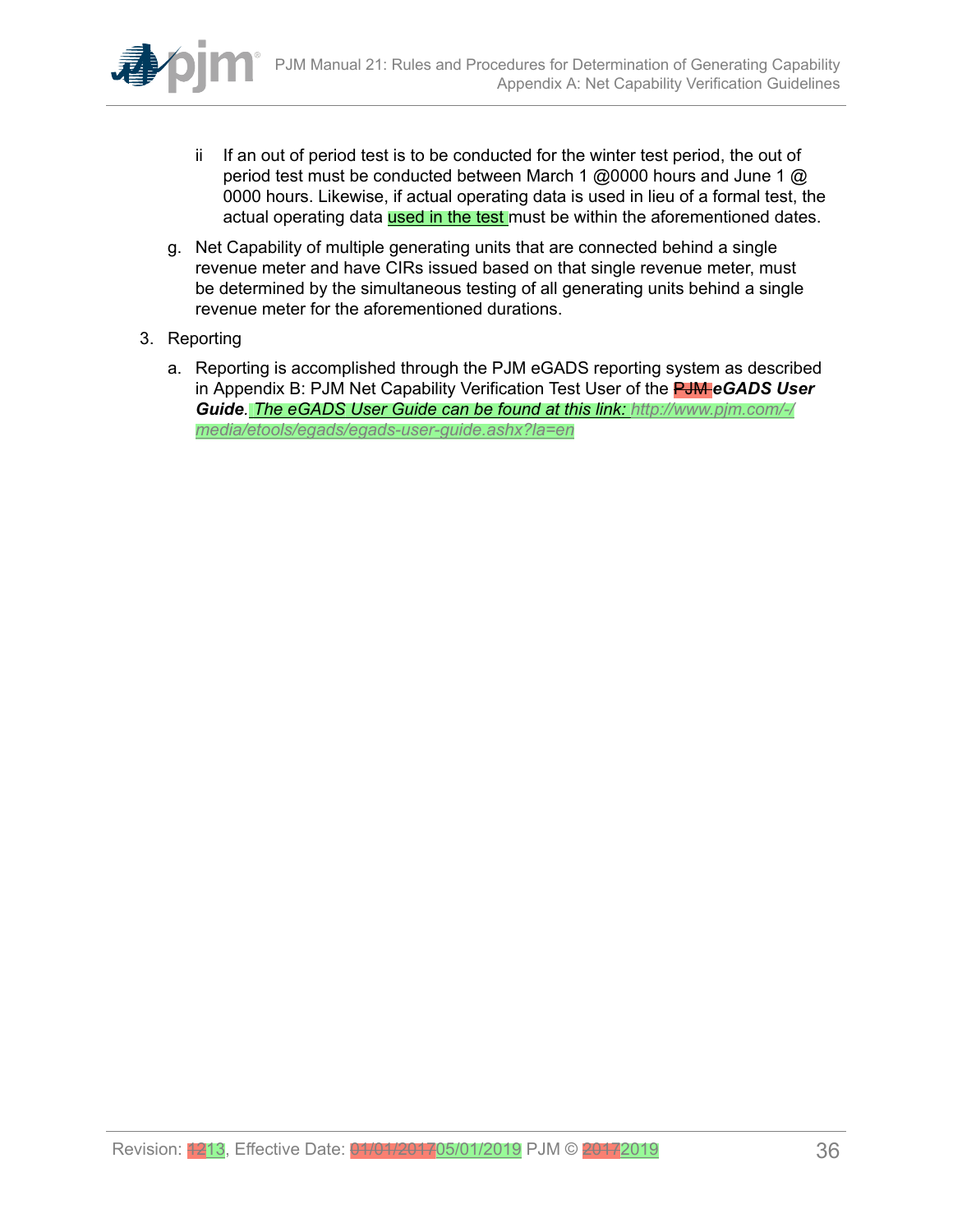

# <span id="page-36-0"></span>**Appendix B: Calculating Capacity Values for Wind and Solar Capacity Resources**

## <span id="page-36-1"></span>**B.1 Purpose**

This appendix describes the procedure for the calculation of capacity values for all wind and solar capacity resources. This procedure is done in place of verification tests and is used for CIR retention. This section also describes the transition period in which the wind and solar resources will transition from using the average capacity factor to an ELCC based factor.

### <span id="page-36-2"></span>**B.1.1 Delivery Years Prior to DY22/23**

Average Capacity Factor as defined in section B.3.1 of this manual will be used for all wind and solar resource calculations**.**

#### <span id="page-36-3"></span>**B.1.2 Delivery Years DY22/23 through DY24/25**

Composite ELCC, Solar ELCC and Wind ELCC are defined in section B.3.2 of this manual and they will be used for wind and solar resource calculations for any new wind and solar resources that participate in the PJM RPM Capacity Markets for their first full delivery year. Retention of CIRs and calculation of UCAP values will proceed using the ELCC methodology.

Average Capacity Factor as defined in section B.3.1 of this manual will be used for all existing wind and solar resources calculations (existing wind and solar resources are those that participated in the PJM RPM Capacity Markets in Delivery Year 2021/2022 and have established an average capacity value for the summer period from DY2021/2022). The average capacity factors as calculated for Delivery Year 2022/2023 will remain fixed for Delivery Year 2023/2024 and Delivery Year 2024/2025. CIR calculations will be suspended until September 1, 2024; CIR calculations at that time will exclusively use the ELCC Methodology for the most recent three summer periods and any CIR change will be accompanied by appropriate CAPMODs effective June 1, 2025 @0000 hours.

It is anticipated that CIRs may be lost in this change to the ELCC methodology. In those cases, notification of re-use or sale of CIRs (per section 230.4 of the tariff) must be communicated to PJM by January 1, 2025 and the aforementioned CIRs must be reused in a newly activated queue project or the CIRs will be forfeited.

### <span id="page-36-4"></span>**B.1.3 Delivery Years DY25/26 and beyond**

The ELCC methodology as defined in section B.3.2 of this manual will be used for all wind and solar resource calculations. Retention of CIRs and calculation of UCAP values will proceed using the ELCC methodology.

# <span id="page-36-5"></span>**B.2 Definitions**

### <span id="page-36-6"></span>**B.2.1 Existing Capacity Factor Definitions**

1. The Capacity Value for a wind or solar capacity resource represents that amount of generating capacity, expressed in MW that it can reliably contribute during summer peak hours and which can be offered as unforced capacity into the PJM capacity markets.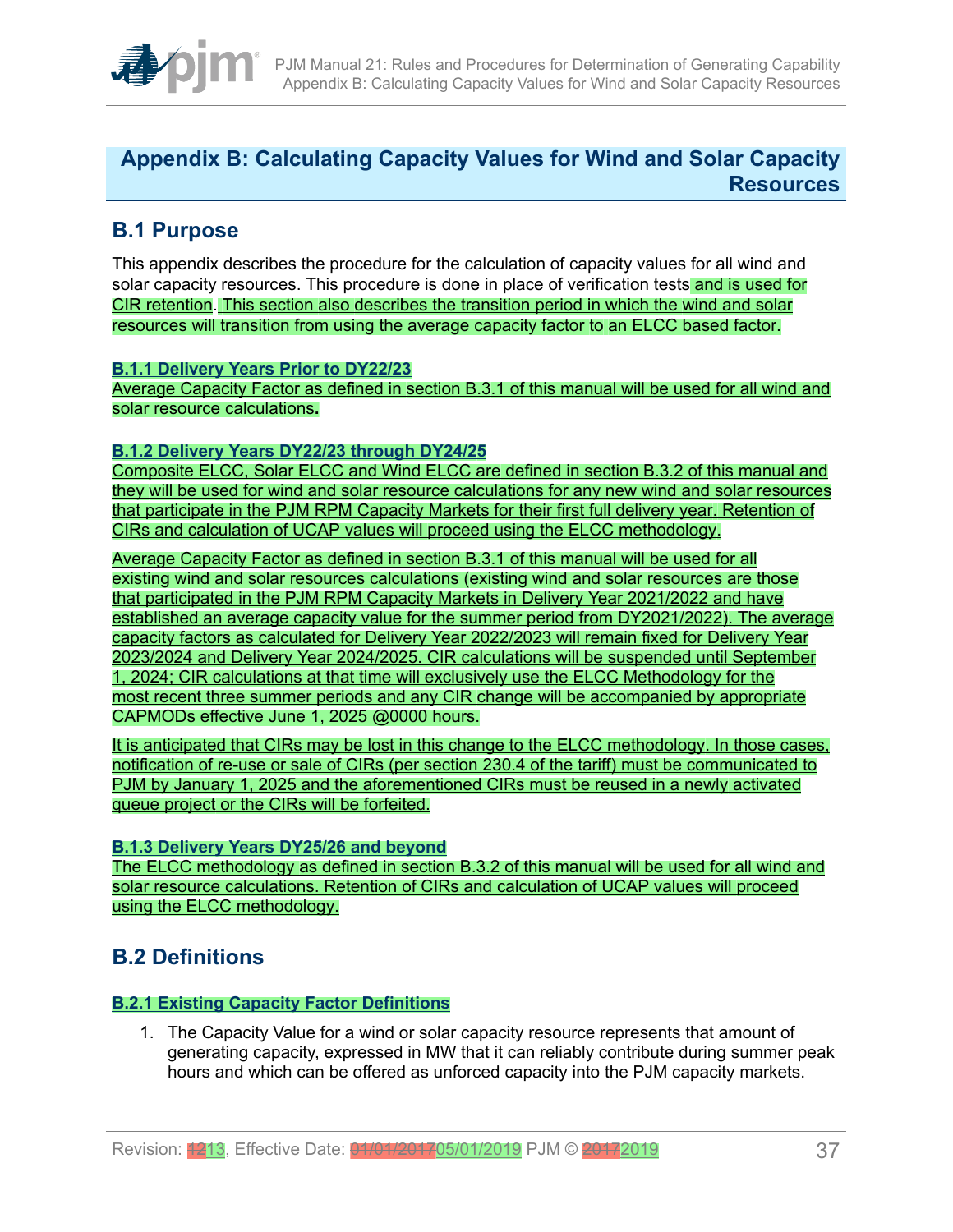

- 2. The "Capacity Factor" for a wind or solar capacity resource is a factor based on historical operating data and/or the Class Average Capacity Factor, and is used in the calculation that determines a wind or solar capacity resource's Capacity Value.
- 3. The wind or solar capacity resource's "Net Maximum Capacity" is the manufacturer's output rating less the Station Load where "Station Load" refers to the amount of energy that is consumed to operate all auxiliary equipment and control systems.
- 4. Wind or solar capacity resources with three or more years of applicable operational data are referred to as "Mature." Those with fewer than three years of data are "Immature."
- 5. "Class Average Capacity Factor" is a factor that is used only in the calculations for the Capacity Value of an immature wind or solar capacity resource. Class average capacity factors shall be determined and periodically updated by PJM based upon review of operating data for similar units and/or engineering studies for future installations.
- 1. "Hourly output" is the average of the metered outputs, in MW, integrated over a one-hour period.
- 2. "Summer Day" is defined as any day from June 1 through August 31, inclusive.
- 3. "Summer Period" is the period from June 1 through August 31, inclusive.
- 4. "Peak Hours" are those ending 3, 4, 5, and 6 PM Local Prevailing Time.
- 5. "Summer Peak Hours" means all "Peak Hours" for all of the "Summer Days".

"Summer Calculation Hours" means all "Summer Peak Hours" for which PJM did not direct the resource to reduce its output.

#### <span id="page-37-0"></span>**B.2.2 ELCC Methodology Definitions**

- 1. The wind or solar capacity resource's "Net Maximum Capacity" is the manufacturer's output rating less the Station Load where "Station Load" refers to the amount of energy that is consumed to operate all auxiliary equipment and control systems.
- 2. Wind or solar capacity resources with three or more years of applicable operational data are referred to as "Mature." Those with fewer than three years of data are referred to as "Immature."
- 3. Effective Load Carrying Capability (ELCC) is a Loss of Load Expectation (LOLE)-based metric used to determine the contribution that an individual generator or a group of generators makes to overall system resource adequacy.
- 4. Composite ELCC is the ELCC of existing and planned solar and wind capacity resources pooled together, expressed as a percentage.
- 5. Composite Capacity Value is the product of the Composite ELCC and the sum of the Net Maximum Capacity of all existing and planned solar and wind capacity resources. It is expressed in MW.
- 6. Solar ELCC is the ELCC of existing and planned solar resources pooled together, expressed as a percentage.
- 7. Solar Capacity Value is the product of the Solar ELCC and the sum of the Net Maximum Capacity of all existing and planned solar capacity resources. It is expressed in MW.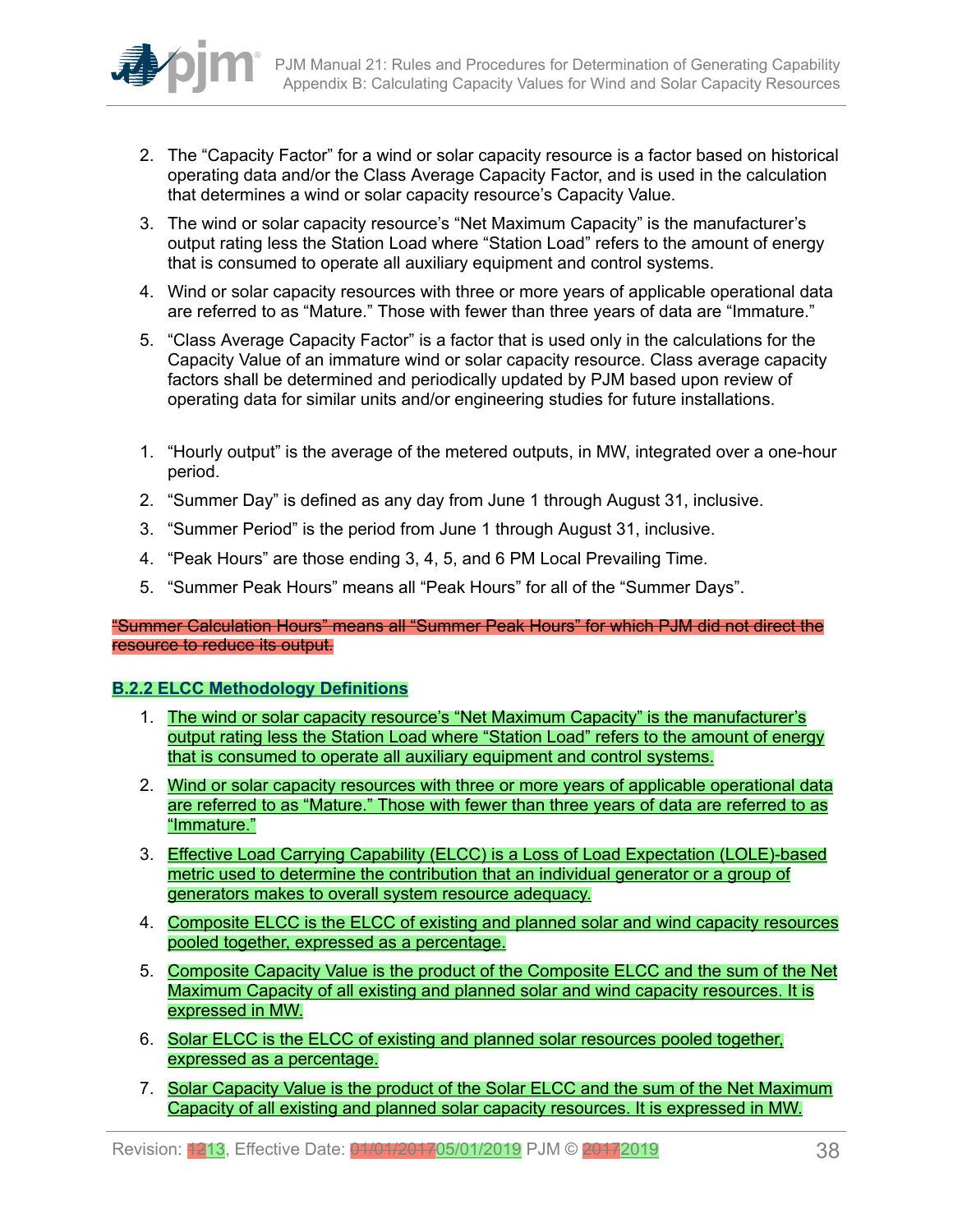

- 8. Wind ELCC is the ELCC of existing and planned wind resources pooled together, expressed as a percentage.
- 9. Wind Capacity Value is the product of the Wind ELCC and the sum of the Net Maximum Capacity of all existing and planned wind capacity resources. It is expressed in MW.
- 10. Class Average ELCC is the ELCC of a subset of wind or solar resources pooled together, expressed as a percentage. The subset of capacity resources for which a Class Average ELCC is calculated shall be determined and periodically updated by PJM based upon review of operating data for similar units and/or engineering studies for future installations.
- 11. Individual Capacity Resource ELCC is the ELCC of an existing or planned wind/solar capacity resource, expressed as a percentage.
- 12. The Capacity Value for a wind or solar capacity resource represents that amount of generating capacity, expressed in MW that it can reliably contribute during peak load hours and which can be offered as unforced capacity into the PJM capacity markets.
- 13. Initial Capacity Value is the Capacity Value calculated for a Planned Resource before it has any operational data.
- 14. Hourly shape is the collection of 8,760 hourly outputs of a wind or solar capacity resource in a delivery year (8,784 hourly outputs for leap years).
- 15. Hourly output is the average of the metered outputs, in MW, integrated over a one-hour period.
- 16. Load shape is the collection of 8,760 RTO unrestricted hourly loads in a delivery year (8,784 unrestricted hourly loads for leap years)
- 17. Wind Hourly Shape is the collection of 8,760 aggregated hourly outputs of wind capacity resources in a delivery year (8,784 aggregated hourly outputs for leap years).
- 18. Solar Hourly Shape is the collection of 8,760 aggregated hourly outputs of solar capacity resources in a delivery year (8,784 aggregated hourly outputs for leap years).
- 19. Composite Hourly Shape is the collection of 8,760 aggregated hourly outputs of solar and wind capacity resources in a delivery year (8,784 aggregated hourly outputs for leap years).

# <span id="page-38-0"></span>**B.3 Calculation Procedure**

#### <span id="page-38-1"></span>**B.3.1 Existing Capacity Factor Methodology**

1. General Approach - The calculation of a capacity value for a particular wind or solar capacity resource for a particular year is performed by first computing its unique single year capacity factors for each of the prior three summers. Single year capacity factors are based upon operating data for each of those summers, or in the case of an immature wind or solar capacity resource, the single year capacity factor is assigned the value of the Class Average Capacity Factor delineated in the resources ISA or WMPA for each summer where there is no or incomplete data. The mean of single year capacity factors for each of the prior three years results in a Capacity Factor representative of the three prior years. That Capacity Factor, when multiplied by the current Net Maximum Capacity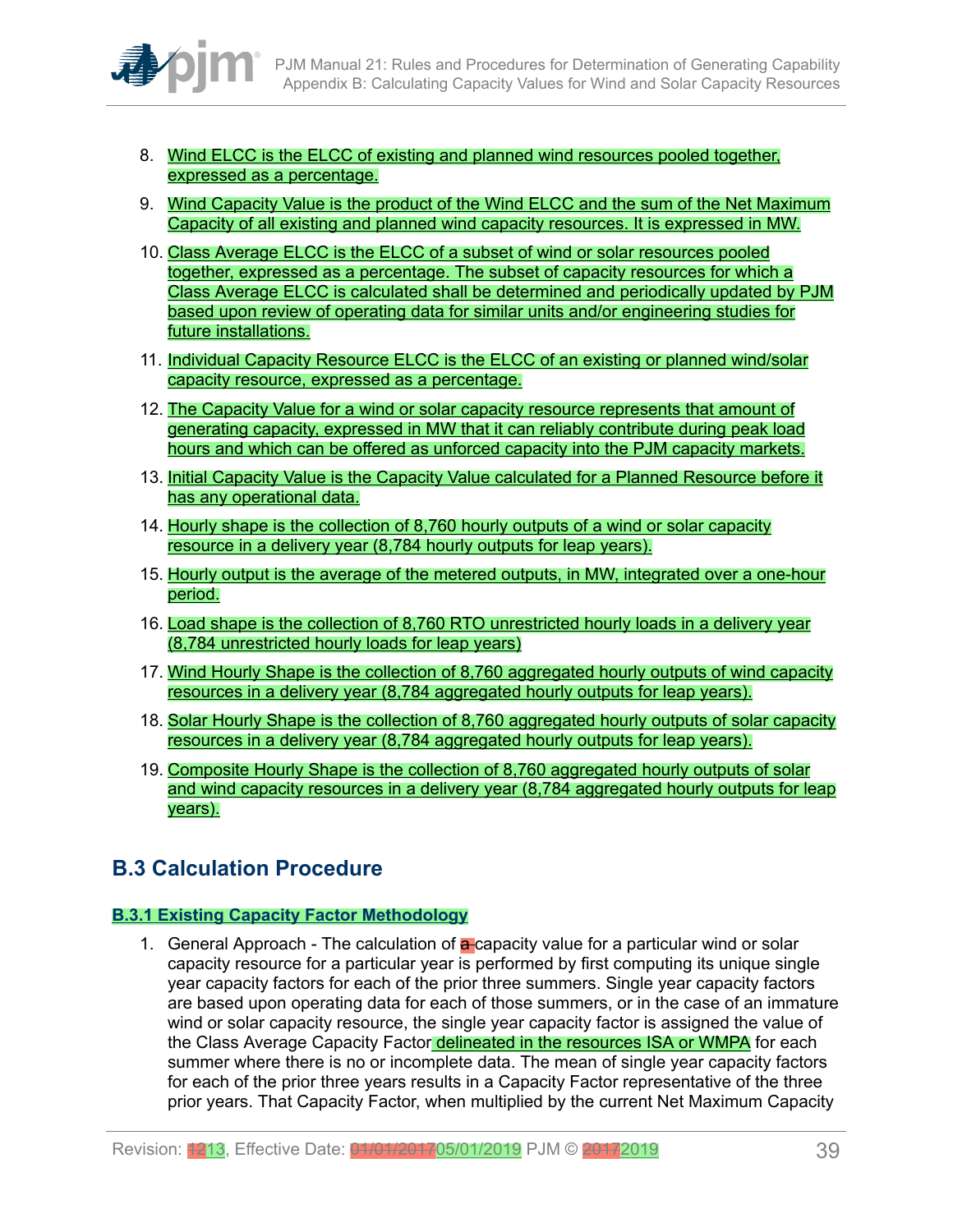

yields the current capacity value (UCAP) for that wind or solar capacity resource. This two- step process accommodates any changes in the Net Maximum capacity Capacity that may have occurred during the prior three summers of operation. A detailed outline of this approach (addressing both mature and immature wind or solar capacity resources) is as follows:

- 2. A detailed outline of theis approach above (addressing both mature and immature wind or solar capacity resources) is as follows:
	- a. Sum all of the "hourly generation but puts" for each of the summer calculation peak hours in the year that is three years prior to the current year.
	- b. Then, for each of those same summer calculation hours, sum the Net Maximum Capacity values. Sum all of the "Net Maximum Capacity values" for each of the summer peak hours in each year of the three most recent.
	- c. For solar resources, any hour in which the output of the solar resource has been reduced, in whole wholly or in part, due to a constraint on the transmission or distribution system or by order of the PJM system operator, both the hourly output and the Net Maximum Capacity for the constrained hour will be omitted. The resource owner must notify the PJM Resource Adequacy Planning department of those curtailed hours via email to GADSSUPPORT@pjm.com by September 30-20<sup>th</sup> each year.
	- d. For wind resources, any hour in which the output of the wind resource has been reduced, in wholewholly or in part, due to a constraint on the transmission or distribution system or by order of the PJM system operator, the hourly data for the curtailed hours will be replaced, in part, with 5 minute data from the PJM state estimator for each 5 minute period without constraints and, for the five minute periods with constraints, values will be determined by linear interpolation using the nearest 5 minute data surrounding the constrained period(s).
	- e. The quotient of the summed summer **calculation peak** hour **generation outputs** (a) divided by the summed summer **calculation peak** hour Net Maximum Capacity valuesies (b) will yield thea single year capacity factor for that each year.
	- f. If there is no or incomplete operating data for one or more of the summers prior to the units in-service date (immature wind or solar capacity resource) then the single **year** capacity factor for each of those years' summer peak hours is assigned the value of the Class Average Capacity Factor delineated in that resources ISA or WMPA.
	- g. Repeating steps (a) through (d) above for each of the two intervening years (current year minus 2, and current year minus 1) will generate two more single year capacity factors, one for each of those years.

### 3. Three Year Average Capacity Factor calculation

- a. The Capacity Factor to be used in the current year is the mean (arithmetic average) of the three single year capacity factors calculated in steps ( $ee$ ) and ( $df$ ) above.
- b. Capacity factors shall be calculated annually following the summer peak period and be applicable for the delivery year beginning the following June.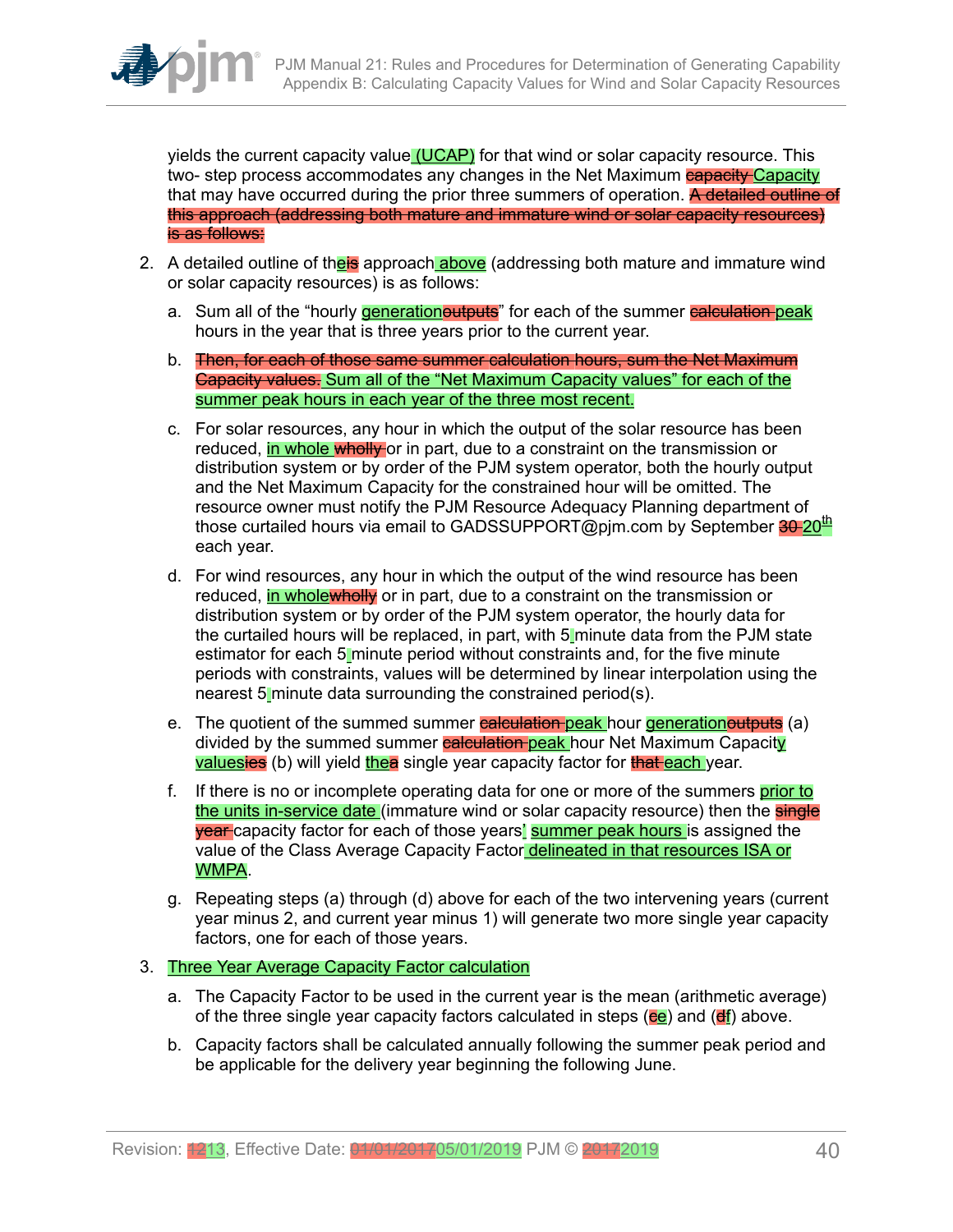

- c. Currently effective class average capacity factors are posted to the PJM website on this webpage: [http://www.pjm.com/planning/resource-adequacy-planning/resource](http://www.pjm.com/planning/resource-adequacy-planning/resource-reports-info.aspx)[reports-info.aspx](http://www.pjm.com/planning/resource-adequacy-planning/resource-reports-info.aspx)
- d. Owners of immature wind and solar units may substitute an alternate class average capacity factor with suitable documentation and approval by PJM.
- e. The current Capacity Value is then calculated by multiplying the applicable Capacity Factor from (2.g) above by the current Net Maximum Capacity of the wind or solar capacity resource.

#### <span id="page-40-0"></span>**B.3.2 ELCC Methodology**

- 1. The following steps will be performed following the summer peak period. The resulting capacity values are applicable for the delivery year beginning the following June:
	- a. Compile the list of wind and solar capacity resources for which capacity values will be calculated. This list includes existing and planned capacity resources.
	- b. For each of the last 10 delivery years, using the capacity model from the most recent Reserve Requirement Study, Load Shapes and Composite Hourly Shapes, calculate each delivery year's composite ELCC. The Composite ELCC is equal to the average of the 10 values. If 10 years of data are not available, use all years for which wind and solar data are available.
	- c. In a similar manner to step 2 but using the Solar Hourly Shapes and the Wind Hourly Shapes, calculate the ELCC for solar capacity resources and also for wind capacity resources, separately. The Solar ELCC and Wind ELCC are the average values from the 10 runs in each case adjusted in a prorated manner so that the sum of the Solar Capacity Value and Wind Capacity Value is equal to the Composite Capacity Value.
	- d. Calculate the Capacity Value of each individual solar/wind capacity resource in step 1 by allocating the Solar Capacity Value and Wind Capacity Value in a prorated manner based on the individual capacity resource's output during the top 10 daily peak load hours in the 10 most recent delivery years.
		- i If 10 years of data are not available for a mature individual capacity resource, use all years for which data is available to perform the allocation.
		- ii For immature individual capacity resources, the allocation will be adjusted by assuming that in those years without operational data the Capacity Value of the resource was its Initial Capacity Value.
		- iii Planned capacity resources will be allocated an Initial Capacity Value such that its Individual Capacity Resource ELCC is equal to the Class Average ELCC. If the developer submits data to support an Initial Capacity Value consistent with an ELCC value greater than the Class Average ELCC, the allocated Initial Capacity Value may be adjusted to account for such data (subject to data approval by PJM).
	- e. The sum of the individual Capacity Values for existing and planned solar and wind resources will be equal to the Composite Capacity Value calculated in item b above.
	- f. The Individual Capacity Resource ELCC is calculated as the quotient of the individual unit's Capacity Value divided by the Net Maximum Capacity.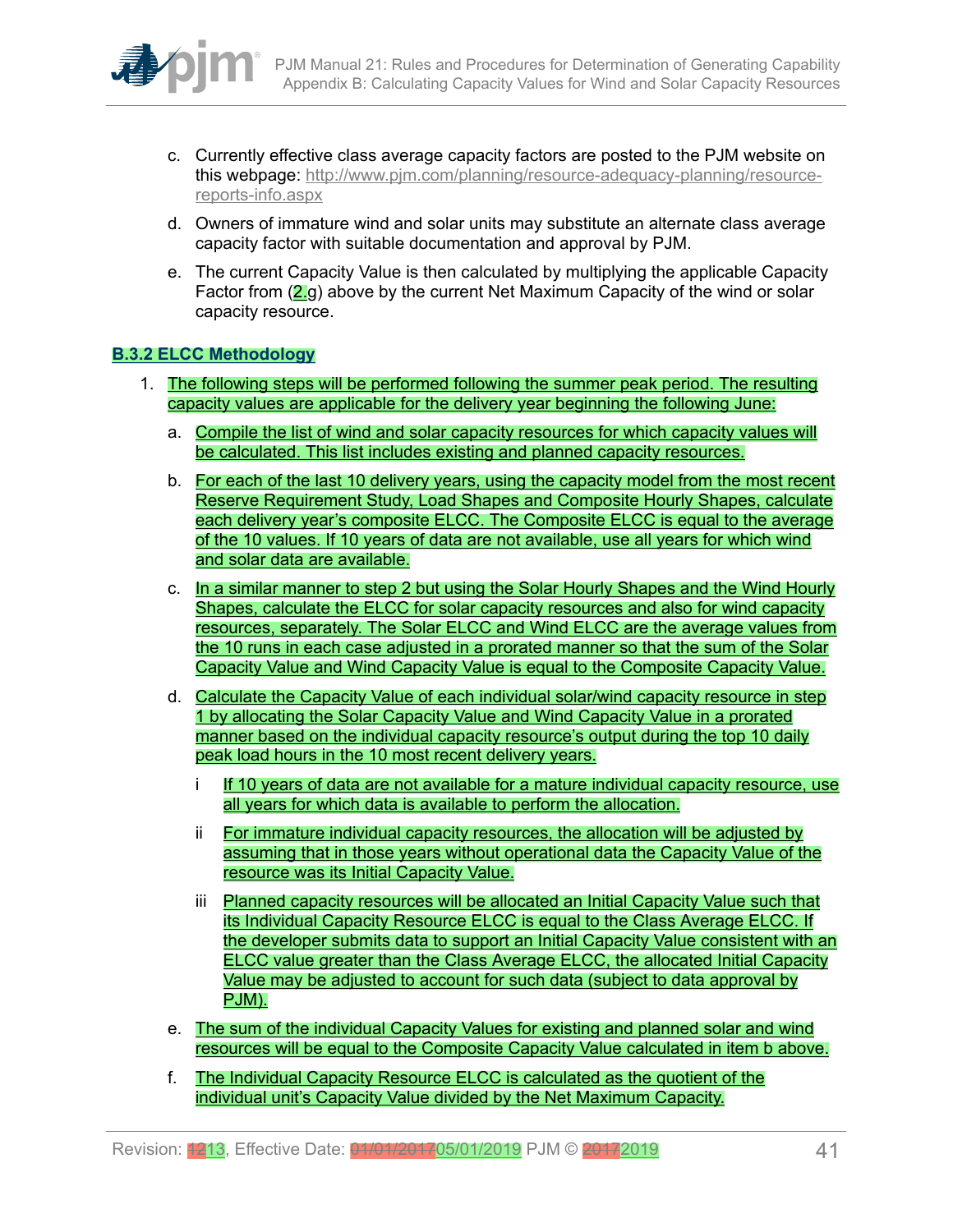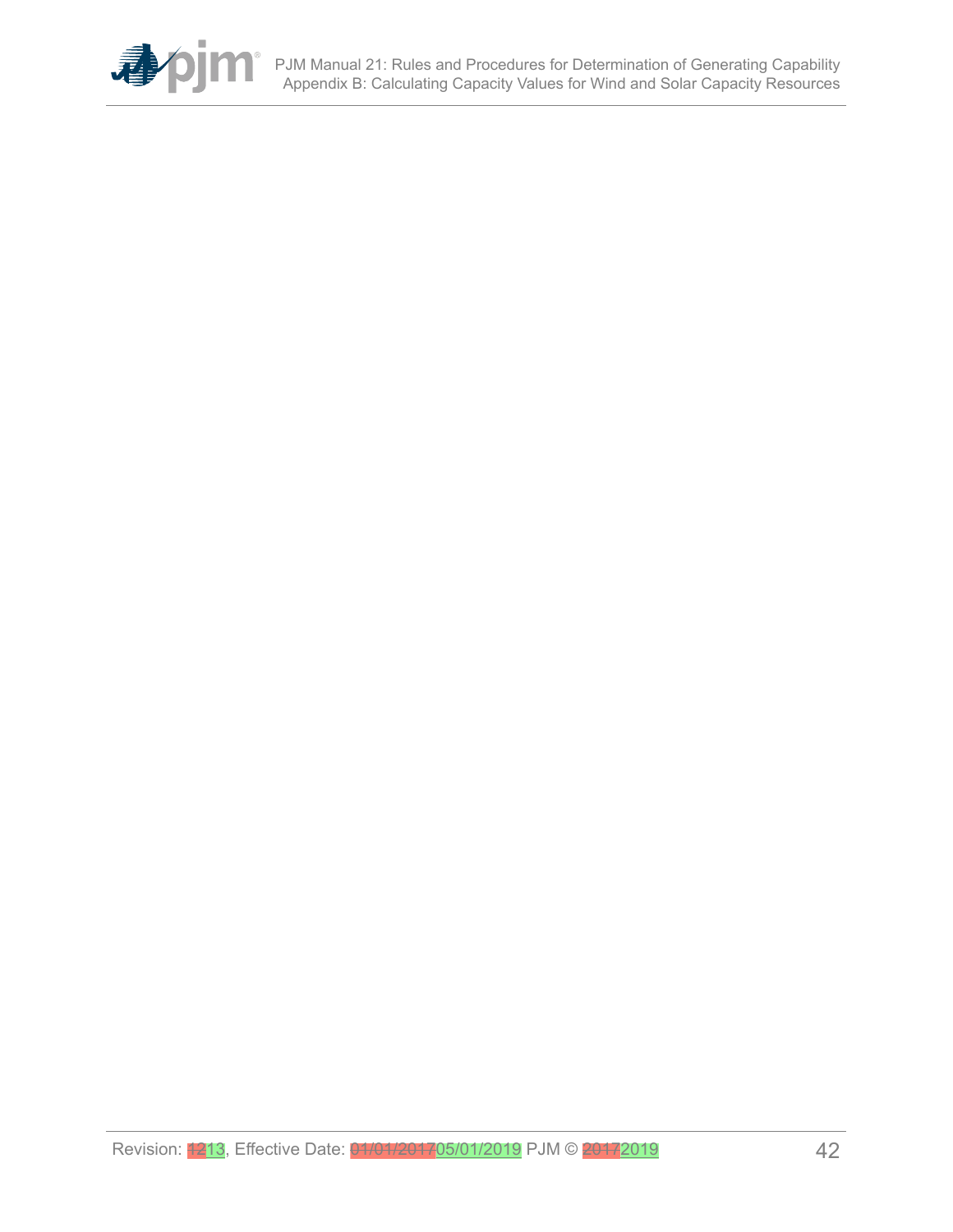

<span id="page-42-0"></span>**Revision History**

#### **Revision 12 (1/1/2017):**

- **Cover to Cover Periodic Review**
- **Added more detail to testing requirements, acceptance testing for newly constructed units and re-wording of Net Capability terms**
- Added references to capacity interconnect rights and added testing rules for non**hydro storage**
- **Removed reference to wind and solar as intermittent units (per Manual 18) to include units other than just wind and solar capacity resources**

#### **Revision 11 (03/05/2014):**

• Added general administrative updates. Added requirement that hydro and pumped storage units must perform ratings test during Summer verification window. Added clarification that all generators, with the exception of hydroelectric, pumped storage and diesel units, must adjust their ratings test for ambient conditions beginning June 1, 2014. Changes were endorsed at the 2/27/14 MRC meeting.

#### **Revision 10 (10/01/2013):**

• Added specific instructions for calculating capacity factors for wind resources when hourly output is constrained over summer peak hours.

### **Revision 09 (05/01/2010):**

- Added requirement to document cases where unit winter ratings are less than summer ratings.
- Clarified language regarding correction of observed test data to rated site ambient conditions.
- Changes to Appendix B to specify that, in the calculation of an intermittent resource's capacity value, any hours during which PJM directed the resource to reduce its output are excluded.

#### **Revision 08 (01/01/2010):**

- Revisions approved by stakeholders at November 30, 2009 MRC meeting and awaiting FERC approval by February 1, 2010 (received FERC approval in January, 2010):
- Removed all references to the Winter Net Capability Test Exemption Program.
- Revision to Appendix A allowing submission of ambient weather-adjusted data from the summer verification test in place of an actual winter verification test.

### **Revision 07 (06/01/2008):**

• Clarification of capacity verification testing corrections to average ambient conditions described in Section 2.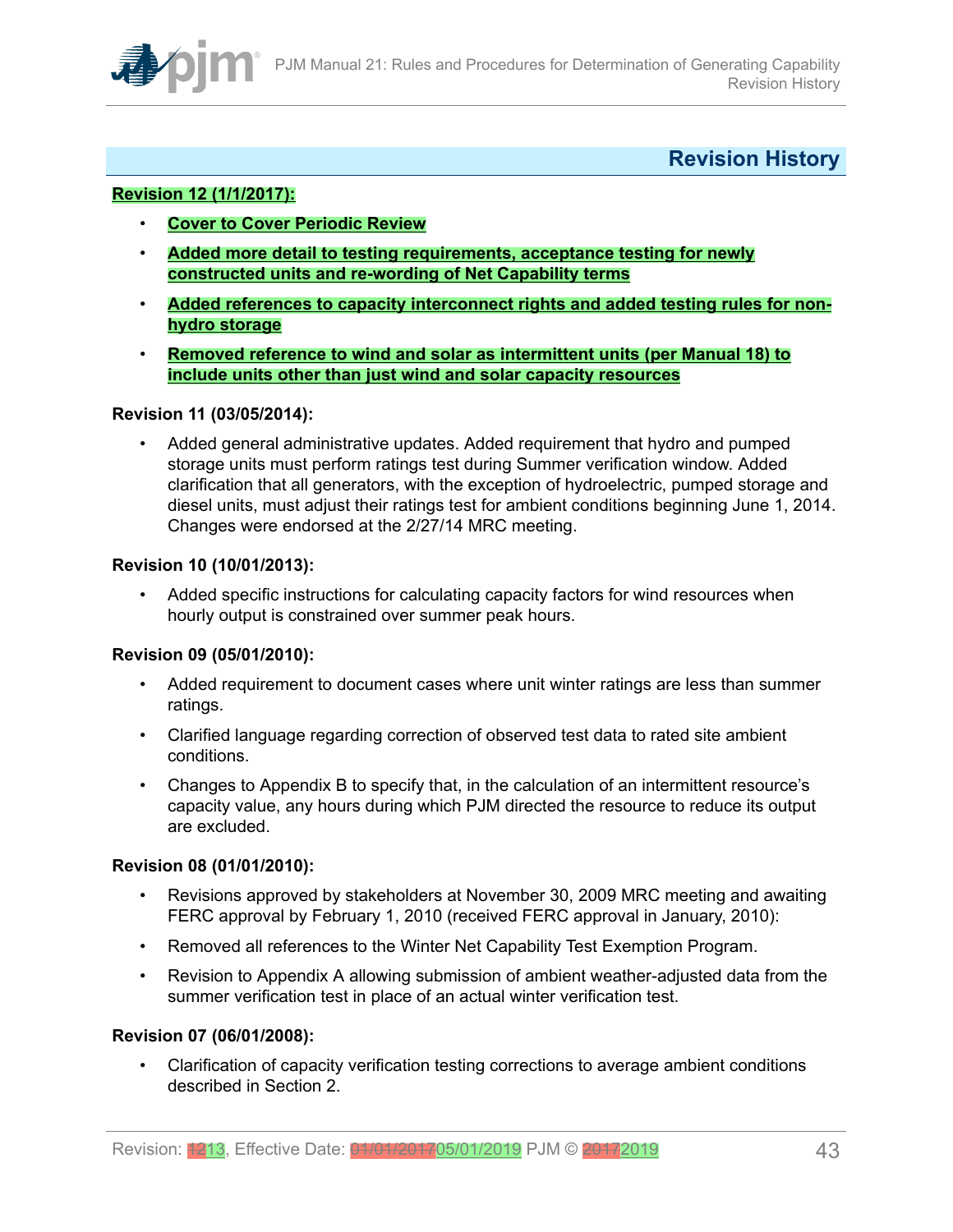

- Clarification of test duration requirements for various unit types in Appendix A.
- Revision to Appendix B to add Solar Class Average Capacity Factor of 38%.
- Elimination of Appendix B-1 and combination of wind and solar calculation methodology into Appendix B. Update to list of Manuals.

#### **Revision 06 (04/01/2008):**

- Revision to Appendix B-1 to indicate change of Wind Class Average Capacity Factor to 13%.
- Clarification of existing practices regarding performance of seasonal verification tests.

#### **Revision 05 (06/01/2007):**

- Revisions for the implementation of the Reliability Pricing Model and general clean-up.
- Added Section 1: Requirements
- *Added Definition of* Installed Capacity (ICAP)
- Data Submittal: Added Occasions Requiring Submittal of Verification Test
- Data Submittal: Added reference to need to adhere to injection right limitations when increases in Installed Capacity (ICAP) are requested
- Appendix A: Part B-4 Added Duration of Test or Operational Status to Satisfy Test Requirements

#### **Revision 04 (08/15/2005):**

- Removed all references to Non-Utility Generators (NUGs)
- Included references and links to Winter Net Capability Test Exemption section of PJM Manual for Pre-scheduling Operations (M-10)
- Removed all data input instructions and sample forms from part C, Reporting of Appendix A: Net Capability Verification Guidelines and inserted link to Appendix B: PJM Net Capability Verification Test User Manual of PJM eGADS User Manual (M-23)

#### **Revision 03 (04/30/2004):**

Attached two files:

- The first is Appendix B which addresses Intermittent Capacity Resources in general.
- The second is Appendix B-1. This addresses Capacity calculations for wind generation which is the first intermittent capacity resource under the category of Intermittent Capacity Resources.

#### **Revision 02 (11/21/2003):**

- Changed all references from "*PJM Interconnection, L.L.C.*" to "*PJM*."
- Renamed Exhibits I.1 through 10.1 to Exhibit 1 through Exhibit 5.